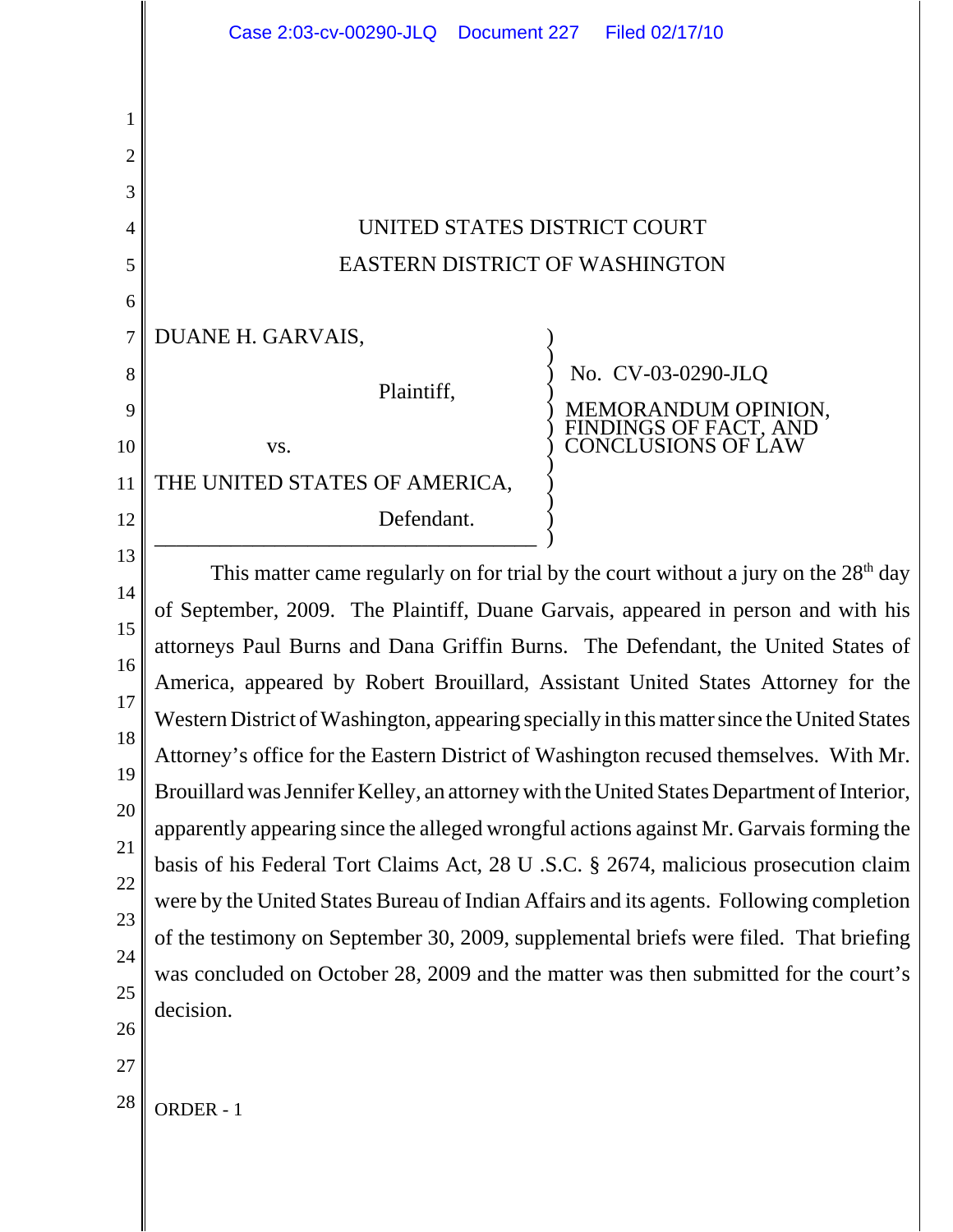## I. **FINDINGS OF FACT1**

2 3 4 5 On October 27, 1999, Duane Garvais was hired by the United States Department of Interior, Bureau of Indian Affairs (hereafter BIA) as a criminal investigator, and assigned to the Spokane Indian Reservation. At that time, the BIA was the exclusive law enforcement on the Spokane Indian Reservation.

6 7 8 9 10 11 12 13 14 15 16 Garvais was born in 1966**.** Garvais had served honorably in the United States Marine Corps and prior to his employment by the BIA, had been employed as a tribal policeman on the Colville Indian Reservation. Garvais had ancestors who were Native Americans (Indians) although, Garvais was not an "Indian" subject to the jurisdiction of tribal courts as defined by the law of the United States. *See* Ct. Rec. 88 [Memorandum Opinion and Order Granting Amended Petition for Writ of Habeas Corpus]. At the conclusion of his first year of service as a BIA investigator on the Spokane Reservation, on November 13, 2000, the BIA District Commander, Ed Naranjo, signed a Memorandum stating that Garvais had performed his duties "exceptionally well" and the Deputy District Commander Glen Melville rated Garvais as "excellent" in all rating categories. (Ex. 3).

17 18 19 20 21 22 It appears that prior to the investigation by Garvais of certain BIA patrol officers with memberships in or connections to the Spokane Tribe, the Spokane Tribal Business Council, the governing body of the Spokane Indian Tribe, was well satisfied with the law enforcement and investigative work performed by Agent Garvais on the Spokane Reservation. In May 2001, Chairman Alfred Peone of the Spokane Tribe requested the assistance of Agent Garvais in the investigation of drug offenses on the Spokane

23

1

24

25 26 27 1 The court's "Discussion" portion of this Memorandum opinion contains numerous mixed findings of fact and conclusions law, in addition to those findings expressly set out under this heading. Those findings shall be deemed to be part of the court's Findings of Fact and Conclusions of Law.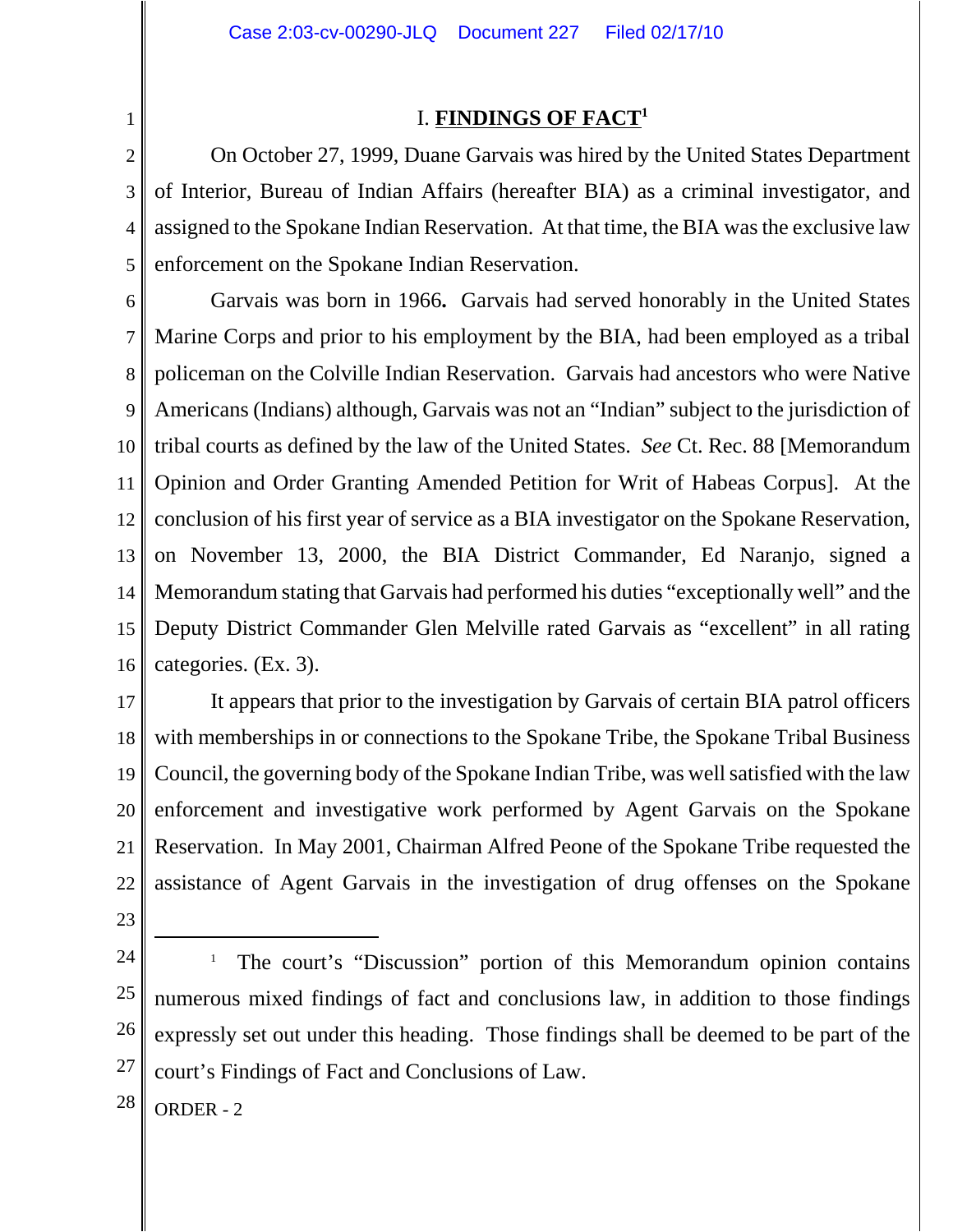1 2 3 4 Reservation. (Ex. 4). A small amount of funding was provided Garvais by the Tribe. Garvais successfully investigated and made controlled buys of illegal drugs on the Spokane Reservation as requested by the Tribal Council. Those buys resulted in successful criminal prosecutions.

5 6 7 8 9 10 11 12 13 14 15 16 17 18 19 20 21 22 In the year 2001, Agent Garvais became aware of thefts by BIA patrolmen on the Spokane Reservation of stereo and radio equipment from impounded automobiles and also from one tribally owned automobile. These thefts were allegedly performed by several Spokane Reservation and BIA patrol officers. The offending officers were a member of the Spokane Tribe and a descendant of the Spokane Tribe closely connected to members of the governing Spokane Tribal Council. Garvais advised his supervisors, District Commander Ed Naranjo and Deputy District Commander Glen Melville, of BIA District V in Billings, Montana, of his findings. Commander Naranjo sent Deputy Commander Melville to Spokane to assist Garvais in this investigation. Melville and Garvais interviewed the accused BIA patrolmen who admitted the thefts. The unequivocal testimony of Deputy Commander Melville concerning the theft admissions was not challenged by the Defendant United States. These officers were then placed on administrative leave, but when Melville proposed to terminate their BIA employment, Naranjo rejected that action. The testimony herein of Deputy Commander Melville confirmed the foregoing. Melville testified that there was no wrongdoing by Garvais in this investigation and the Defendant did not contend to the contrary. The thefts were referred to the United States Attorney's office in Spokane. Apparently, at some later date, that office declined prosecution in federal court.

23 24 25 26 27  $28$  ORDER - 3 The Spokane Tribal Council became aware of the allegations of thefts from the automobiles by the BIA patrolmen, but did not discuss the matter with Agent Garvais or Deputy Commander Melville. Instead, the Tribal Council ordered Commander Naranjo to appear before it. In an obvious and blatant effort to protect the two offending patrolmen, at its meeting with Commander Naranjo on November 21, 2001, the Tribal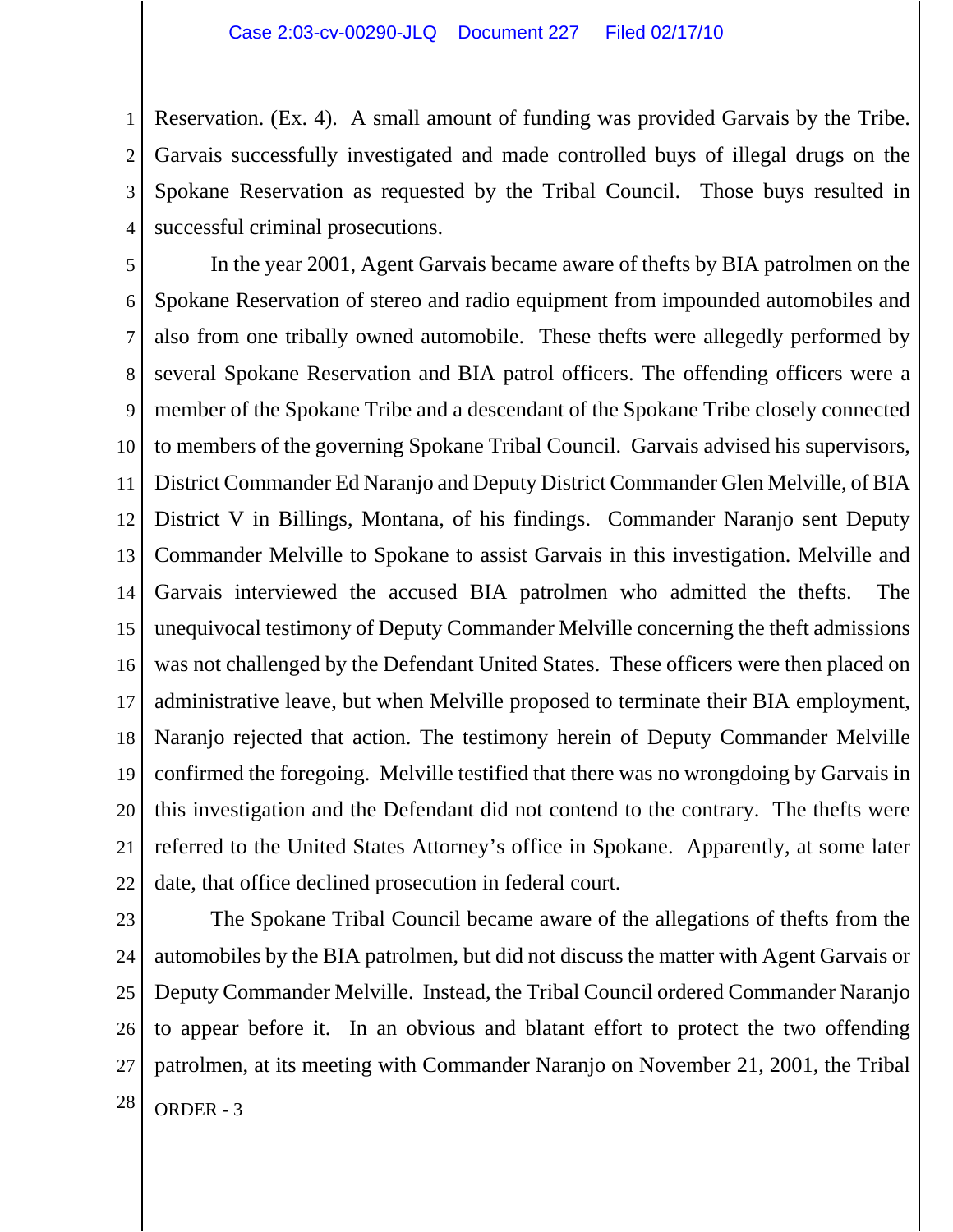1 2 3 4 5 6 7 8 9 10 11 12 13 14 Council demanded that Agent Garvais "be permanently removed from the assignment at the Spokane Agency," stating and passing a formal resolution calling the theft activities by the patrolmen a "prank". The written resolution (Exs.  $5 \& 514$ )(hereinafter "the Resolution") for the first time stated that the Tribal Council was not satisfied with the work of Agent Garvais, particularly in his investigation of drug offenses, as previously requested by the Tribal Council. The Resolution included a request that the head of the BIA Office of Law Enforcement Services "conduct a full investigation of the ethical and legal implications of the manner in which this **prank investigation** was performed and supervised by the Billings Office of Law Enforcement Services . . . . and his use of Tribal funds for undercover drug buys . . ." (Ex. 5)(emphasis added). Immediately prior to the November 21, 2001 meeting, the Tribal Council directed its then Tribal lawyer to forthwith and immediately review the accounting of drug buy monies furnished Garvais. No evidence then existed that Garvais had failed to properly account for or obtain receipts for payment of drug buy monies.

15 16 17 18 19 20 21 22 23 24 25 On November 30, 2001, Alfred Peone, the Chairman of the Spokane Tribal Council forwarded a letter (Ex. 514) to Robert Ecoffey, Director, BIA Office of Law Enforcement Services in Albuquerque, New Mexico, including a copy of the November 21, 2001 tribal Resolution. That letter again referred to the "prank" engaged in by Spokane BIA police officers and the conduct of that investigation by Agent Garvais. The letter further stated that "these matters appears to involve both ethical and legal violations by Investigator Garvais and all those in his chain of command up to and including District V Commander Ed Naranjo." (Ex. 514).The testimony clearly establishes that the BIA commenced its investigation of Garvais solely by reason of the demands of the Spokane Tribal Council. The BIA's actions included the subsequent suggestion by the BIA of the filing of Tribal Court charges against Garvais.

26 27  $28$  ORDER - 4 Acceding to the demands of the Spokane Tribal Council, the BIA transferred Agent Garvais from the Spokane Indian Reservation to Montana and then Wyoming, terminated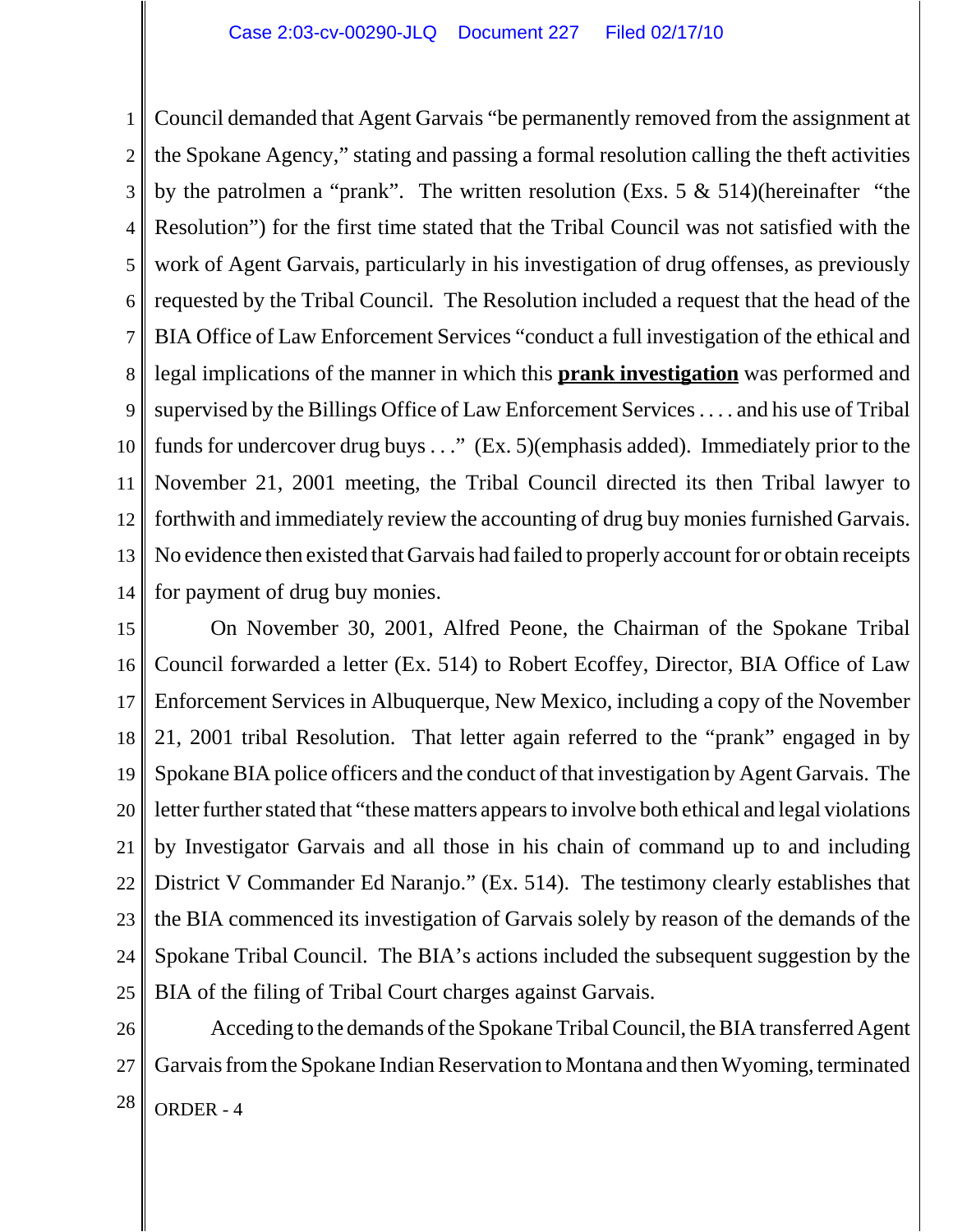1 2 3 4 5 6 7 the investigation of the tribal patrolmen who had admitted theft of the car radios and equipment, and reinstated those officers. The legal relationship between the Spokane Tribe of Indians and the BIA on the Spokane Reservation was not made clear during the trial of this matter, however, what was absolutely clear to the court was that the BIA was intimidated by the Tribal Council. The BIA terminated its investigation and prosecution of the radio thefts, and in turn, instituted a criminal investigation into the accounting by Agent Garvais of drug buy funds.

8 9 10 11 12 13 14 15 16 17 18 19 20 The Internal Affairs Division of the Office of Law Enforcement Services of the BIA opened an investigation and assigned Albuquerque based investigator David Little in April 2002. The "Notice of Allegation" prepared by Agent Little at the initiation of the investigation described the allegations he was to investigate as violations of federal criminal law. It cited provisions of the federal criminal code, 18 USC §§ 495 (forgery), 287 (false statements), 654 (embezzlement and theft), 1001 (fraud and false statement). (Ex. 3). Little could not testify to, nor is there any documentation in the investigative report, as to the basis for the *criminal* allegations. No independent evidence of wrongdoing by Garvais existed at the time. Upon questioning from the court as to whom Agent Little had talked to upon being assigned the investigation, he admitted to having talked with Naranjo. Naranjo testified in his deposition, however, that he was not involved in the investigation of allegations of mishandling of drug money and that he did not know whether any of the allegations being made by the Tribe were true.

21 22 23 24 25 Despite his awareness of the Tribe's irritation with Garvais, the Tribe's Resolution, and Peone's letter, Little documented on the Notice of Allegation that the complaint against Garvais came not from the Tribe, but from Naranjo. (Ex. 3). In fact, there is not a single discussion or mention in the entire 248-page investigative report as to the origins of the complaint against Garvais.

26 27  $28$  ORDER - 5 The court finds that from the time of the commencement of the "investigation" by Agent Little, it was his intent and that of the BIA to refer the criminal allegations for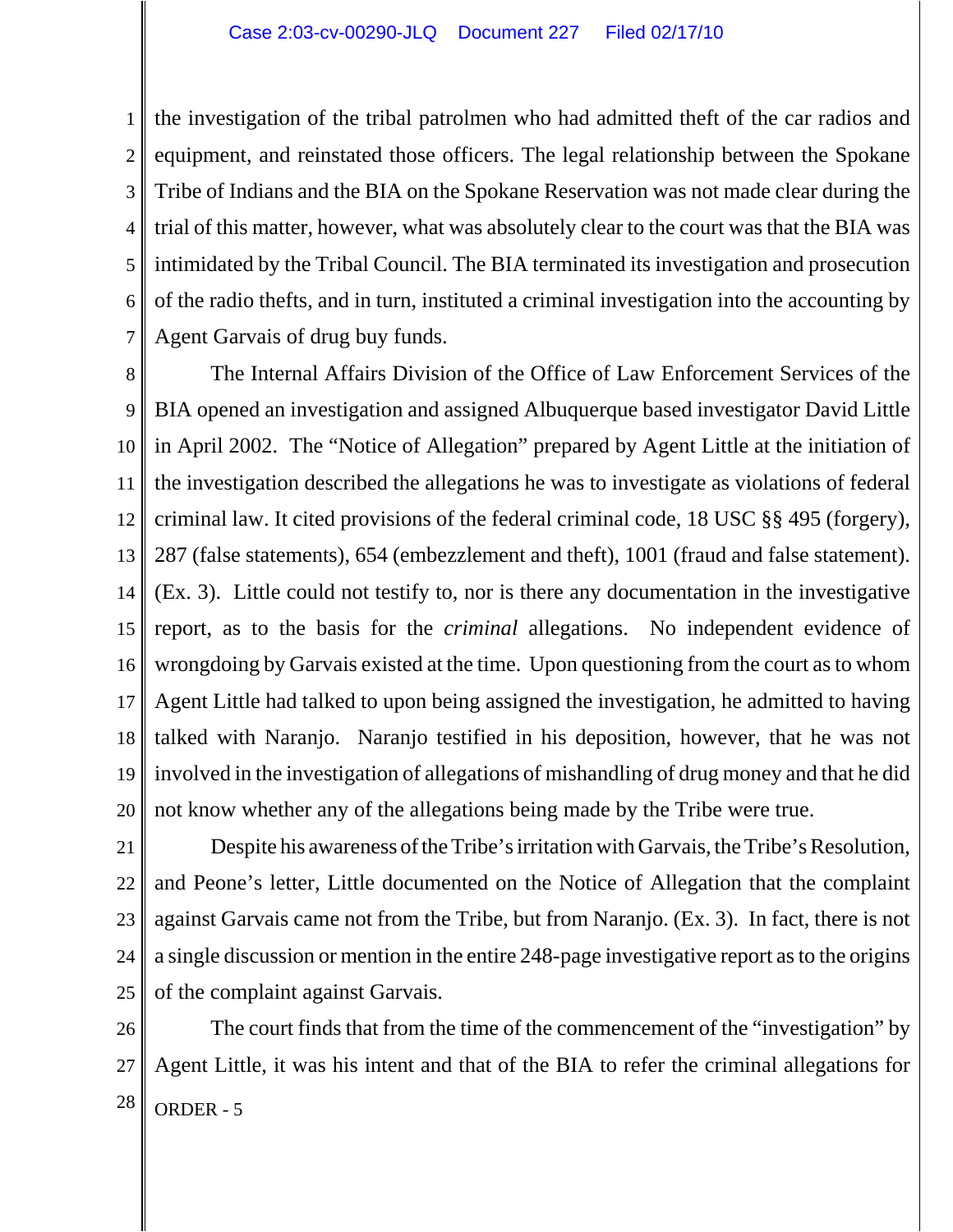1 2 3 4 5 6 7 8 9 10 11 12 13 14 15 16 17 18 19 20 21 22 23 24 25 26 27  $28$  ORDER - 6 prosecution by the United States and/or the Spokane Tribe. In both his testimony before this court and in his deposition testimony Agent Little stated that from the beginning, from the time he was initially assigned the investigation, it was his intent to refer it to a prosecuting authority. Agent Little testified at trial and in his deposition: Question by Burns: "From the time you were initially assigned the investigation it was your intention to refer it to a prosecuting authority, correct ?" Answer by Little: " Yes, sir." Question: "Independent of what you ever found, even before you conducted the investigation, you intended to refer it to a prosecuting authority, correct?" Answer: "Yes sir." Question: "So regardless of what you were ultimately to find in the investigation, this investigation was going to a prosecuting authority, correct ?" Answer: "If I recall rightly, yes sir." While Agent Little subsequently testified that he had "misspoke" concerning the foregoing, it is the court's finding that in fact at the time the matter was assigned to Agent Little, it had been determined that the allegations against Agent Garvais would, in fact, be referred for prosecution to appease the Tribe and retaliate against Garvais for his appropriate investigation of the patrol officers. The retaliatory origin of the allegations against Garvais was never investigated or even mentioned in the report of BIA Agent Little. Instead that report (Ex. 508) concluded that Agent Garvais failed to properly document the expenditure of drug "buy" monies, that he had made false statements on search warrant affidavits, that he had forged documents, and had utilized some of the drug fund monies for personal expenses. However, as explained in more detail below, the report totally relied upon the unverified statements of informants including drug informants and Garvais's former wife, to support the claims against Garvais, in contradiction to the statements of Garvais. As found by First Assistant United States Attorney James Shively in his thorough and well-reasoned ten page, single-spaced declination letter of June 30, 2003 (Ex. 9), insufficient evidence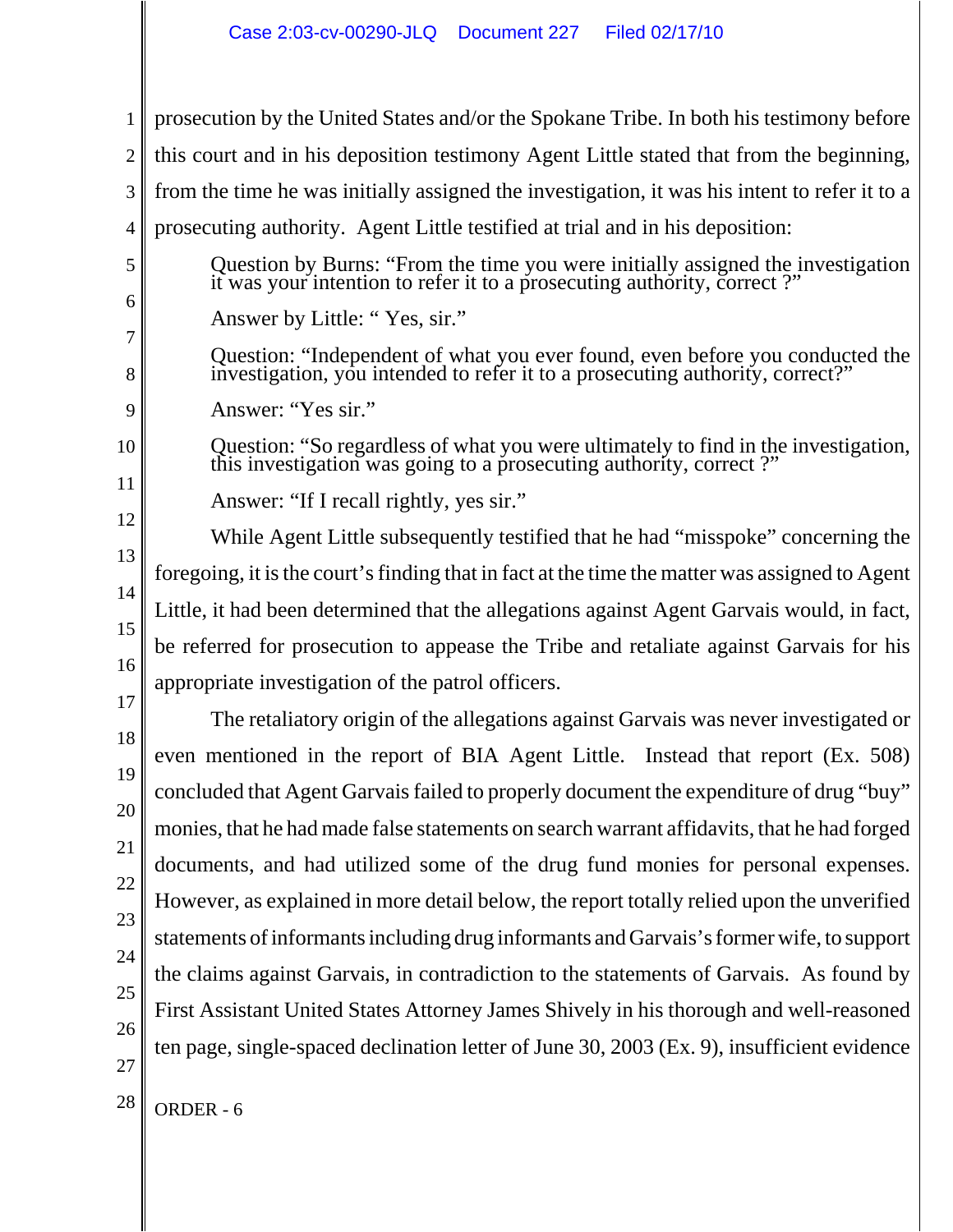1 2 3 existed upon which to even file criminal charges against Agent Garvais. That determination of insufficiency of evidence against Garvais was subsequently confirmed by United States Attorney James A. McDevitt. (Ex. 13).

4 5 6 7 8 9 10 11 12 13 14 15 16 Agent Little completed his investigation in December 2002 and forwarded his report to the office of the United States Attorney. A copy of that report was not furnished to Agent Garvais. Agent Little personally discussed the matter with Mr. Shively on several occasions. Those discussions left Agent Little with the impression that Mr. Shively felt there were serious questions as to whether there was sufficient reliable evidence on which to charge Agent Garvais with any offense. Based on those discussions, yet still determined to proceed, BIA officials, on March 6, 2003 forwarded a copy of Agent Little's investigative report to the Spokane Tribe's prosecutor. (Ex. 500). The forwarding of that report for the possibility of tribal prosecution while the matter was still being considered by the United States Attorney's office was, according to Agent Little, most unusual. The Tribe's attorney responded to the BIA letter and on March 19, 2003 forwarded a letter (Ex. 501) to the BIA stating, in part, that the Tribe "hoped to see him prosecuted."

17 18 19 20 21 22 23 Agent Little then met with the Tribe's prosecutors for the purpose of preparing charges in the Spokane Tribal Court against Agent Garvais. Again, this was a most unusual procedure in that the United States Attorney had not made a final decision on the request for federal prosecution. Agent Little participated in the preparation of the Criminal Complaint filed in Tribal Court, again prior to receiving a final determination from the United States Attorney's office. As a result of the filing of the Complaint in Tribal Court, that court issued a warrant for Agent Garvais's arrest.

24 25 26 27 Thereafter, Mr. Shively issued a comprehensive declination letter on June 30, 2003 setting forth the reasons for his conclusion that insufficient evidence existed to even charge Mr. Garvais. A copy of that declination letter was forwarded to the Spokane Tribal Court prosecutor.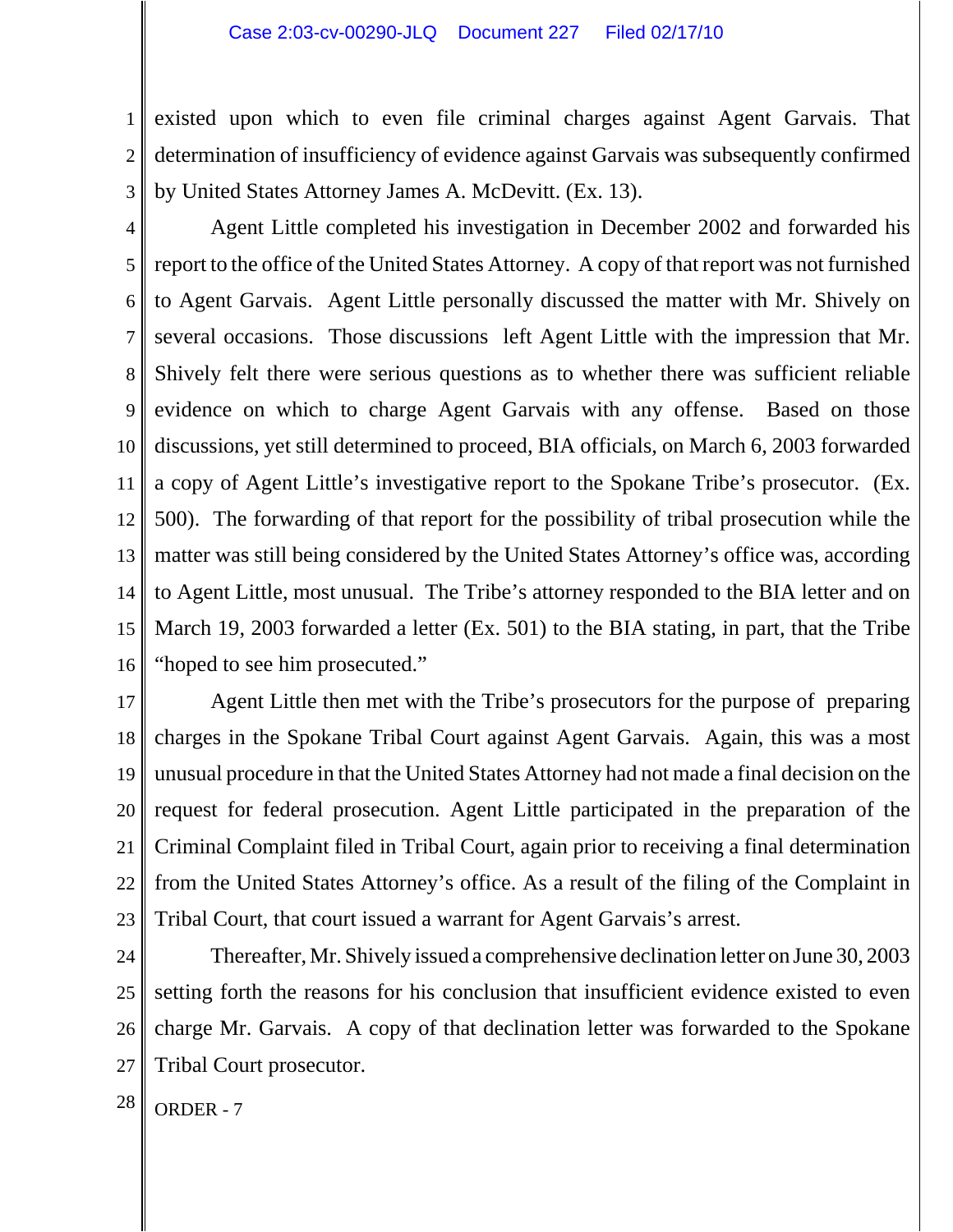Even though involved in the preparation of the Tribal Court Complaint against Agent Garvais, Agent Little did not discuss with the tribal prosecutor the propriety of the continuance of the Tribal Court prosecution upon receipt of the declination letter by Mr. Shively discussing the unreliability and insufficiency of the evidence. As a result, the Tribal Court warrant remained outstanding.

5

1

2

3

4

6 7 8 9 10 11 12 13 14 15 16 17 18 19 20 21 22 23 24 25 26 At the time of Garvais' reassignment to Wyoming from the Spokane Reservation, Garvais and his family resided at Nine Mile Falls, Washington, near the Spokane Reservation. Garvais remained assigned to Wyoming until placed on administrative leave on September 15, 2002, pending the outcome of the BIA investigation. On Saturday, August 9, 2003 while Garvais and his family were participating in family activities on the Colville, Washington Indian Reservation, Garvais was arrested by tribal police on the outstanding Spokane Tribal Court misdemeanor warrant. He was held in custody without bond. On Monday, August 11, 2003 Garvais was brought before the Colville Tribal Court for an "extradition" hearing. The Tribal Court ordered that Garvais be then transported to the BIA detention facility on the Spokane reservation. Agent Little had traveled from Albuquerque, New Mexico for these proceedings. On Tuesday, August 12, 2003, attorney Leslie Weatherhead filed this federal court action seeking, *inter alia*, the release of Agent Garvais from the custody of the Spokane Tribal Court. On Wednesday, August 13, 2003, a detention hearing was held in the Spokane Tribal Court. While heading to that hearing, Mr. Garvais' wife, LaVina Louie, was approached by Agent Little who pointed his finger at her and stated to her that "I'm going to get Duane, whether I have to go tribal, state or federal–I will get him." This court found Lovina Louie to be a credible witness. When testifying during the Defendant's portion of the case, Agent Little did not deny the statements, or was not asked specifically if he made such statements. The sole proffered testimony of Agent Little concerning Ms. Louie was as follows:

27

 $28$  ORDER - 8 Question by Mr. Brouillard: "Let me ask you this. Do you know who LaVina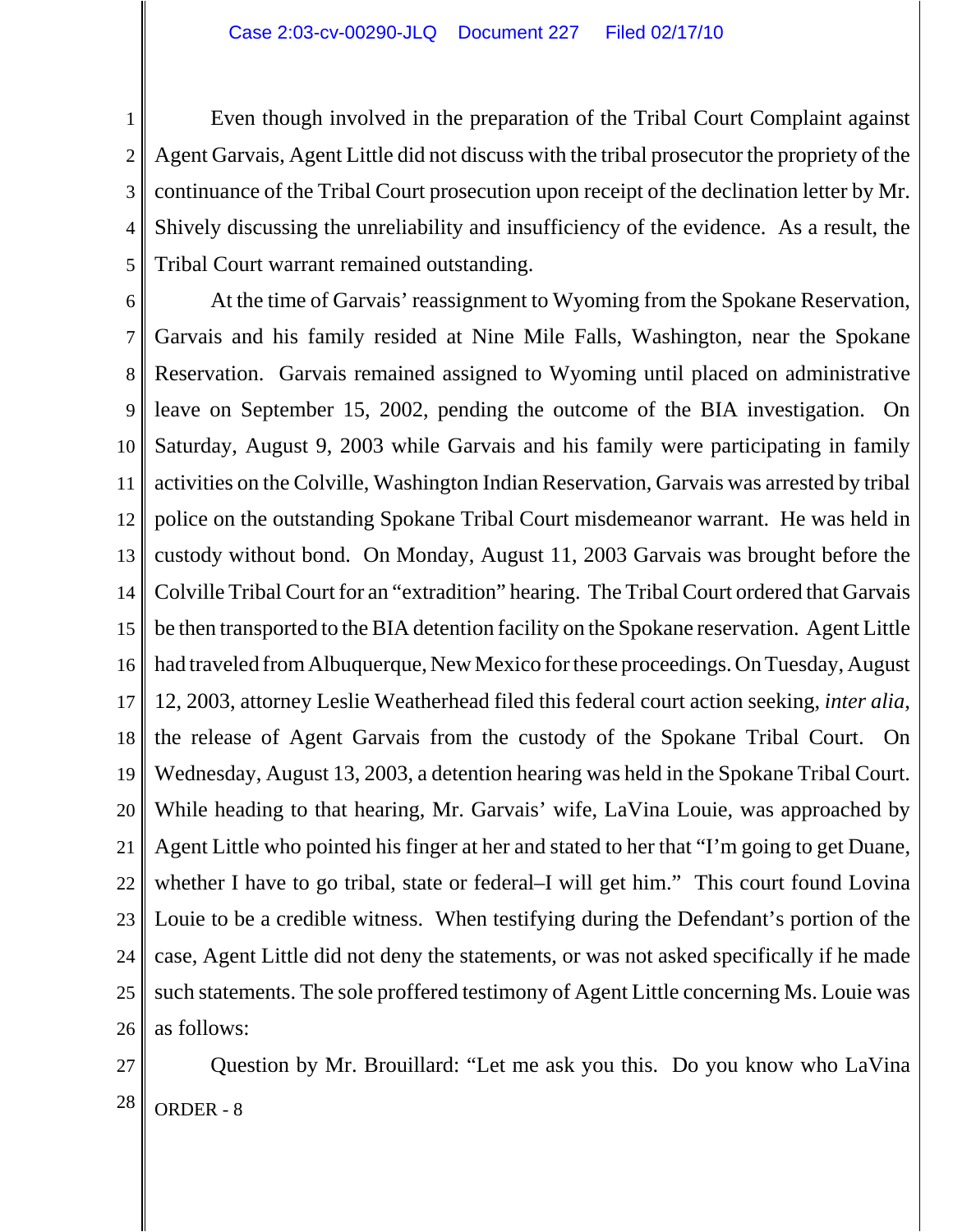1 Louie is?"

2

3

4

7

8

9

Answer by Mr. Little: "I think now I do. Yes"

Question: "Okay. Who is she?"

Answer: "I believe she's Mr. Garvais's wife.."

5 6 Question: "Okay. Did you know who she was as of the date of the bail hearing back in August of 2003?"

Answer: "I don't recall knowing who she was or meeting her."

Question: "All right. Do you recall ever talking to her?"

Answer: "No sir."

10 11 12 Agent Little was neither asked concerning the specific alleged statement testified to by Ms. Louie nor did he specifically deny having made the statement. The court concludes that in fact Agent Little made the statement testified to by Ms. Louie.

13 14 The Spokane Tribal Court set Garvais' bond on the misdemeanor charges at \$10,000, which his family and friends posted, and Garvais was released from custody.

15 16 17 18 19 20 21 Thereafter, attorney Weatherhead pursued *habeas corpus* relief from the Spokane Tribal Court charges. Extensive evidence was introduced and this court found that Garvais was not an "Indian" subject to prosecution in Tribal Court. This court directed the Spokane Tribal Court to dismiss the charges against Garvais, and after first appealing this court's ruling to the Ninth Circuit Court of Appeals, and then withdrawing that appeal, the Tribal Court complied with this court's direction and dismissed all of the charges against Garvais.

22 23 24 25 26 27  $28$  ORDER - 9 After this court's finding that Garvais was not an "Indian" for Tribal Court prosecution purposes, the BIA then terminated Garvais's employment as a BIA employee stating that since he had been employed with the benefit of an Indian preference, he had been improperly employed. This action by the BIA was taken despite the fact that persons employed as BIA investigators need not be Indians. Garvais unsuccessfully appealed his "Indian Preference" dismissal through the administrative process. In view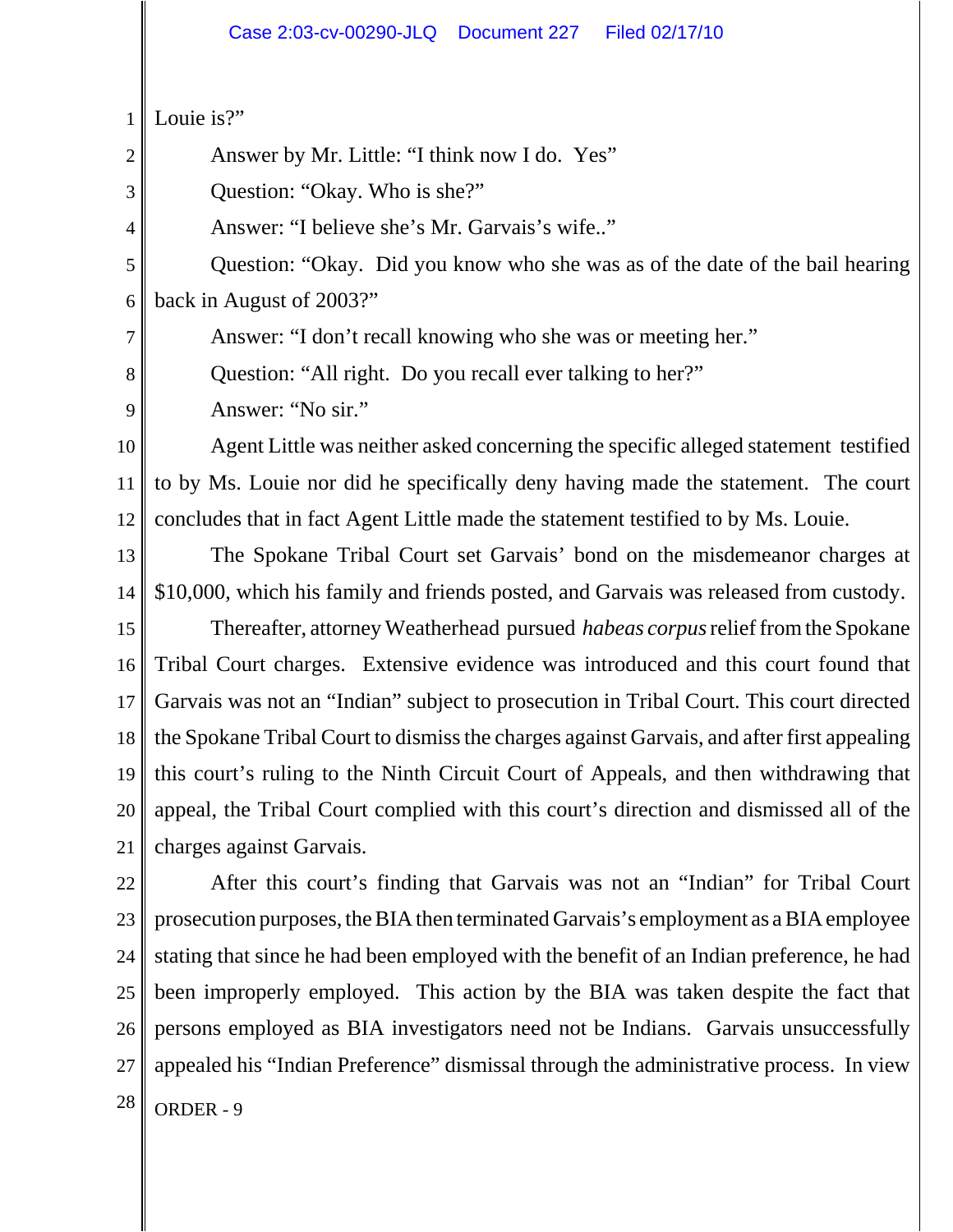1 2 3 4 5 6 of that unsuccessful appeal, in this malicious prosecution action Garvais does not seek recovery of past or future wages. He does, however, seek the recovery of damages flowing from his malicious prosecution by the Spokane Tribe and the BIA including the fees and attorney fees incurred. The legal work of Mr. Weatherhead warranted substantially higher attorney fees, however, it appears that Mr. Weatherhead rendered his services primarily on a *pro bono* basis.

7 8 9 10 11 12 The ultimate Finding of Fact in this matter is that the BIA maliciously caused the institution and continuation of unfounded criminal proceedings against Duane Garvais in Spokane Tribal Court in retaliation for the proper performance of his duties in investigating thefts by BIA patrol officers with close connections to the Tribe. As stated, those charges were ultimately dismissed pursuant to the finding of this court that the Spokane Tribal Court did not have jurisdiction over Mr. Garvais.

13 14 15 16 17 18 19 The court finds that Mr. Garvais and his family suffered substantial emotional distress and turmoil as the result of the wrongful action of the BIA at the behest of and in association with the Spokane Tribal Council and its agents and employees. This emotional distress continued over a period of years, including Mr. Garvais having to seek *habeas corpus* relief in this court. The court finds that just compensation to Mr. Garvais is in the amount of \$400,000 plus the sum of \$13,102.66 billed by Mr. Weatherhead's law firm Witherspoon, Davenport, & Toole. (Ex. 16).

20

## **II. DISCUSSION**

#### 21 **A. Federal Tort Claims Act**

22 23 24 25 26 27 The Federal Tort Claims Act provides that the United States is liable "if a private person[] would be liable to the claimant in accordance with the law of the place where the act or omission occurred." 28 U.S.C.  $\S$  1346(b) & 2674. All of the acts/omissions that form the basis of this Complaint occurred in the state of Washington. Accordingly, the law that will be applied in this case is the substantive law of Washington state. *Richards v. United States*, 369 U.S. 1, 11, 82 S.Ct. 585, 592 (1962).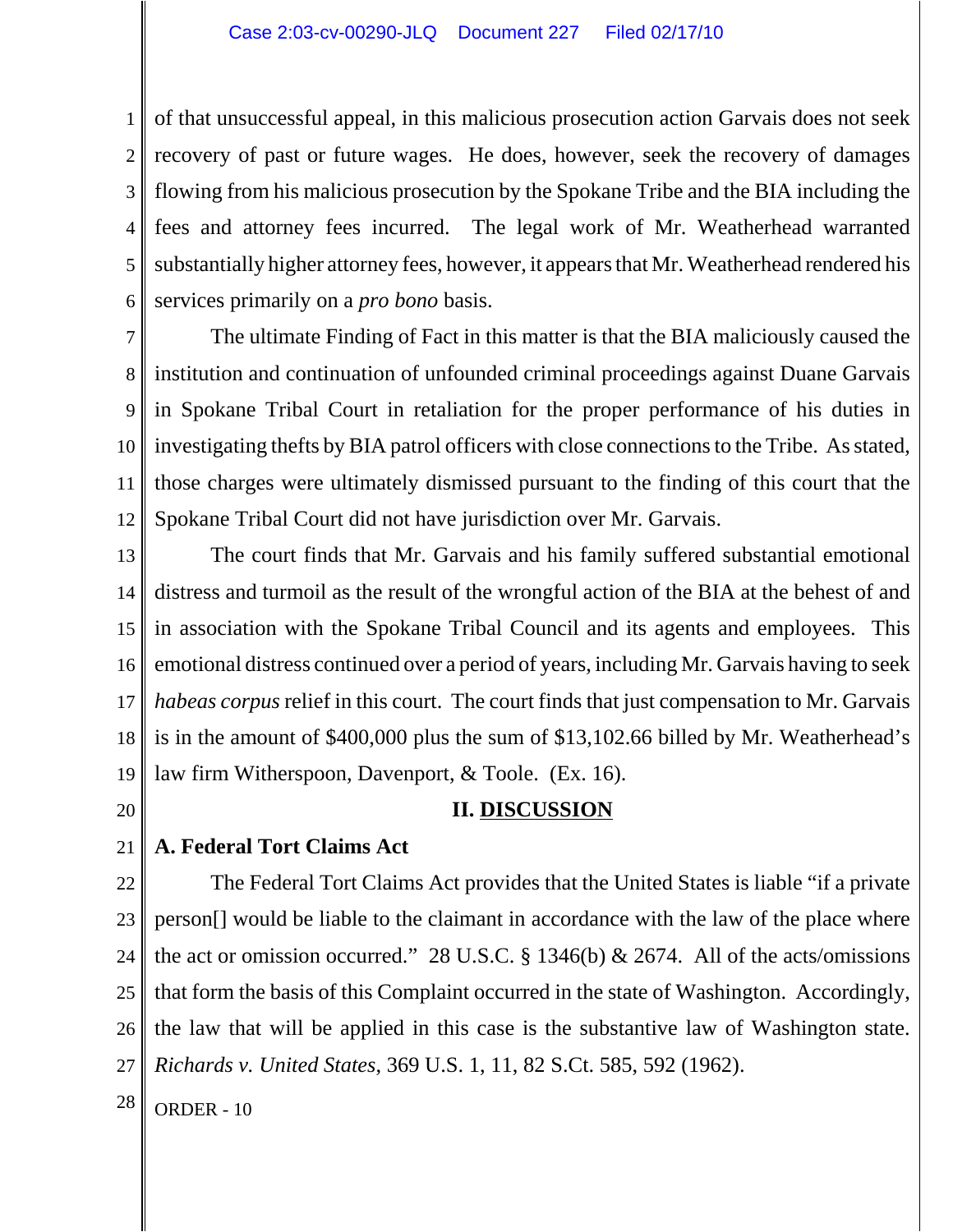## **B. Malicious Prosecution**

2 3 4 5 6 7 8 9 10 11 12 13 14 15 16 17 In Washington state, in order to succeed in an action for malicious prosecution, the plaintiff must prove five elements: "(1) that the prosecution claimed to have been malicious was instituted or continued by the defendant; (2) that there was want of probable cause for the institution or continuation of the prosecution; (3) that the proceedings were instituted or continued through malice; (4) that the proceedings terminated on the merits in favor of the plaintiff, or were abandoned; and (5) that the plaintiff suffered injury or damages as a result of the prosecution." *Clark v. Baines*, 150 Wash.2d 905, 911 (2004). "Although the malicious prosecution plaintiff must prove all required elements, malice and want of probable cause constitute the gist of a malicious prosecution action, . . . as such, proof of probable cause is an absolute defense." *Id.* at 912 (internal citations omitted). "Actions for malicious prosecution are not favored in the law, although they will be readily upheld when the proper elements have been established." *Id.* at 911. After all, "...no man shall be charged with a crime, exposed to the danger of a conviction, and subjected to the expense, vexation, and ignominy of a public trial merely for the gratification of another's malice or ill will." *Peasley v. Puget Sound Tug & Barge Co.*, 13 Wash.2d 485, 496-97 (1942).

18

1

## **1. Instituted or Continued by the Defendant**

19 20 21 22 23 24 25 26 27  $28$  ORDER - 11 The Defendant United States can be found liable for malicious prosecution only if the Plaintiff has demonstrated the Defendant *instituted* or *continued* the underlying criminal proceedings against the Plaintiff. "Ordinarily, the decision to file a criminal complaint is presumed to result from an independent determination on the part of the prosecutor, and thus, precludes liability for those who participated in the investigation or filed a report that resulted in the initiation of proceedings." *Awabdy*, *v. City of Adelanto*, 368 F.3d 1062, 1067 (9th Cir. 2004)(internal citation omitted). However the protection provided for informers can be lost when that informer or investigating officer provides false information or demonstrates a desire, direction, request or pressure for the initiation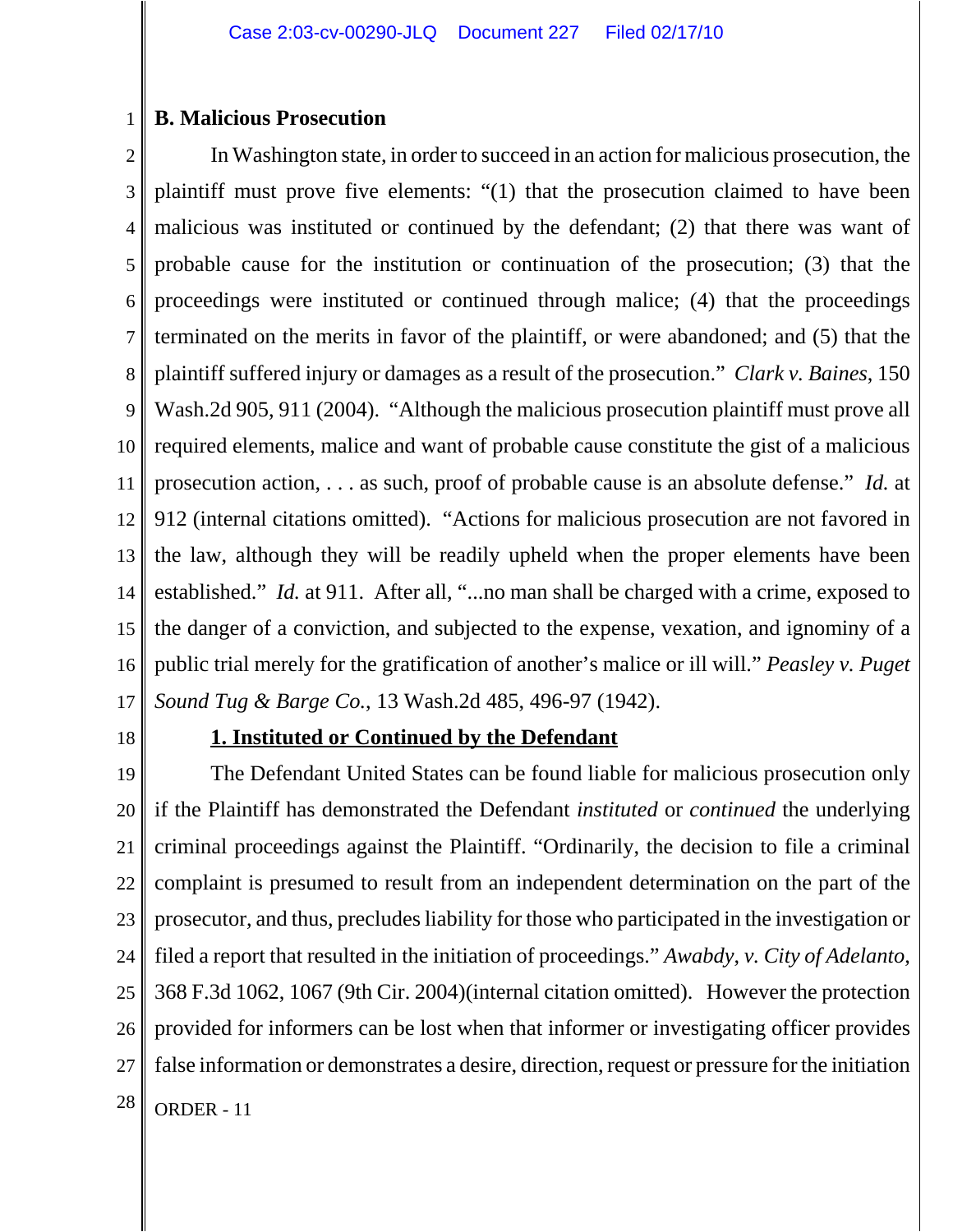1 2 3 4 5 6 7 8 9 10 11 12 13 of criminal proceedings. Restatement (2d) Torts § 653*, comment g; See also, Blankenhorn v. City of Orange*, 485 F.3d 463, 482-83 (9th Cir. 2007) (holding that a district attorney's reliance on false statements are sufficient to state a § 1983 claim). The test of liability in such an action is whether the person takes an "active part" in setting the law in motion. As the Restatement indicates, "[a] private person who takes an active part in continuing or procuring the continuation of criminal proceedings initiated by himself or by another is subject to the same liability for malicious prosecution as if he had then initiated the proceedings." Restatement (2d) Torts § 655 (emphasis added). The comments to this section note that it "applies ... when the proceedings are initiated by a third person, and the defendant, knowing that there is no probable cause for them, thereafter takes an active part in procuring their continuation." *Id*., cmt. b; *see also Ware v. U.S.*, 971 F.Supp. 1442, 1462 (M.D.Fla. 1997); *Pierce v. Gilchrist*, 359 F.3d 1279, 1295 (10th Cir. 2004).

14 15 16 17 18 19 20 21 22 23 24 25 26 27  $28$  ORDER - 12 The preponderance of the evidence established the fundamental and active role of Agent Little and the BIA in initiating and continuing the tribal prosecution of Garvais. The BIA and Agent Little were instrumental in, desired, directed and urged both the initiation and continuation of the prosecution of Garvais. Importantly, the Tribe requested the BIA to conduct an internal review of the conduct of its employee -- there is no evidence that the Tribe initially requested a criminal investigation or was then independently seeking a criminal prosecution of Garvais. Rather, it was the BIA which made the decision to designate the investigation as criminal from its very inception, that chose what criminal charges to pursue, and then sought out prosecution by the Tribe, as found *supra*. Agent Little testified it was his intention from the beginning to turn over what ever information he gathered to a prosecuting authority. After Agent Little had learned that the United States might not prosecute, but while the matter was still under review by the United States Attorney's office, the BIA sought tribal prosecution. Contrary to established practice, the BIA then sent a letter and the investigative report to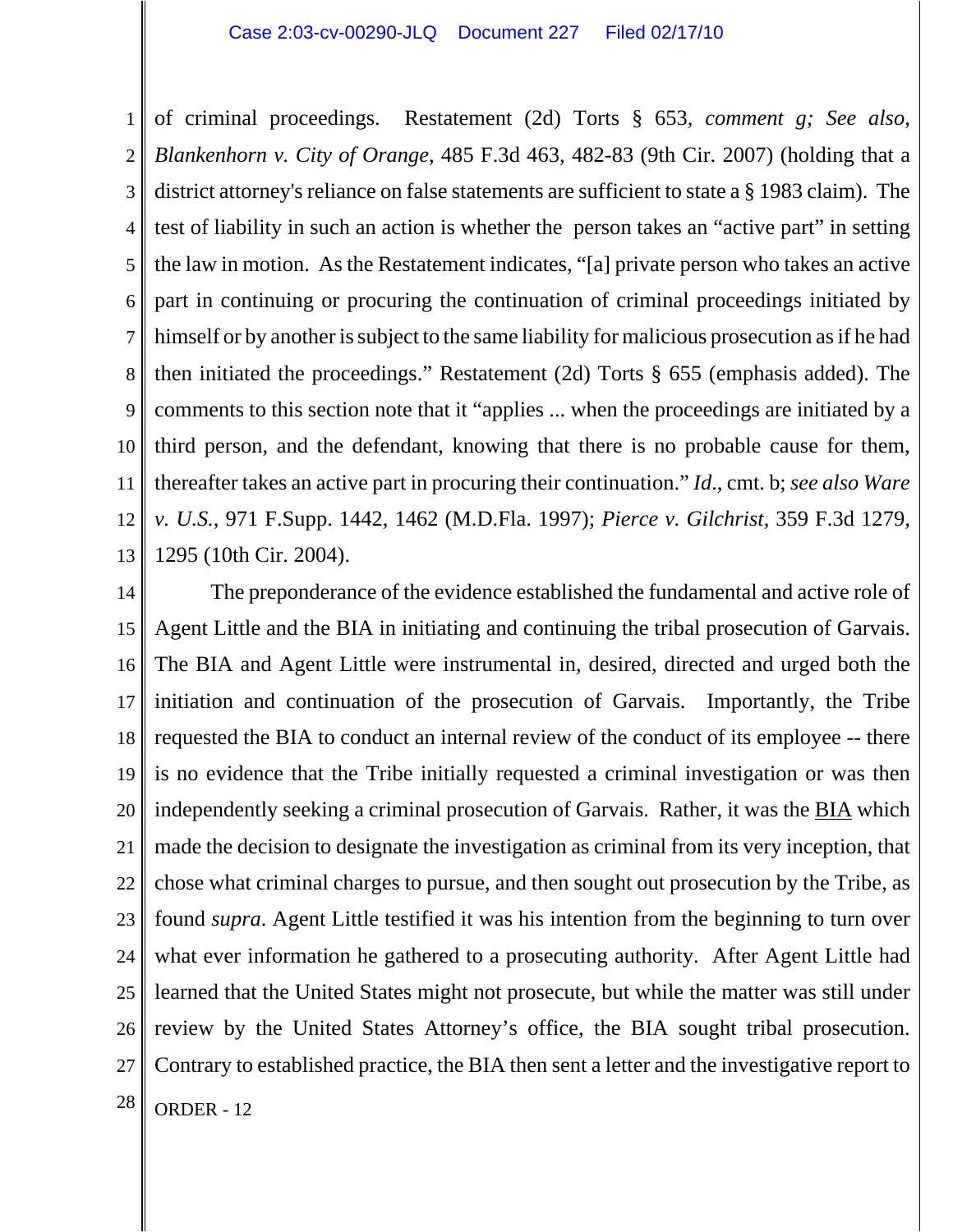1 2 3 4 5 6 7 the Tribe, claiming the BIA had determined there was "sufficient evidence...uncovered to support the allegations" and requesting "prosecutorial determination." The BIA prevailed upon the tribal prosecutors to institute tribal charges, as the BIA and Agent Little 1) were anxious to have Garvais' case handled; 2) knew the tribe would be receptive as it requested the investigation and was irritated with Garvais for investigating the patrol officers; and 3) knew that the information supplied in the investigation would be relied upon in the prosecutor's decision to commence prosecution.

8 9 10 11 12 13 14 15 16 17 18 19 20 21 22 23 24 Though prosecutorial independence is presumed and ordinarily evident, the evidence leaves no doubt that without the BIA and Agent Little's fervent and malicious efforts there would have been no prosecution of Garvais. Margo Hill and Lorraine Parlange testified that at the time of Garvais' prosecution, the Tribe's legal department was small, had very few resources, and had a large number of responsibilities in representing a government with "lots of issues." Hill, a member of the Spokane Tribe and lifelong resident, testified she performed mostly civil and supervisory work. Parlange had primary responsibility for criminal prosecutions and testified she had a good working relationship with Garvais. The Tribe relied exclusively on the BIA for law enforcement services. The attorneys testified that they relied solely upon the investigative report and Agent Little in filing the Complaint against Garvais. Though Hill performed *civil* work and had never reviewed a case for forgery, theft, embezzlement or fraud, she prepared the Criminal Complaint with Little's assistance. She testified that she reviewed the investigation and its list of "overt acts" contained in the report (Ex. 14 at 4-5), looked at the code, and then drafted the Complaint. The Tribe routinely followed and exclusively relied upon the recommendations of BIA officers-- the BIA knew this and this case was no exception.

25 26 27  $28$  ORDER - 13 It was clarified at trial that the tribal prosecutors were in fact provided a copy of the First Assistant United States Attorney James Shively's declination letter and that the prosecutors discussed it with Agent Little. Nevertheless, even after Agent Little was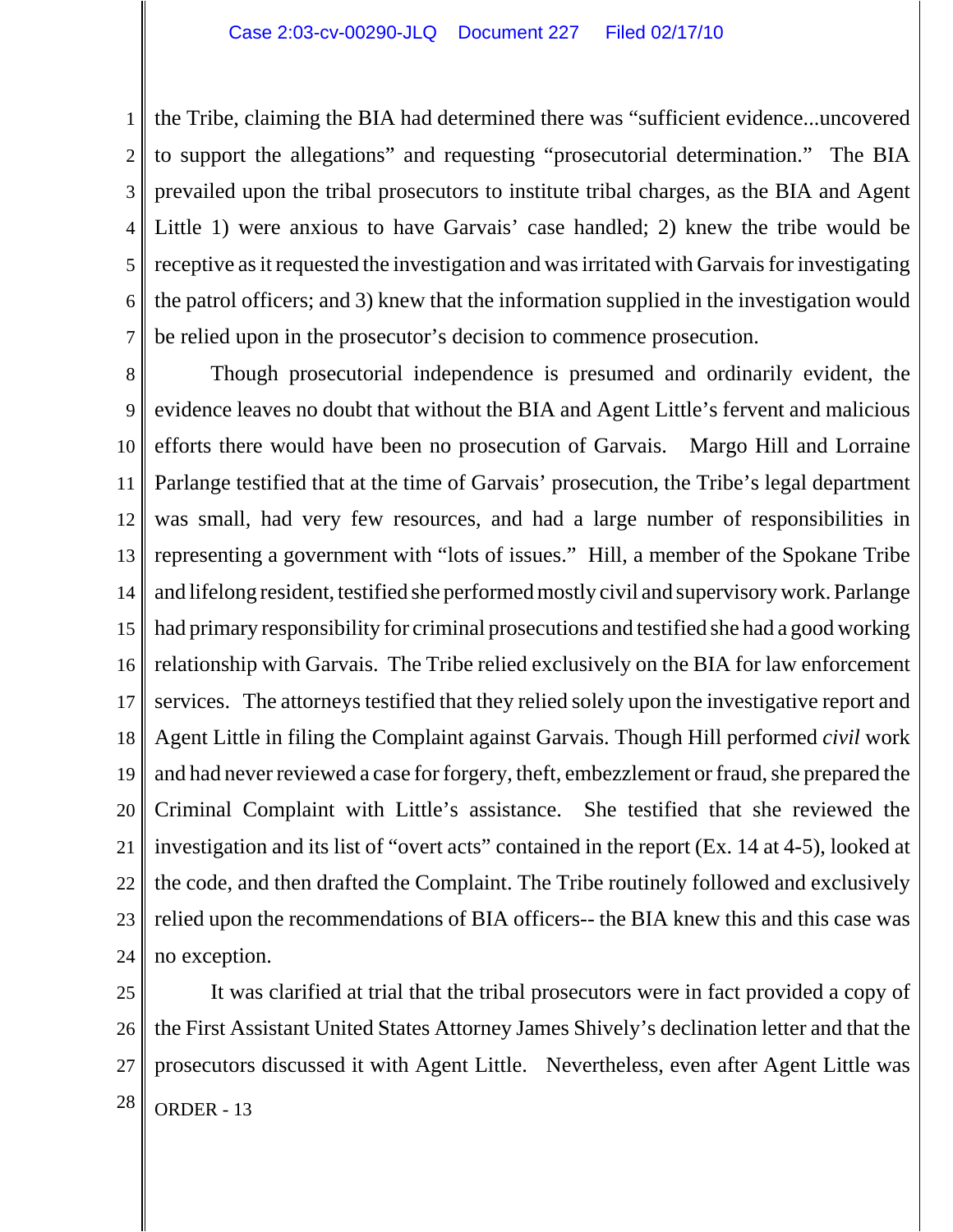1 2 3 4 5 6 7 8 9 10 advised by Shively's competent and thorough analysis that there was insufficient evidence to support criminal charges and the reasons why, Agent Little performed no follow up investigation to provide the information necessary to correct the inadequacy of the evidence. Instead, frustrated by the Shively declination letter, he continued in his relentless support and pursuit of the tribal prosecution. This despite his knowledge that Hill, with little criminal experience, was relying exclusively upon his work and heeding his lead. Given the contents of the Shively letter, Agent Little's failure to either conduct any follow up investigation or to even discuss the propriety of the tribal charges with tribal counsel, constituted bad faith conduct which was instrumental in preserving the continued wrongful prosecution of Garvais.

11 12 13 14 15 16 17 Those who deliberately supply misleading information to those who prosecute that influences the decision to prosecute cannot escape liability by pointing to decisions of prosecutors. *Jones v. City of Chicago*, 856 F.2d 985 (7th Cir. 1988). The court notes that significant information in Agent Little's possession, but omitted from the investigative report which the Tribe relied upon, were the Warning and Assurance forms the agents utilized to obtain information from Garvais and all information/documents related to the origin of the complaint against Garvais.

18 19 20 21 The court finds the BIA's active role and causation in the tribal prosecution of Garvais was clearly established. Plaintiff has demonstrated by a clear preponderance of the evidence that the criminal proceedings against Plaintiff were instituted and continued by the BIA, an agency of the Defendant United States of America.

22

## **2. Favorable Termination**

23 24 25 26 27  $28$  ORDER - 14 To establish a malicious prosecution claim, Plaintiff must also establish that the underlying proceedings against him were terminated on the merits in his favor, or were abandoned. *Clark v. Baines*, 150 Wash.2d 905, 84 P.3d 245, 248 (Wash. 2004)(emphasis added). In its trial brief, the United States took the position that the dismissal of the tribal charges for lack of jurisdiction pursuant to Garvais' successful habeas petition does not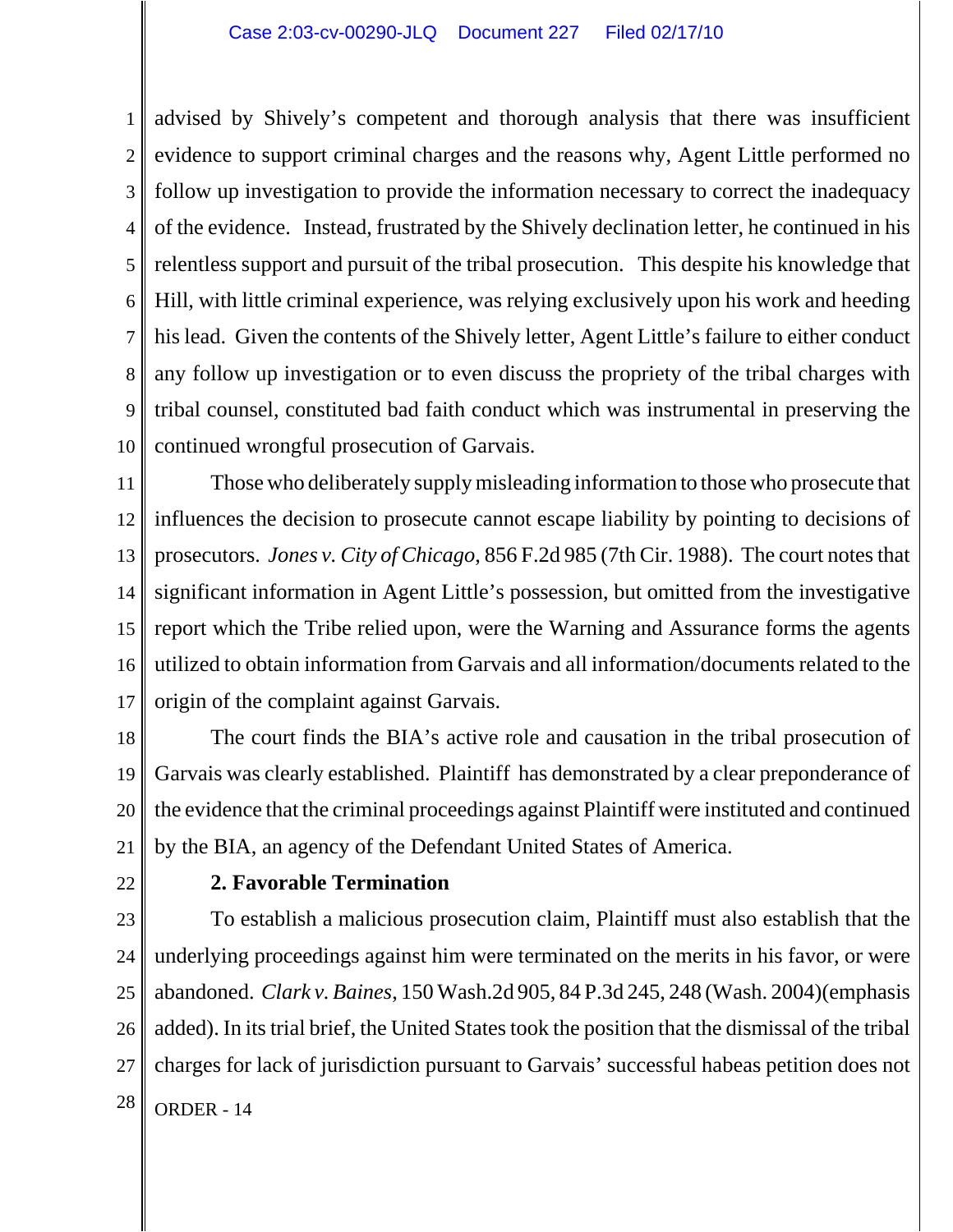1 2 3 4 5 6 7 meet this element because the dismissal did not relate to the merits of the criminal case. Though the issue of whether a given type of termination was favorable to the accused, or was abandoned, is a matter of law for the court, this issue was neither disputed or raised by the United States at the summary judgment stage. The court itself requested post-trial briefing on this issue. In effect, the United States now contends that a person charged with an offense must waive a valid claim of lack of jurisdiction in order to preserve his or her malicious prosecution claim. The court rejects that argument.

8 9 10 11 12 13 14 15 16 17 18 The court also rejects the United States' contention (at Ct. Rec. 226 at 4, 8) that the Plaintiff must prove the proceedings ended "on the merits." Indeed, the oft-cited elements from *Peasley*, *supra*, require the Plaintiff to prove either an adjudication of the merits *or* an *abandonment* of the proceedings. As it is undisputed the merits of the prosecution against Garvais were never tried, it is the abandonment prong which is at issue in this case. There is no Washington case authority with a developed discussion of this element, or more specifically, the abandonment prong. Washington cases have involved fact scenarios in which the favorable termination element was not a point of discussion, perhaps in part because courts have emphasized that the "gist" of malicious prosecution claims are the elements of malice and want of probable cause. *See Clark v. Baines*, 150 Wash.2d. 905, 912 (Wash. 2004).

19 20 21 22 23 24 25 26 27 Treatises generally refer to this element as the "favorable termination" element because a common thread among authorities and state courts is the requirement that the original proceeding terminate in favor of the plaintiff. *See* Restatement (2d) Torts § 658. The well-settled purpose of the "favorable termination" element has been to eliminate the risk of conflict between two simultaneous criminal and civil judicial proceedings. It is said the complaining party could not show any damage from the institution of criminal proceedings until their termination. The "favorable termination" requirement also supports the policy that civil tort actions are not the proper vehicle for challenging the validity of criminal convictions.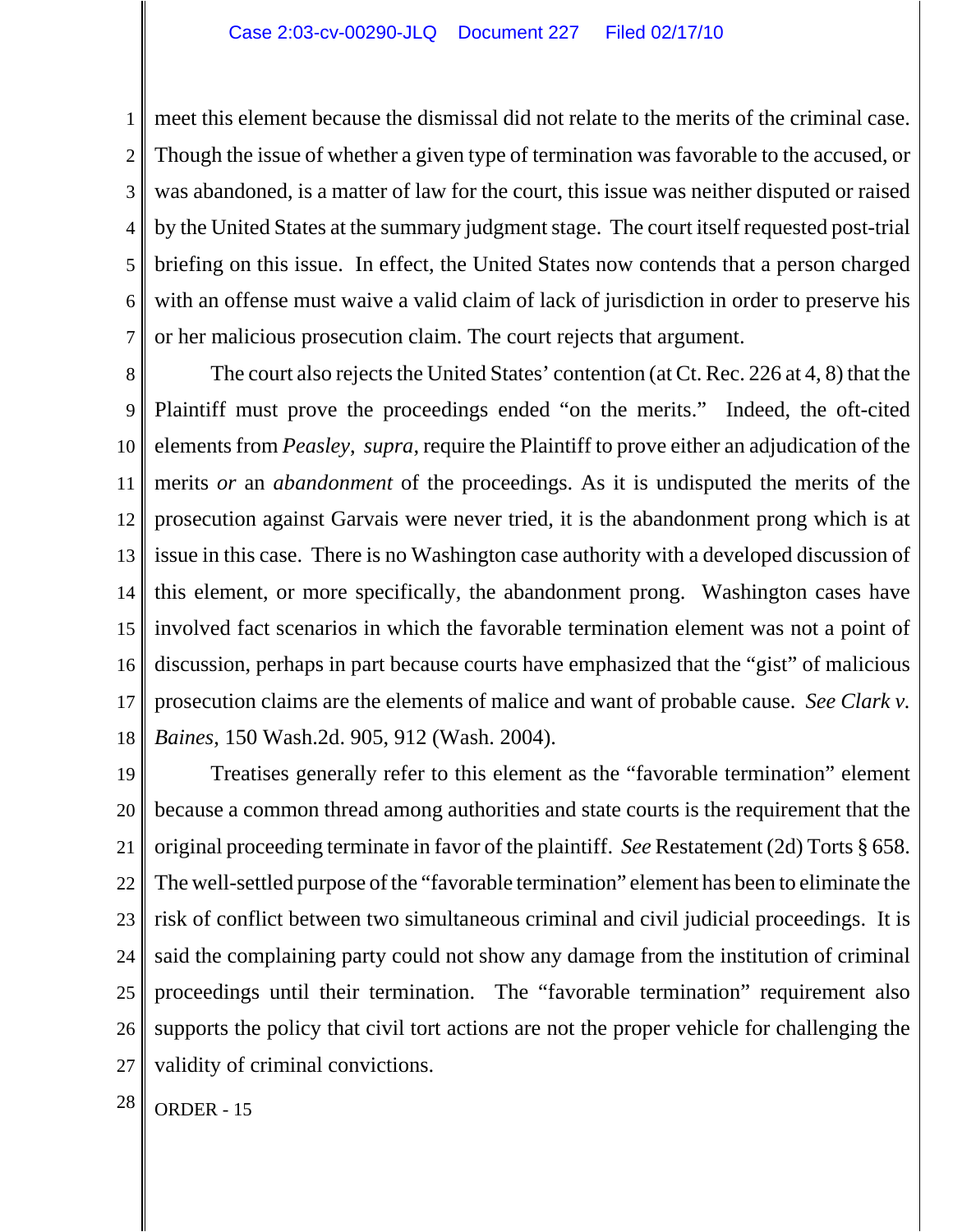1 2 3 4 5 6 7 8 9 10 11 12 13 14 15 16 17 18 19 For purposes of the analysis here it is helpful to dissect the element into its two main components, the "finality" component and the "favorable" component. These components are not necessarily obvious from the way the law in the State of Washington is interpreted. The "finality" component ensures that the underlying proceedings are terminated. There can be no dispute that the Tribal Court criminal proceedings against Plaintiff were finally and favorably terminated. The dismissal of the charges because the Tribe lacked personal jurisdiction over Garvais removed any possibility of the Tribe reviving new proceedings against Garvais. This prosecution could never be re-instituted. Garvais' habeas proceedings finally ended the prosecution against him. This distinguishes the facts here from the hypothetical scenario where a prosecutor abandons proceedings to permit the improvement or re-institution of charges elsewhere and other charges are thereafter instituted within a reasonable time. *See* Restatement (2d) of Torts § 660, comment g. After the Tribe's dismissal, the charges could not be further pursued against Garvais and in fact, the United States Attorney and his First Assistant had already found insufficient evidence to prosecute. The dismissal of the prosecution in this case does not implicate any of the concerns regarding the danger of collateral attack or inconsistent judgments. The finality of the dismissal of the prosecution in this case supports the court's conclusion that the dismissal constitutes a termination as to form the basis of a malicious prosecution claim.

20 21 22 23 24 25 26 27 The real "termination" dispute here concerns the second component, which is whether the termination in this case is to be treated as favorable for the purpose of a malicious prosecution action. This court and the overwhelming authority from other courts and commentators agree that not just *any* termination, withdrawal, dismissal, discontinuation, or abandonment of proceedings suffices as a basis for a malicious prosecution claim. The reason there must be a "favorable" termination is because an adverse determination in the underlying litigation is generally thought to be conclusive of probable cause for instituting the underlying litigation. 30 A.L.R.  $(4<sup>th</sup>)$  572 at § 2.

 $28$  ORDER - 16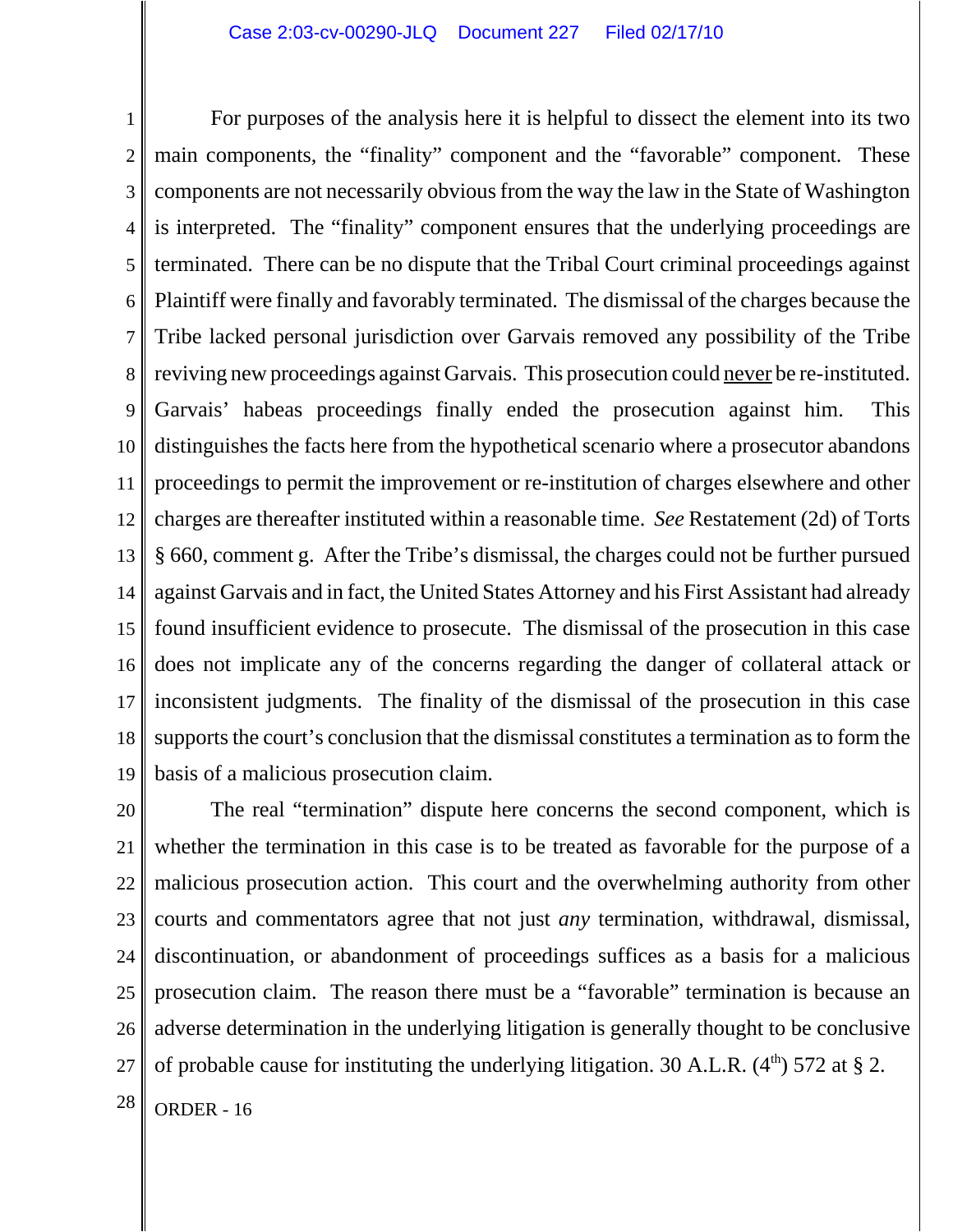|                                                   | Case 2:03-cv-00290-JLQ<br>Document 227   Filed 02/17/10                                                                                                                                                                                                                                                                                                                                                                                                                                                                                      |
|---------------------------------------------------|----------------------------------------------------------------------------------------------------------------------------------------------------------------------------------------------------------------------------------------------------------------------------------------------------------------------------------------------------------------------------------------------------------------------------------------------------------------------------------------------------------------------------------------------|
| 1<br>$\mathfrak{2}$<br>3<br>4<br>5<br>6<br>$\tau$ | The Restatement (2d) of Torts, section 659 catalogues events constituting a<br>"favorable termination" in a criminal proceeding as follows:<br>(a) a discharge by a magistrate at a preliminary hearing, or<br>(b) the refusal of a grand jury to indict, or<br>(c) the formal abandonment of the proceedings by the public prosecutor, or<br>(d) the quashing of an indictment or information, or<br>(e) an acquittal, or<br>$(f)$ a final order in favor of the accused by a trial or appellate court.<br>Restatement $(2nd)$ Torts § 659. |
| 8                                                 | There are several types of terminations which do not qualify as sufficiently                                                                                                                                                                                                                                                                                                                                                                                                                                                                 |
| 9                                                 | "favorable", since they are fundamentally inconsistent with innocence. The Restatement                                                                                                                                                                                                                                                                                                                                                                                                                                                       |
| 10                                                | $(2d)$ §§ 660 and 661 catalogue the following:                                                                                                                                                                                                                                                                                                                                                                                                                                                                                               |
| 11                                                | § 660. Indecisive Termination of Proceedings<br>A termination of criminal proceedings in favor of the accused other than by                                                                                                                                                                                                                                                                                                                                                                                                                  |
| 12                                                | acquittal is not sufficient termination to meet the requirements of a cause of action<br>for malicious prosecution if:                                                                                                                                                                                                                                                                                                                                                                                                                       |
| 13                                                | the charge is withdrawn or the prosecution abandoned pursuant to an<br>(a)<br>agreement of compromise with the accused; or<br>the charge is withdrawn or the prosecution abandoned because of                                                                                                                                                                                                                                                                                                                                                |
| 14                                                | (b)<br>misconduct on the part of the accused or in his behalf for the purpose of<br>preventing proper trial; or                                                                                                                                                                                                                                                                                                                                                                                                                              |
| 15                                                | the charge is withdrawn or the proceeding abandoned out of mercy<br>(c)                                                                                                                                                                                                                                                                                                                                                                                                                                                                      |
| 16<br>17                                          | requested or accepted by the accused; or<br>new proceedings for the same offense have been properly instituted and<br>(d)<br>have not been terminated in favor of the accused.<br>§ 661. Impossibility of Bringing the Accused to Trial                                                                                                                                                                                                                                                                                                      |
| 18<br>19                                          | The formal abandonment of proceedings by a public prosecutor is not a sufficient termination in favor of the accused if the abandonment is due to the impossibility or impracticability of bringing the accused to trial.                                                                                                                                                                                                                                                                                                                    |
| 20                                                | As stated in the comment to $\S$ 661, the situations covered by $\S$ 661 are circumstances in                                                                                                                                                                                                                                                                                                                                                                                                                                                |
| 21                                                | which the impossibility or impracticability is due to circumstances which make trying the                                                                                                                                                                                                                                                                                                                                                                                                                                                    |
| 22                                                | accused practically or factually impossible – not legally impossible. For example, such                                                                                                                                                                                                                                                                                                                                                                                                                                                      |
| 23                                                | as when the accused has fled the jurisdiction, where extradition is not available, where                                                                                                                                                                                                                                                                                                                                                                                                                                                     |
| 24                                                | illness might make the journey fatal for the accused, or a diligent search fails to locate the                                                                                                                                                                                                                                                                                                                                                                                                                                               |
| 25                                                | accused. The dismissal of the case for lack of jurisdiction does not meet any of the                                                                                                                                                                                                                                                                                                                                                                                                                                                         |
| 26                                                | categories of indecisive exceptions recited in $\S$ 660 or $\S$ 661 of the Restatement.                                                                                                                                                                                                                                                                                                                                                                                                                                                      |
| 27                                                | There is strikingly little precedent discussing whether a discharge in habeas corpus                                                                                                                                                                                                                                                                                                                                                                                                                                                         |
| 28                                                | ORDER - 17                                                                                                                                                                                                                                                                                                                                                                                                                                                                                                                                   |
|                                                   |                                                                                                                                                                                                                                                                                                                                                                                                                                                                                                                                              |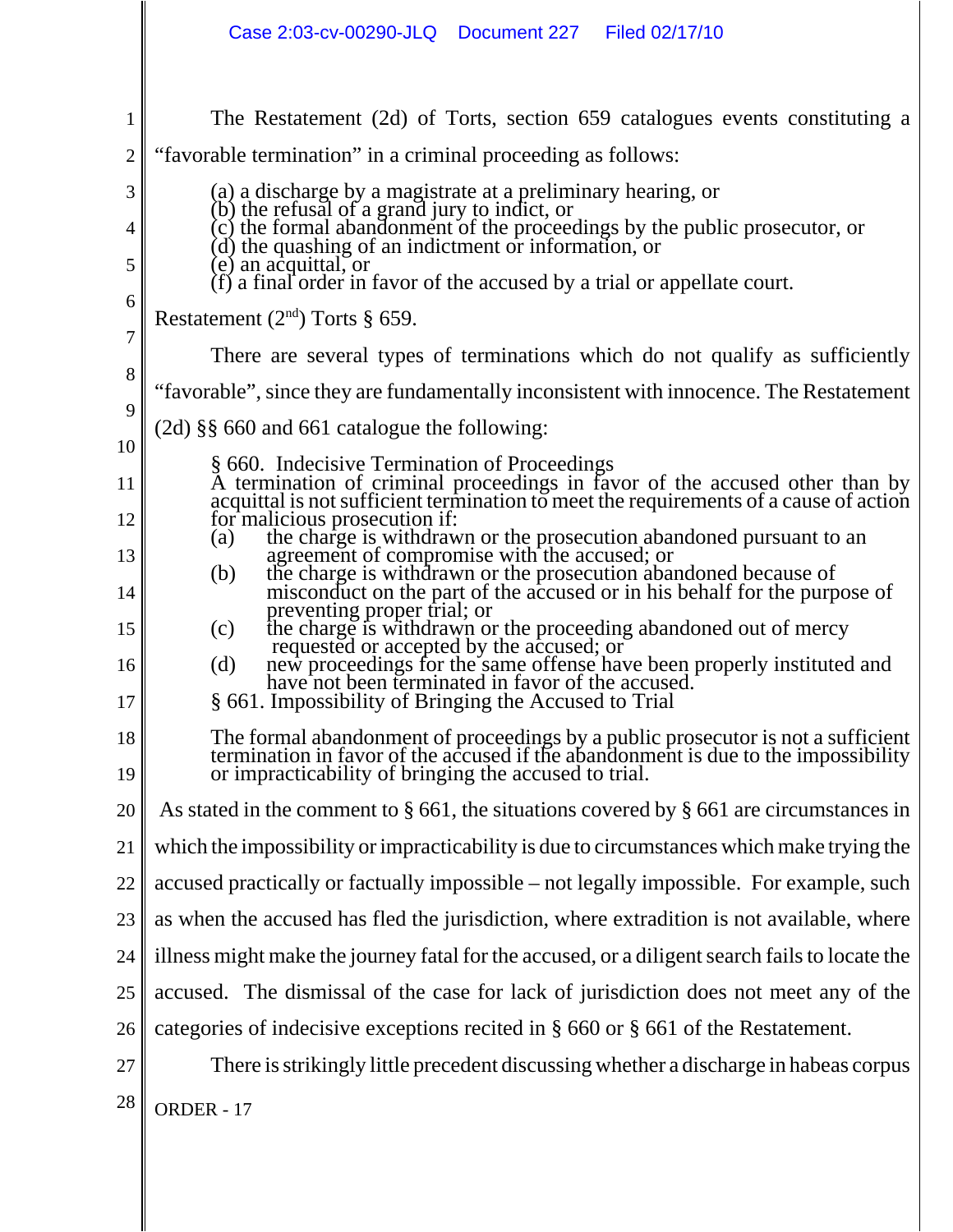1 2 3 4 5 6 7 8 proceedings has the effect of favorable termination of criminal proceedings. No federal or state case has decided whether the disposition of criminal proceeding pursuant to a habeas petition for lack of jurisdiction is *per se* "favorable" or "not favorable." Related authority which exists reveals a divergence in results based upon the wide differences in facts. The facts here present yet another unique scenario unlike any other case the court has reviewed. Accordingly, the court cannot rely upon general rules regarding the form of the disposition of the prior proceeding, but rather must carefully analyze the unique circumstances under which the termination herein was entered.

9 10 11 12 13 14 15 16 17 The court recognizes that, generally, where the underlying proceeding was a *civil* proceeding, the vast majority of jurisdictions have followed the rule that a dismissal of the underlying *civil* matter on technical or procedural grounds, such as for lack of jurisdiction, is not a favorable termination because the termination cannot be said to reflect on the merits or propriety of the action. *See e.g., Lackner v. LaCroix*, 25 Cal.3d 747, 159 Cal.Rptr. 693, 602 P.2d 393, 394 (1979); *Parrish v. Marquis,* 172 S.W.3d 526 (Tenn. 2005) The rationale for this conclusion is that a dismissal for lack of subject matter jurisdiction is not res judicata as to the merits of the cause. Some courts have refused to follow the substantive/procedural distinction even in the civil context.2

- 18
- 19

20 21 22 23 24 25 26 27 28 <sup>2</sup> *See e.g., Hammond Lead Prod., Inc. v. American Cyanamid Co.*, 570 F.2d 668, 673 (7th Cir.1977) (applying New Jersey law and holding that dismissal for lack of venue satisfied the favorable termination requirement), or reject any inquiry into whether a termination not on the merits was based on substantive or procedural grounds. *See DeLaurentis v. City of New Haven*, 220 Conn. 225, 597 A.2d 807, 820 (Conn. 1991) (stating that termination need not indicate innocence or lack of liability); *Christian v. Lapidus*, 833 S.W.2d 71, 74 (Tenn.1992) (rejecting distinction between terminations on procedural and substantive grounds); *Turman v. Schneider Bailey, Inc.*, 768 S.W.2d 108 (Mo.App. 1988)(dismissal of replevin suit because the amount in dispute exceeded the ORDER - 18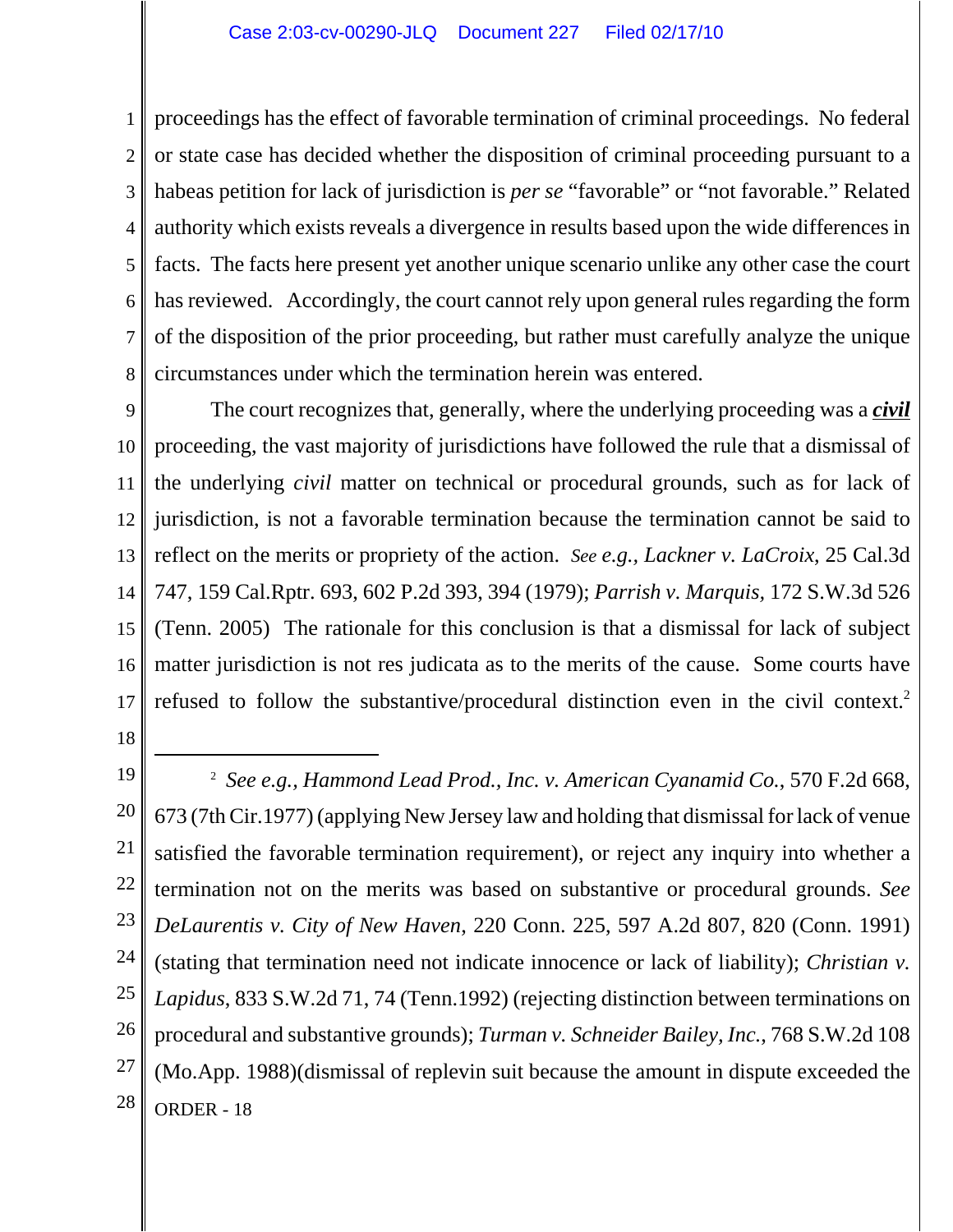1 2 However, the fact the underlying proceeding in this matter was *criminal* is important, as the decision that the Tribal Court lacked jurisdiction had the "res judicata" effect of barring further criminal prosecution of Garvais.

3

4 5 6 7 8 9 10 11 12 13 14 15 16 17 18 19 20 21 22 The inability to proceed to the alleged criminal merits due to a lack of jurisdiction does not *necessarily* imply a lack of reasonable grounds for prosecution or reflect one way or another on the accused's innocence. However, where the nature of the termination of the criminal proceedings is neither indicative of or inconsistent with factual innocence, then the court's conclusion on the favorable termination element should redound in favor of the accused. *See e.g. Smith-Hunter v. Harvey*, 95 N.Y.2d 191, 712 N.Y.S.2d 438, 734 N.E.2d 750, 753 (N.Y. 2000). In this circumstance, the favorable termination element should not be the decisive factor in rejecting the claim. Indeed, it is universally recognized, including in Washington, that the gravamen of malicious prosecution actions is malice, the lack of probable cause, and the injury resulting therefrom. The malicious prosecution claimant must still prove by a preponderance of the evidence these critical elements which tend to serve the purpose of ensuring the tort is only made available to the wrongly accused. *See Kroger Co. V. Puckett*, 351 So.2d 582, 587 (Ala.Civ.App. 1977)(a termination on the basis of a procedural or technical defect is considered sufficiently in the accused's favor so long as the particular proceeding could not have been revived after termination)*; Weidlich v. Weidlich*, 30 NY.S.2d 326, 331 (N.Y.Sup. 1941)(action for malicious prosecution could be maintained based upon a proceeding where the court had no jurisdiction if the proceedings are malicious and unfounded, and without probable cause...").

23

Furthermore, the court cannot ignore the possibility that a vengeful prosecutor or individual, operating without regard to the lack of jurisdiction, could wrongly institute

25

24

26 27 judge's jurisdiction was held a favorable result because the circumstances indicated "no real possibility" that the replevin suit would be refiled);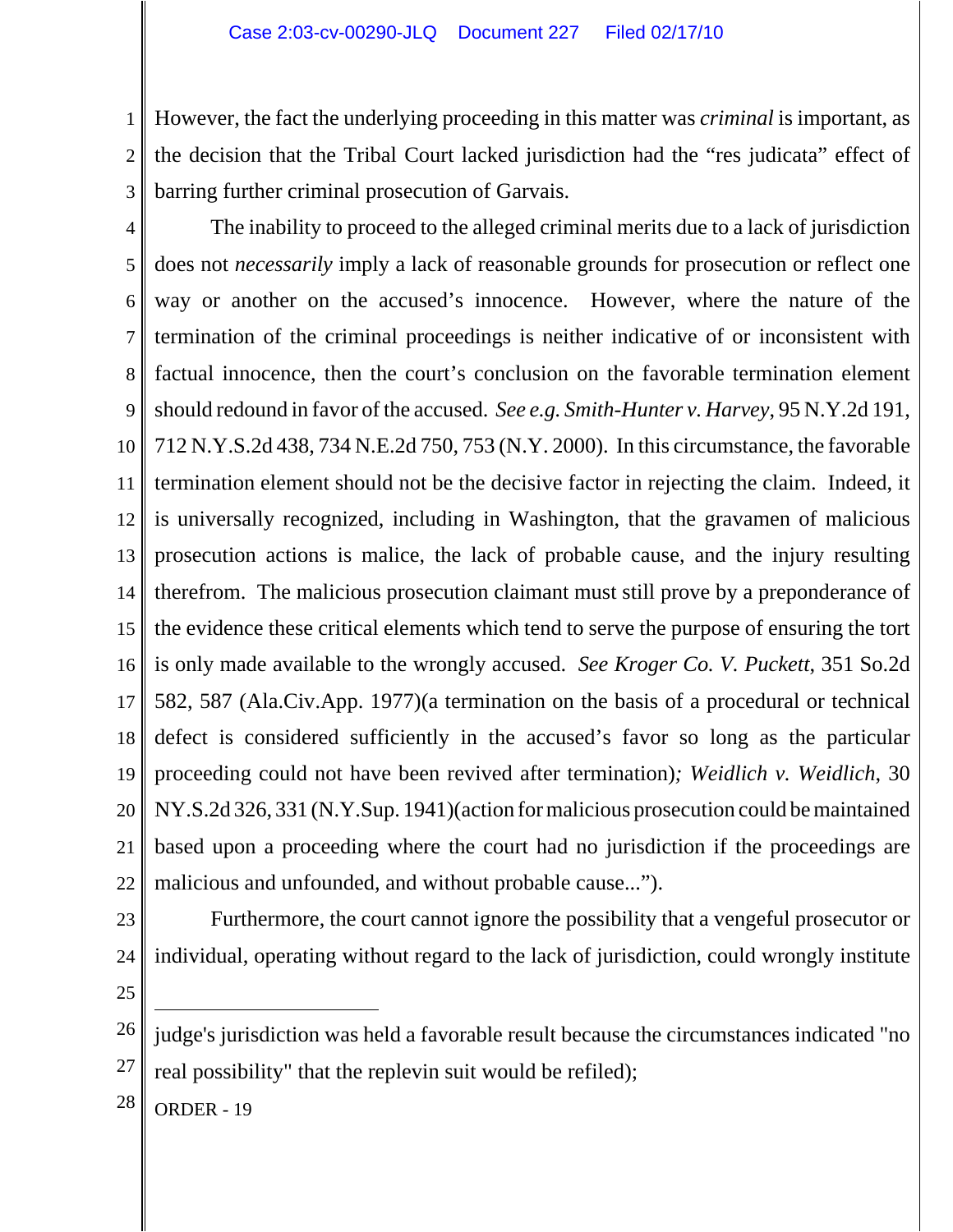1 2 3 4 5 6 7 8 9 10 11 12 or cause the institution of criminal proceedings against an innocent person, causing them to wrongfully suffer through court proceedings and incur damages by the process. To adopt the conclusion that such an instance was not a favorable termination or abandonment would effectively leave a criminal defendant whose case was dismissed for lack of jurisdiction with no remedy for a maliciously instituted suit. Yet the injury resulting from baseless charges maliciously pursued in a court with no jurisdiction is on that account no less than if jurisdiction had existed. *See Stubbs v. Mulholland*, 168 Mo. 47 (1920)(citing Prof Greenleaf, 2 Greenl. Ev.  $(14<sup>th</sup>$  ed.) § 449.)("Nor is it material that the plaintiff was prosecuted by an insufficient process, or before a court not having jurisdiction of the matter; for a bad indictment may serve all the purposes of malice as well as a good one, and the injury to the party is not on that account less than if the process had been regular, and before a competent tribunal.").

13 14 15 16 17 18 19 20 21 22 23 24 25 26 27  $28$  ORDER - 20 Moreover, where the Indian Civil Rights Act, 25 U.S.C. § 1301 et seq., authorizes the use of the writ of habeas corpus to contest tribal court proceedings, the law should not require one who is potentially falsely and maliciously criminally accused to proceed to trial and forfeit a statutory or constitutional right to challenge jurisdiction. A person should not be required to relinquish such a constitutional or statutory privilege in order to preserve his claim for civil compensation for malicious prosecution. Courts have held similarly in the context of dismissals brought about by an accused's assertion of the right to speedy trial. *See e.g. Smith-Hunter v. Harvey*, 95 N.Y.2d 191, 712 N.Y.S.2d 438, 734 N.E.2d 750, 753 (N.Y. 2000) (Under New York law, a criminal proceeding is terminated favorably to the accused so long as the circumstances surrounding the termination are not inconsistent with the innocence of the accused and "there can be no further proceeding upon the complaint or indictment, and no further prosecution of the alleged offense."); *Murphy v. Lynn*, 118 F.3d 938 (2nd Cir. 1997), cert denied, 522 U.S. 1115 (1998); *Van v. Grand Casinos of Mississippi, Inc.*, 724 So.2d 889 (Miss. 1998). As the New York Court of Appeals noted in *Smith-Hunter*, the law "should not require one who is falsely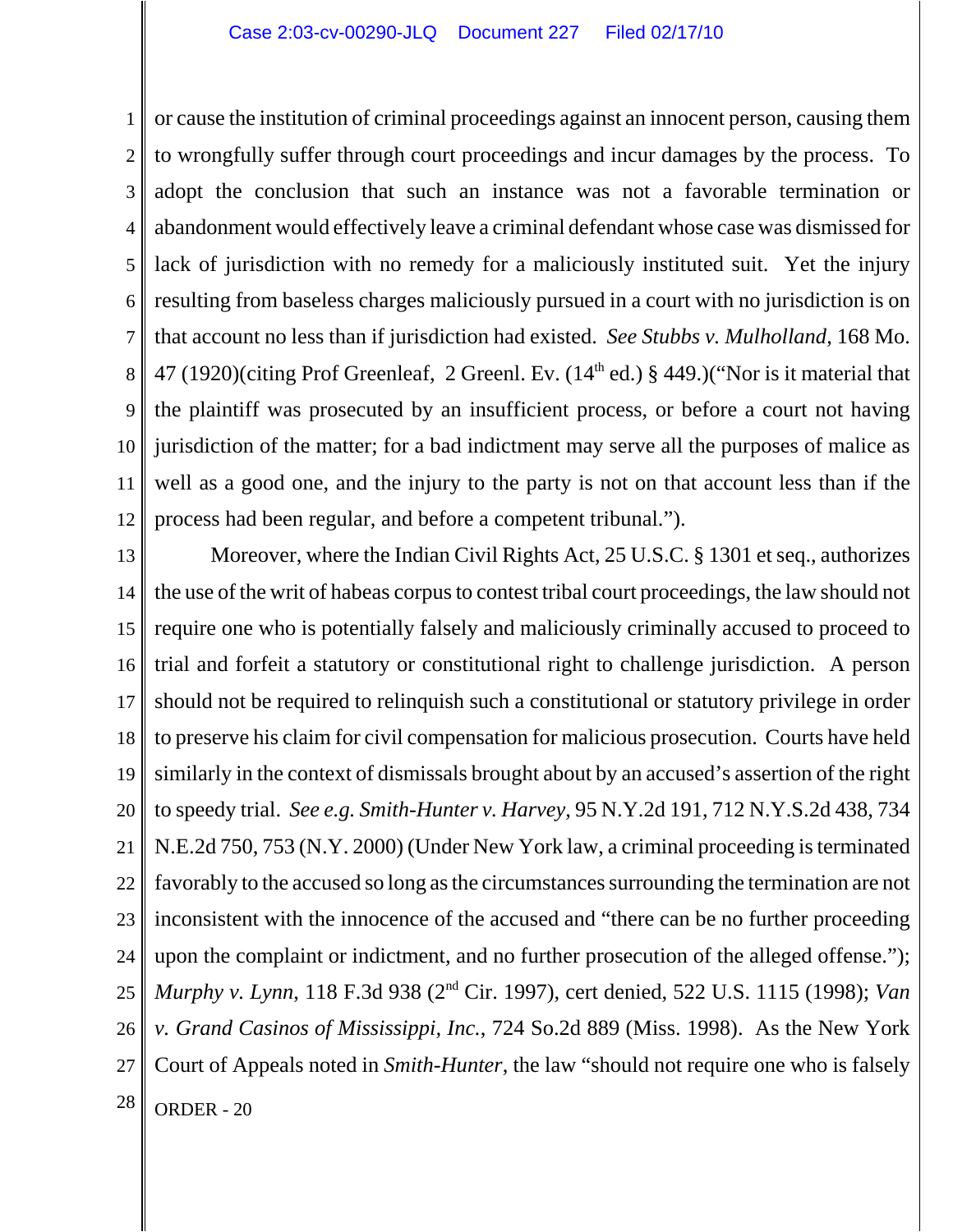1 2 and maliciously accused to proceed to trial-incurring additional financial and emotional costs-as a prerequisite to recovery for malicious prosecution." 95 N.Y.2d at 199.

3 4 5 6 7 8 9 10 11 The court rejects the notion that the abandonment prong encompasses only circumstances which affirmatively establish actual factual innocence of the accused. No court applying Washington law has so construed the law. In this case, the criminal proceeding was finally terminated pursuant to a favorable decision on Garvais' habeas corpus petition. The circumstances of the Tribal Court's dismissal for lack of jurisdiction are not inconsistent with Garvais' innocence. Accordingly, the discontinuation of prosecution in this case is the type of formal abandonment contemplated by the tort law, serving its purposes, and satisfying Garvais' burden of establishing this termination element.

12

13

## **3.Want of Probable Cause**

## *a. Legal Standard*

14 15 16 17 18 19 20 21 22 The second element of a malicious prosecution claim that a Plaintiff must establish is the want of probable cause for initiating or continuing the prosecution. If probable cause is established, the action fails for probable cause is a complete defense to an action for malicious prosecution. *Peasley*, 13 Wash.2d at 499. While generally, the dismissal of criminal charges establishes a prima facie case that there was no probable cause (*id*.), the dismissal in this case was neither indicative of the existence *or* lack of probable cause. Therefore, while it is permissible for the court to consider the dismissal along with other evidence of want of probable cause, the dismissal itself is not prima face evidence thereof. Plaintiff must demonstrate the want of probable cause by independent evidence.

23

24 25 26 27  $28$  ORDER - 21 The probable cause element focuses entirely on the propriety of police and prosecutorial conduct. The existence or non-existence of probable cause is determined by an objective evaluation of what the police and/or the prosecutor knew at the time of arrest or prosecution. *Hanson v. City of Snohomish*, 121 Wash.2d 552, 575 (1993).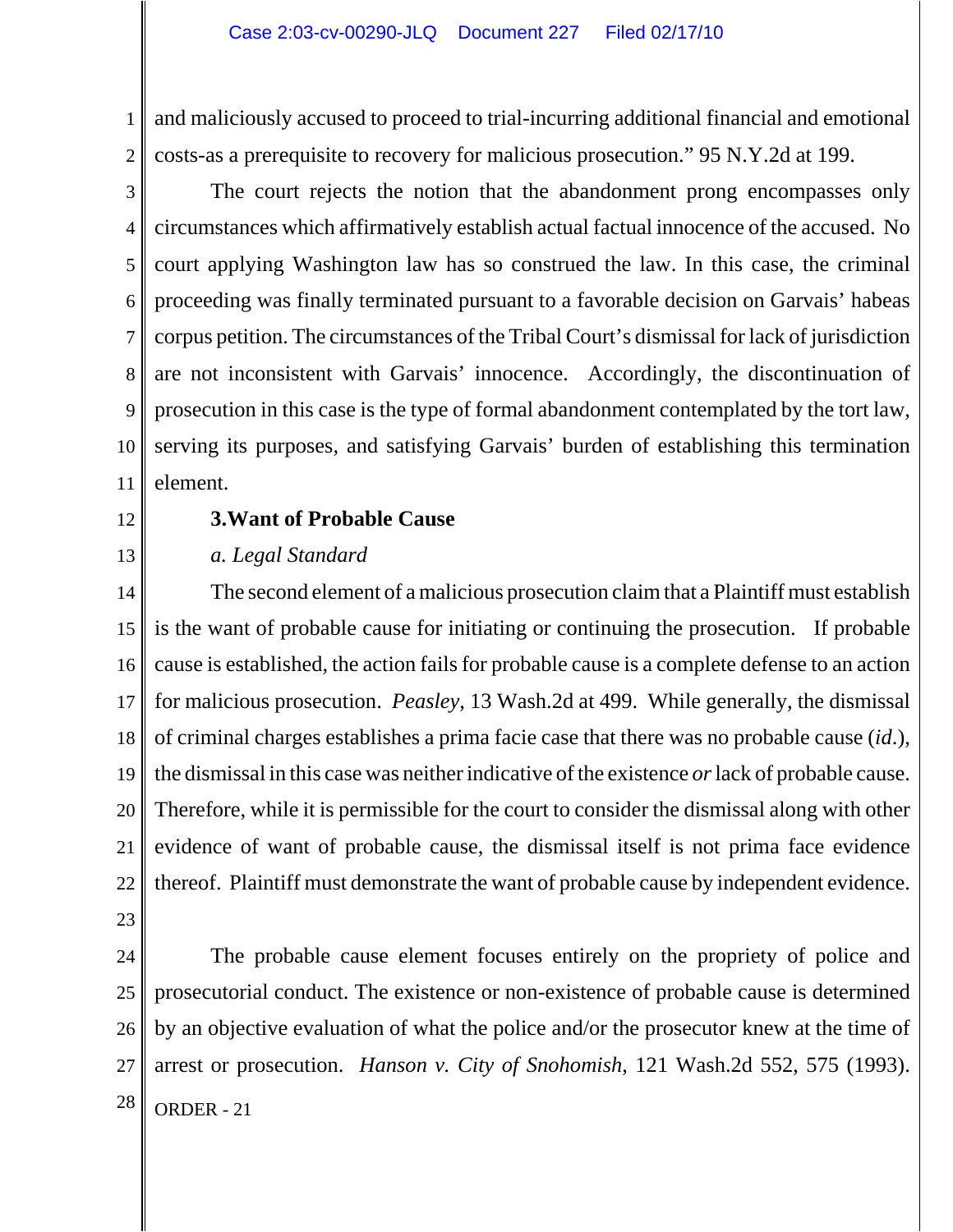Therefore, Agent Little's subjective opinion is not relevant to the court's determination of probable cause.

Probable cause exists where the facts and circumstances within the arresting officer's knowledge and of which he has reasonably trustworthy information are sufficient in themselves to warrant a man of reasonable caution in offense has been or is being committed.

*State v. Gluck*, 83 Wash.2d 424, 426-427, 518 P.2d 703 (1974); *Peasley v. Puget Sound Tug & Barge Co.*, 13 Wash.2d 485, 509, 125 P.2d 681 (1942).

7 9 10 11 12 13 14 15 16 17 18 19 20 21 22 23 24 25 26 27 The May 7, 2003 Criminal Complaint filed in Tribal Court against Garvais included 22 charges: 6 counts of forgery; 12 counts of fraud; 1 count of embezzlement; 1 count of misappropriation of tribal property; and 2 counts of perjury. Plaintiff asserts all 22 charges were baseless. Just as multiple federal Circuit Courts have concluded, in examining a malicious prosecution claim based on more than one charge, the court must "separately analyze the charges claimed to have been maliciously prosecuted." *See Johnson v. Knorr*, 477 F.3d 75, 85 (3d Cir. 2007); *Holmes v. Village of Hoffman Estates*, 511 F.3d 673 (7th Cir. 2007); *Uboh v. Reno*, 141 F.3d 1000, 1005 (11th Cir. 1998); *Posr v. Doherty*, 944 F.2d 91, 100 (2d Cir. 1991)((holding that a finding of probable cause on the charge of disorderly conduct did not foreclose a malicious prosecution action on charges requiring "different, and more culpable, behavior"); *Rivera-Marcano v. Normeat Royal Dane Quality A/S*, 998 F.2d 34, 38 (1st Cir. 1993); *see also Crowley v. Katleman*, 8 Cal.4th 666, 34 Cal.Rptr.2d 386, 881 P.2d 1083, 1088 (1994) ("it is not necessary that the whole proceeding be utterly groundless, for, if groundless charges are malicious and without probable cause, coupled with others which are well founded, they are not on that account less injurious, and, therefore, [even one charge can] constitute a valid cause of action."); *Bertero v. Nat'l Gen. Corp.,* 13 Cal.3d 43, 118 Cal.Rptr. 184, 529 P.2d 608 (1974) (approving a jury instruction allowing the jury to find for the plaintiff in a malicious prosecution action even if only one of the three theories of liability pleaded in the underlying action lacked probable cause). The rationale for this charge-by-charge

1

2

3

8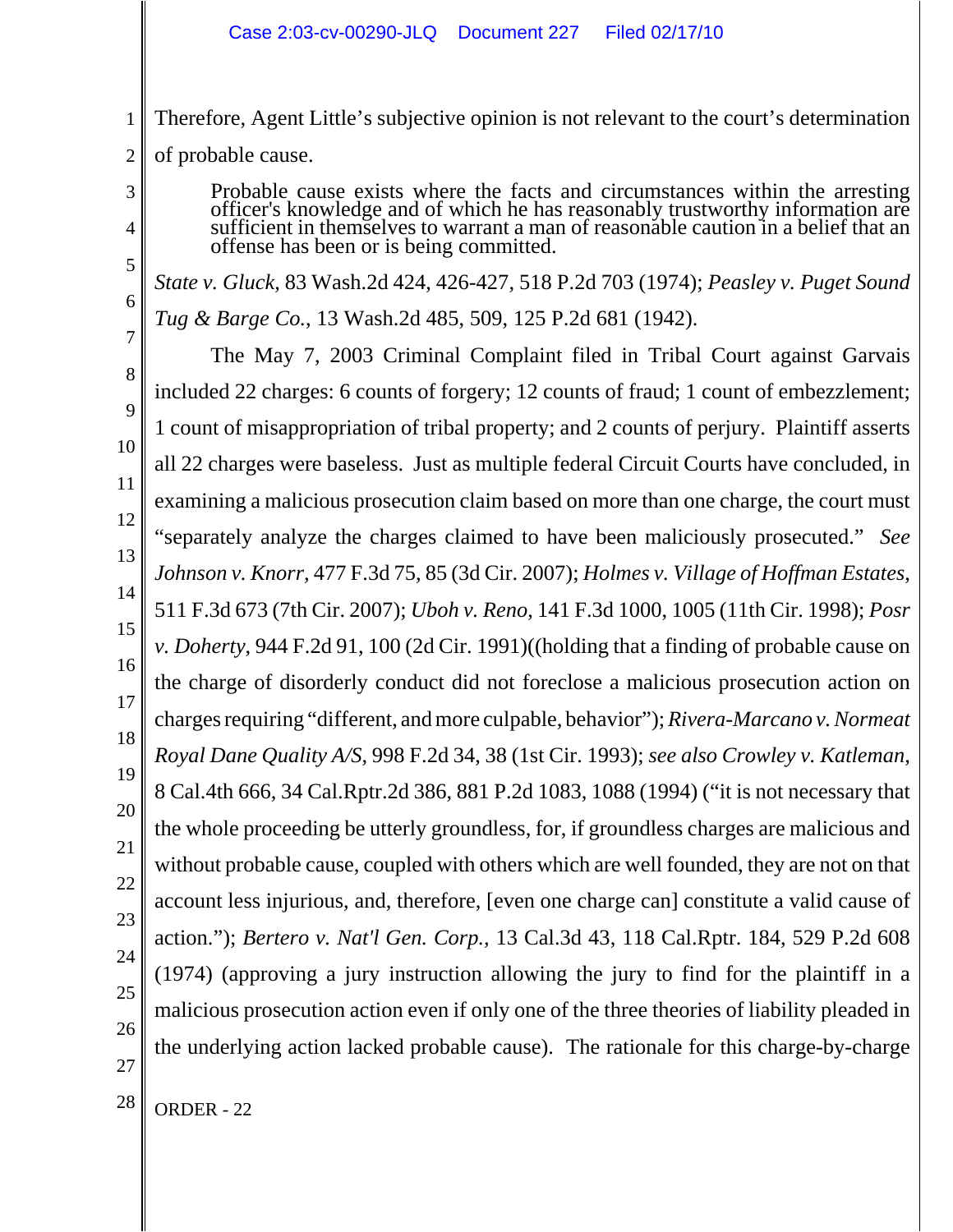#### 1 approach is logical. As stated in *Holmes*,

2

3

4

5

6

7

8

9

"...when it comes to prosecution, *the number and nature of the charges matters*: the accused must investigate and prepare a defense to each charge, and as the list<br>of charges lengthens (along with the sentence to which the accused is exposed), the<br>cost and psychic toll of the prosecution on the accused Jacob Paul Goldstein, Note, *From the Exclusionary Rule to a Constitutional Tort*<br>for Malicious *Prosecutions*, 106 COLUMBIA L.REV. 643, 645 (2006) (quoting<br>*Savile v. Roberts*, 91 Eng. Rep. 1147, 1149-50 (K.B.1698) (Holt, conduct than he did in making the arrest. It is reasonable to demand that each charge that a police officer elects to lodge against the accused be supported by probable cause. Otherwise, police officers would be free to tack a variety of probable cause. Otherwise, police officers would be free to tack a variety of baseless charges on to one valid charge with no risk of being held accountable for their excess."

#### 10 511 F.3d 673, 682-83 (7<sup>th</sup> Cir. 2007)(emphasis added).

11 12 13 14 15 16 17 18 19 20 21 22 23 24 25 26 27 It is the court's obligation to apply Washington law. The court has found no Washington case (and the parties did not discuss this point) that squarely addresses whether the criminal charge-by-charge analysis on probable cause is employed in Washington. However, in the civil context, Division 1 of the Washington Court of Appeals in *Brin v. Stutzman*, 89 Wash. App. 809, 951 P.2d 291 (1998) stated that it was expressly "leav[ing] open" the possibility of bringing a malicious prosecution claim based upon an "invalid severable cause of action included in a complaint asserting other valid severable causes of action." 89 Wash. App. at 821. A federal court applying Washington law must apply the law as it believes the Washington Supreme Court would apply it. *Gravquick A/S v. Trimble Navigation Intern. Ltd.*, 323 F.3d 1219, 1222 (9th Cir. 2003). "[W]here there is no convincing evidence that the state supreme court would decide differently, a federal court is obligated to follow the decisions of the state's intermediate appellate courts." *Vestar Dev. II, LLC v. Gen. Dynamics Corp*., 249 F.3d 958, 960 (9th Cir. 2001) (*quoting Lewis v. Tel. Employees Credit Union*, 87 F.3d 1537, 1545 (9th Cir. 1996) ( internal quotation marks omitted )). This court has no reason to doubt that the Washington Supreme Court, if presented with the question, would follow this charge-by-charge approach to the probable cause element.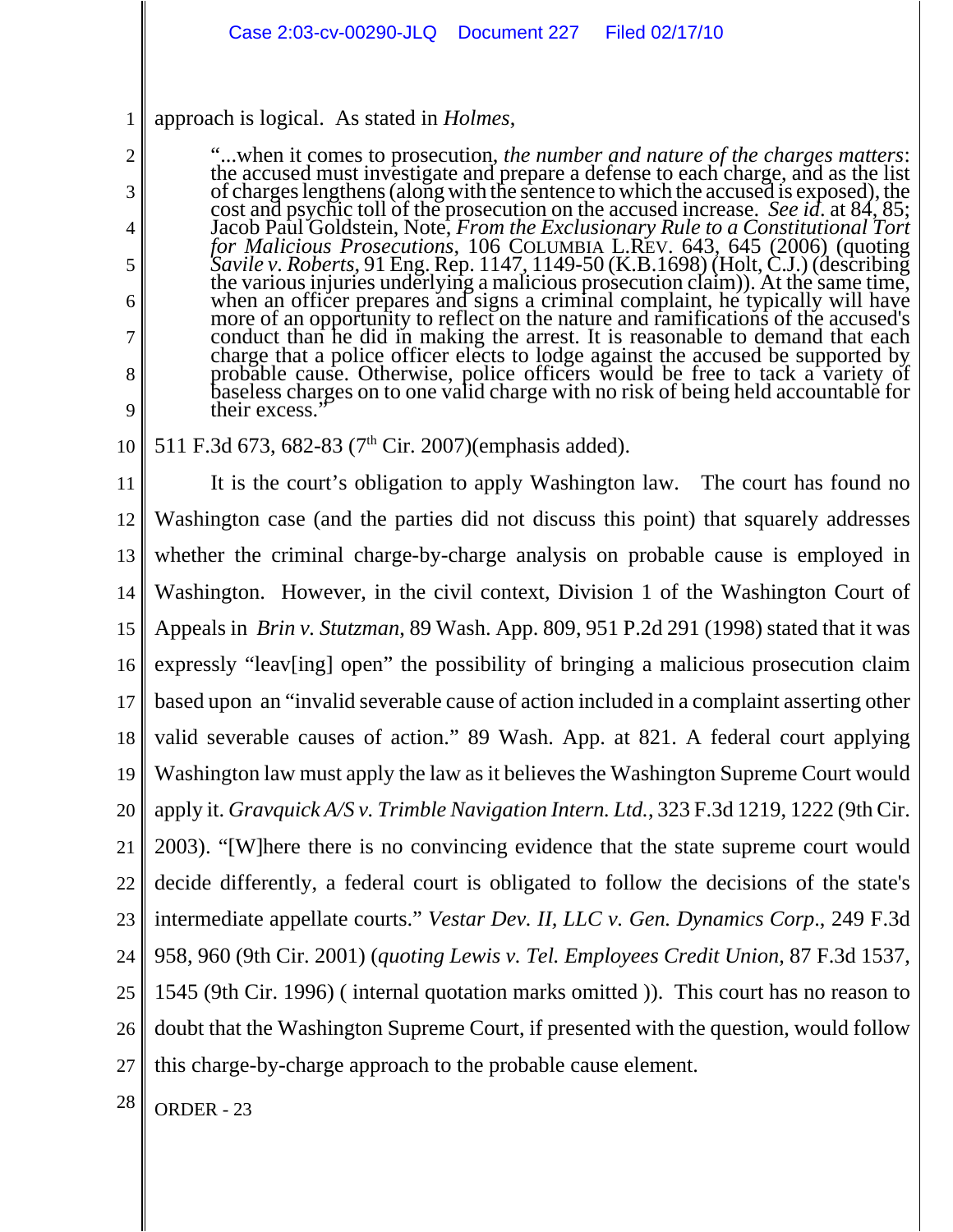## *b. The Charges*

1

2 3 4 5 6 7 8 9 10 11 12 13 14 15 The court now turns to the individual charges. The evidence offered at trial revealed no dispute regarding the information available to the BIA at the time criminal proceedings were instituted and continued. The testimony established the proceedings were instituted in Tribal Court based solely on the information provided by the BIA in the investigative report. The deficiencies in the report were thoroughly analyzed in the declination letter of First Assistant United States Attorney Shively. Though the testimony at trial evidenced that Agent Little and the tribal prosecutors were irritated by the declination letter and certain aspects of its content, there is no evidence which causes this court to question the accuracy or adequacy of Mr. Shively's analysis. The court finds that Mr. Shively was the only authority to have actually evaluated the information to discern whether criminal action was justified. Though blatantly evident even beforehand, after having reviewed the Mr. Shively's analysis, no person could have honestly and reasonably concluded that there was probable cause for any of the criminal charges lodged against Garvais.

16 17 18 19 20 21 22 23 24 25 26 27  $28$  ORDER - 24 Agent Little's internal affairs investigation consisted of interviews with Garvais and the informants identified by Garvais, and an examination of the money sheets and receipts maintained by Garvais. The evidence showed that in the first few months of being in federal law enforcement and being asked to investigate drug offenses on the Spokane Reservation, Garvais operated with virtually no supervision or guidance. To manage the drug fund monies provided to him from various sources, he created his own forms and bought his own receipt books because none were provided to him. Agent Little's investigation confirmed these facts. The investigative report concludes that Garvais was not following BIA policies and procedures on how to handle informants and drug monies. The receipts for payments did not have witness signatures and several of the receipts were not signed by the recipients. Some of the BIA confidential informant agreements were unsigned by the informants and none were signed by a supervisor. In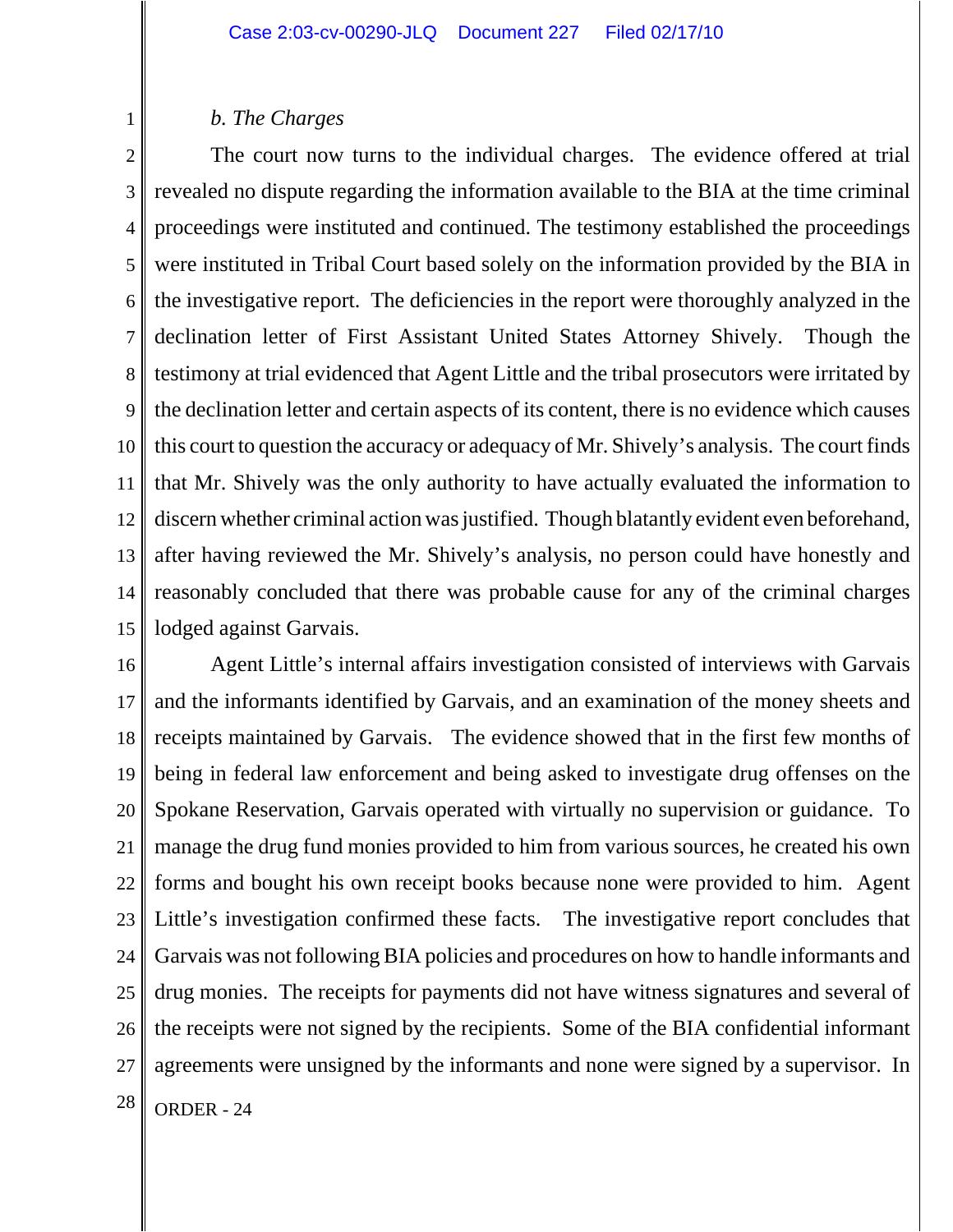1 2 3 4 5 6 his interview with Agent Little and Agent Noseep, Garvais attested to the accuracy of the receipts, disclosed the identity of the confidential sources he had used, and also admitted that sometimes he documented matters without requiring signature because he either did not have the material with him or some informants were too paranoid to sign anything. Following the interview with Garvais, BIA agents interviewed the confidential sources identified by Garvais.

7 8 9 10 11 12 13 14 15 16 17 **Receipts.** Fifteen of the charges filed in the Criminal Complaint were based upon the investigative report's conclusion that Garvais had "falsely" documented monies expended in drug investigations and "forged" receipts documenting payments made to informants. Three receipts identified by the investigation recorded payments from Garvais to Anne Numkena. These payments provide the basis of **five** of the twenty-two charges (counts 2 through 4 (forgery); counts 9 and 10 (fraud)). The total of these three receipts was \$110, which were for "gas money and info". Seven receipts identified by the investigation recorded payments from Garvais to David Palmer for drug buys, a salary and miscellaneous expenses. These receipts provided the basis of **nine** of the twenty-two charges (counts 5 and 6 (forgery); counts 12 through 18 (fraud). The total of these seven receipts was \$960.

18 19 20 21 22 23 24 25 26 27  $28$  ORDER - 25 Agent Little's interview of Anne Numkena revealed she first met Garvais when she was the victim of a home invasion robbery by intruders believed to have been looking for drugs. She acknowledged two subsequent interviews with Garvais, which corresponded in time with the receipts documented by Garvais. Numkena admitted having met Garvais a third time when an acquaintance had broken into her house and had been living there in her absence. It was also believed the acquaintance was selling drugs. This meeting corresponded in time with the third receipt documenting a payment to Numkena. However, when questioned by Agent Little, Numkena denied having been an informant working for Garvais and denied receiving payments from Garvais. Based on Numkena's statement of denial, Agent Little concluded the receipts were forged and fraudulently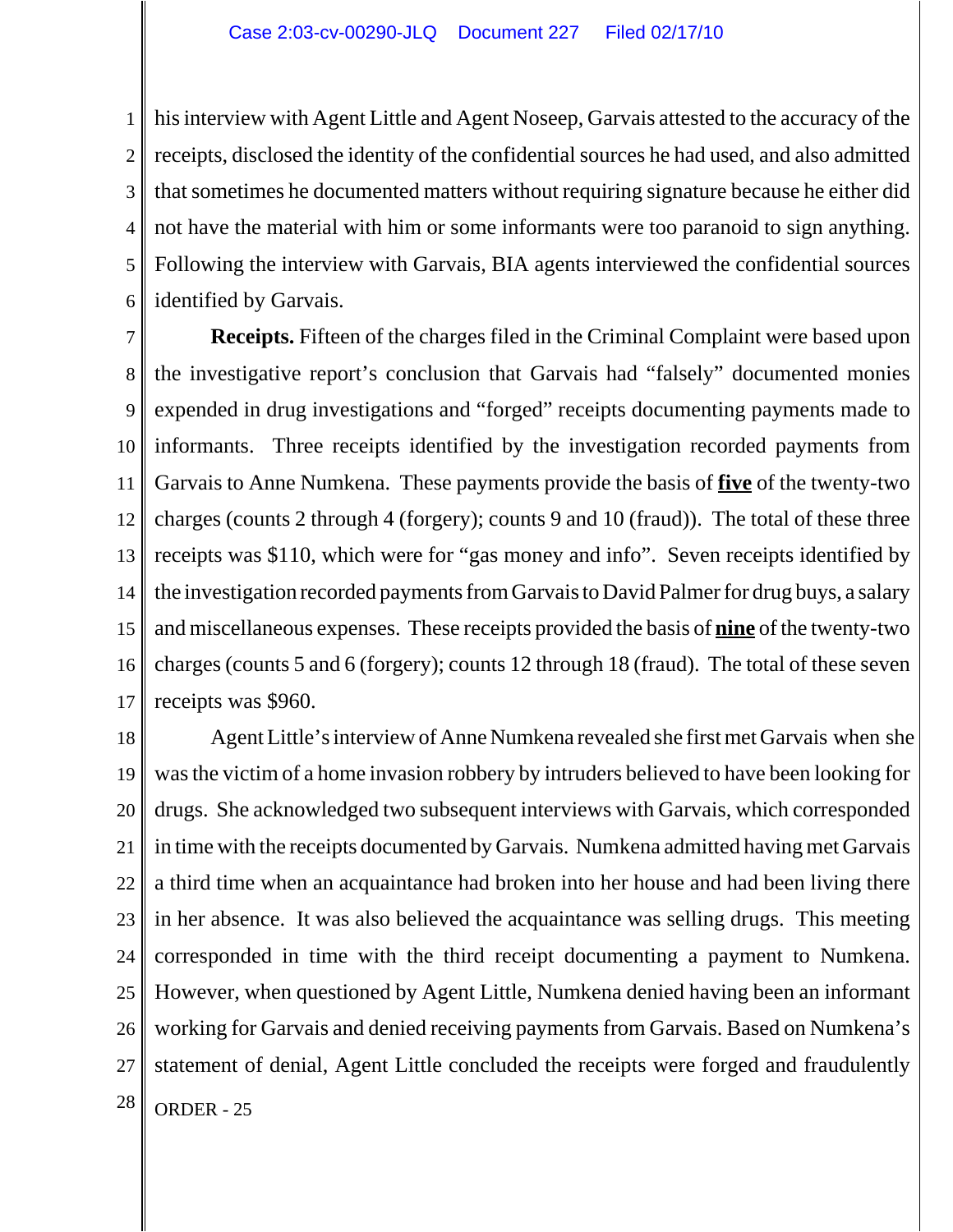1 submitted. This conclusion provided the basis for the criminal charges.

2

3 4 5 6 7 8 9 10 11 Likewise, Agent Little's conclusion and the resulting charges in regards to the receipts for payments made to David Palmer were based entirely upon the statements of David Palmer. Palmer acknowledged having worked undercover for Garvais for a period of at least three months, he acknowledged receiving a salary and some payments. He denied having received others and could neither deny nor confirm yet others. In several instances, Palmer stated he had returned the money to Garvais after failed attempted drug purchases, yet Garvais' money sheet did not reflect adding the balance back into the drug fund. Based on Palmer's statements as to these particular seven payments, Agent Little concluded the receipts were forged and fraudulently submitted and nine criminal charges were lodged based thereon.

12 13 14 15 16 17 18 **The Informant Agreement.** The information provided by Numkena in her interview also provided the basis for Agent Little's conclusion that Garvais had "falsified entries on an Informant Agreement document," which provided the basis for **two** of the twenty-two charges, count 1 (forgery) and count 8 (fraud). Numkena had in her interview denied signing up as an informant or giving Garvais permission to sign her up. In his interview Garvais had admitted he had prepared the agreement for his files because she was too paranoid to sign anything.

19 20 21 22 **Warrant Affidavits**. The investigative report also alleged that Garvais had falsified information in two search warrant affidavits submitted to Spokane Tribal Court, which provided the basis for **four** of the criminal charges lodged against Garvais (counts 7 (forgery); 11 (fraud); 21 (perjury); and 22 (perjury)).

23 24 25 26 27  $28$  ORDER - 26 Counts 7 (forgery) and 21 (perjury) pertain to an affidavit dated February 14, 2000 related to a drug investigation. (Ex. 13 at 153). The affidavit states: "On 01-13-200 (00- 002) who is a confidential informant for the Department of Interior, Bureau of Indian Affairs purchased Crack Cocaine I.A.W. [in accordance with] BIA policy." The BIA's internal investigation revealed that the purchase was made not by 00-002, but rather by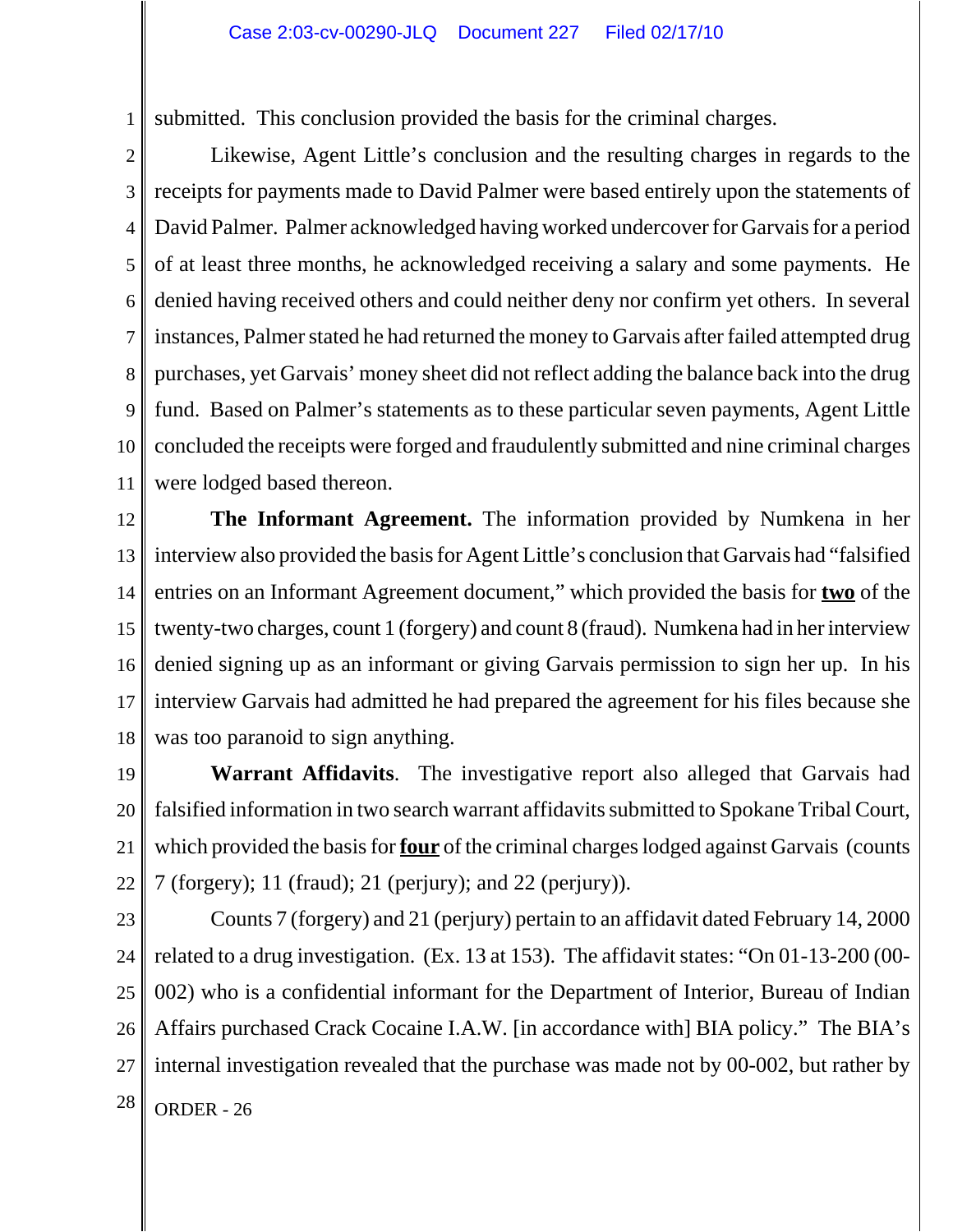1 2 3 4 5 someone else, who had not completed a BIA informant agreement. The other remaining details of the narcotics trafficking activity contained in the affidavit was factually accurate. Based on this apparent mistake, the BIA's investigation concluded the purchase "was not done in accordance was [sic] BIA policy as outlined in the affidavit" and Garvais was charged with forgery and perjury.

6 7 8 9 10 11 12 Counts 11 and 22 related to a search warrant affidavit dated May 8, 2000. In the affidavit, Garvais attested that certain information about narcotics trafficking was provided by confidential informant, Numkena. The narcotics trafficking information in the affidavit was factually accurate. Numkena, when interviewed by Agent Little, denied having given the information contained in the affidavit to Garvais or working as a confidential informant. Based on Numkena's denial that she provided the information, Garvais was charged with fraud and perjury.

13 14 15 16 17 18 19 **Global Counts.** Count 19 (embezzlement) and count 20 (misappropriation of tribal property) are the global counts based on the facts of all the other charges. In addition, these counts are based upon an interview with Garvais' ex-wife, Dion Fry, with whom Garvais was married and divorced twice. Fry stated she recalled two times when Garvais had suggested he would use money in his work briefcase for personal use. On June 7, 2003, in a recorded interview, the following was asked by Agent Little and answered by Fry:

20 21

22 23

24

25

26

27

Q: Okay. Now, did you ever know of him, or ever see him, use any of that<br>money or taken any of the money?<br>A: I don't know if and when he used it, but he'd ask for money, and I'd say No,<br>I paid the bills or went shopping or would be doing paperwork and stuff like that. And he said, **Well, I'm just gonna use this, and then I'll put it back in there**. So I didn't know if anything, if that was, you know, right or wrong, anyway, if he's saying he's gonna put it back in there. So –

Q: And you said that Duane kept his money – the drug money in the black brief case?<br>A: Briefcase, yeah. And that was mostly pretty much always in his vehicle, his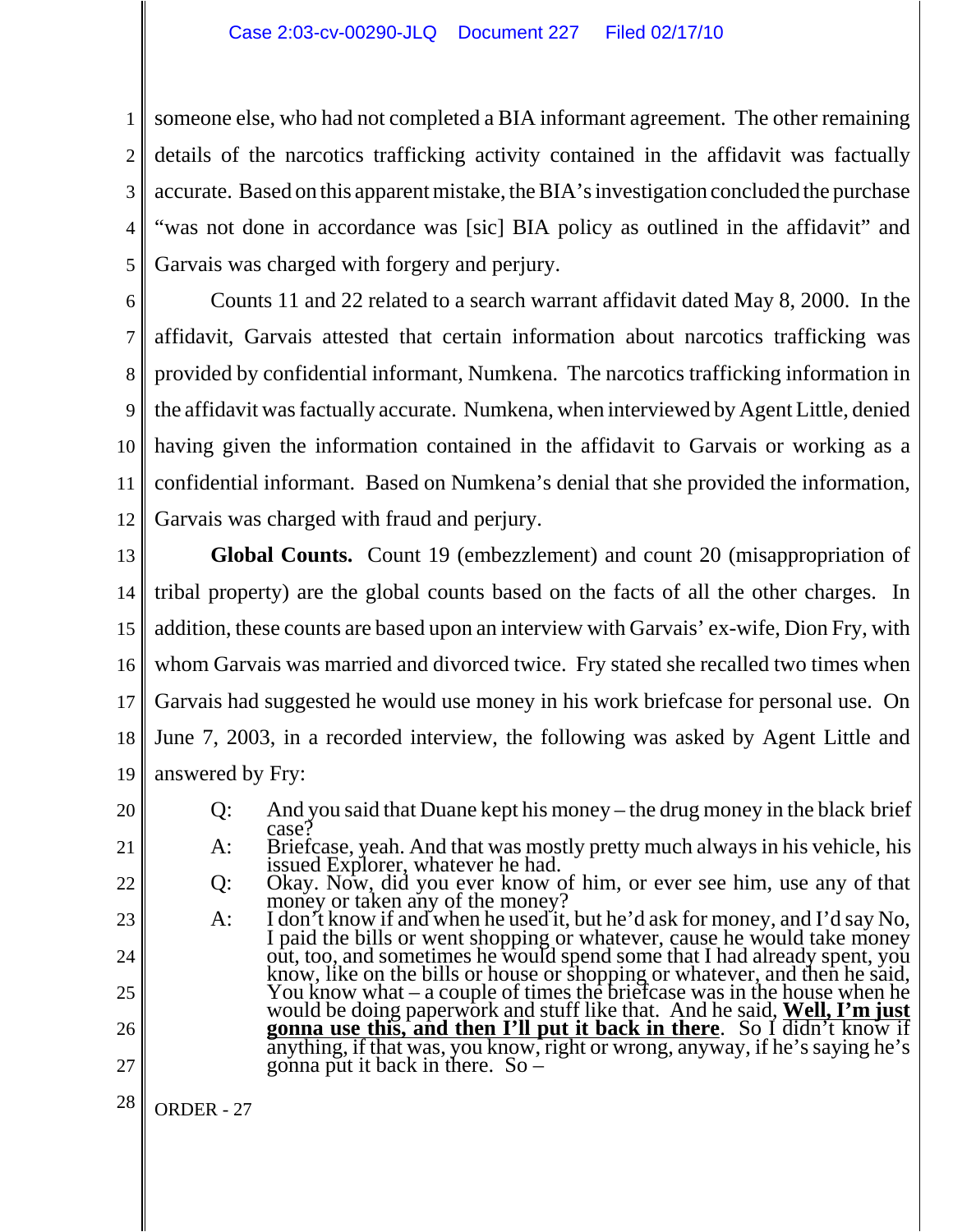|                                                    | Case 2:03-cv-00290-JLQ  Document 227  Filed 02/17/10                                                                                                                                                                                                                                                                                                                                                                                                                                                                           |
|----------------------------------------------------|--------------------------------------------------------------------------------------------------------------------------------------------------------------------------------------------------------------------------------------------------------------------------------------------------------------------------------------------------------------------------------------------------------------------------------------------------------------------------------------------------------------------------------|
| $\mathbf{1}$<br>$\overline{2}$<br>3<br>4<br>5<br>6 | And did you actually see him use $-$ take that or $-$<br>$\overline{X}$ :<br>Yeah, yeah.<br>Q:<br>A:<br>On how many occasions?<br>Probably no more than twice. It was just a couple of times that –<br>And what was the amount?<br>Q: A:<br>I think it was $-$ I don't know, cause I didn't see how much he did or saying<br>how much he was gonna. <b>But I think he said he was gonna do it</b> , I think<br>it was like 50 that one time, and I don't know if it was like just 20<br>Okay. That's what he said?<br>Q:<br>A: |
| 7                                                  | Yeah, yeah. <i>L</i> wasn't standing there watching him, you know, take the<br>money out or anything. And he didn't give it to me                                                                                                                                                                                                                                                                                                                                                                                              |
| 8                                                  | (Ex. 14 at 211-213) (emphasis added). Based on this interview, the investigation                                                                                                                                                                                                                                                                                                                                                                                                                                               |
| 9                                                  | concluded that "Garvais used the drug investigative funds for personal use on at least two                                                                                                                                                                                                                                                                                                                                                                                                                                     |
| 10                                                 | occasions." $(Ex. 14 \text{ at } 5)$ .                                                                                                                                                                                                                                                                                                                                                                                                                                                                                         |
| 11                                                 | c. Discussion                                                                                                                                                                                                                                                                                                                                                                                                                                                                                                                  |
| 12                                                 | <u>I. The Investigative Report Lacks Any Evidence of Criminal Intent</u>                                                                                                                                                                                                                                                                                                                                                                                                                                                       |
| 13                                                 | A crime is committed only in the concurrence of prohibited conduct and a culpable                                                                                                                                                                                                                                                                                                                                                                                                                                              |
| 14                                                 | state of mind. <i>Morissette v. United States</i> , 342 U.S. 246, 249(1952)("Crime, as a                                                                                                                                                                                                                                                                                                                                                                                                                                       |
| 15                                                 | compound concept, generally constituted only from concurrence of an evil-meaning mind                                                                                                                                                                                                                                                                                                                                                                                                                                          |
| 16                                                 | with an evil-doing hand). As <i>Morissette</i> eloquently explains:                                                                                                                                                                                                                                                                                                                                                                                                                                                            |
| 17                                                 | The contention that an injury can amount to a crime only when inflicted by<br>intention is no provincial or transient notion. It is as universal and persistent in                                                                                                                                                                                                                                                                                                                                                             |
| 18                                                 | mature systems of law as belief in freedom of the human will and a consequent<br>ability and duty of the normal individual to choose between good and evil.[] A                                                                                                                                                                                                                                                                                                                                                                |
| 19                                                 |                                                                                                                                                                                                                                                                                                                                                                                                                                                                                                                                |
| 20                                                 | relation between some mental element and punishment for a harmful act is almost<br>as instinctive as the child's familiar exculpatory 'But I didn't mean to,' and has<br>afforded the rational basis for a tardy and unfinished subs                                                                                                                                                                                                                                                                                           |
| 21                                                 | prosecution.                                                                                                                                                                                                                                                                                                                                                                                                                                                                                                                   |
| 22                                                 | 342 U.S. at 349, 251 (footnote omitted). Each crime has its own type of culpable mental                                                                                                                                                                                                                                                                                                                                                                                                                                        |
| 23                                                 | state (often called "mens rea"). The recognized culpable mental state is specified in the                                                                                                                                                                                                                                                                                                                                                                                                                                      |
| 24                                                 | law defining the offense. The Criminal Complaint in this case contained allegations of                                                                                                                                                                                                                                                                                                                                                                                                                                         |
| 25                                                 | forgery, fraud, embezzlement, misappropriation of tribal property, and perjury. Reading                                                                                                                                                                                                                                                                                                                                                                                                                                        |
| 26                                                 | the Complaint, the charge of forgery required proof of the <i>intent</i> to defraud. The charge                                                                                                                                                                                                                                                                                                                                                                                                                                |
| 27                                                 | of fraud requires poof of <i>willful</i> misrepresentation or deceit. The charge of embezzlement                                                                                                                                                                                                                                                                                                                                                                                                                               |
| 28                                                 | ORDER - 28                                                                                                                                                                                                                                                                                                                                                                                                                                                                                                                     |

 $\mathsf I$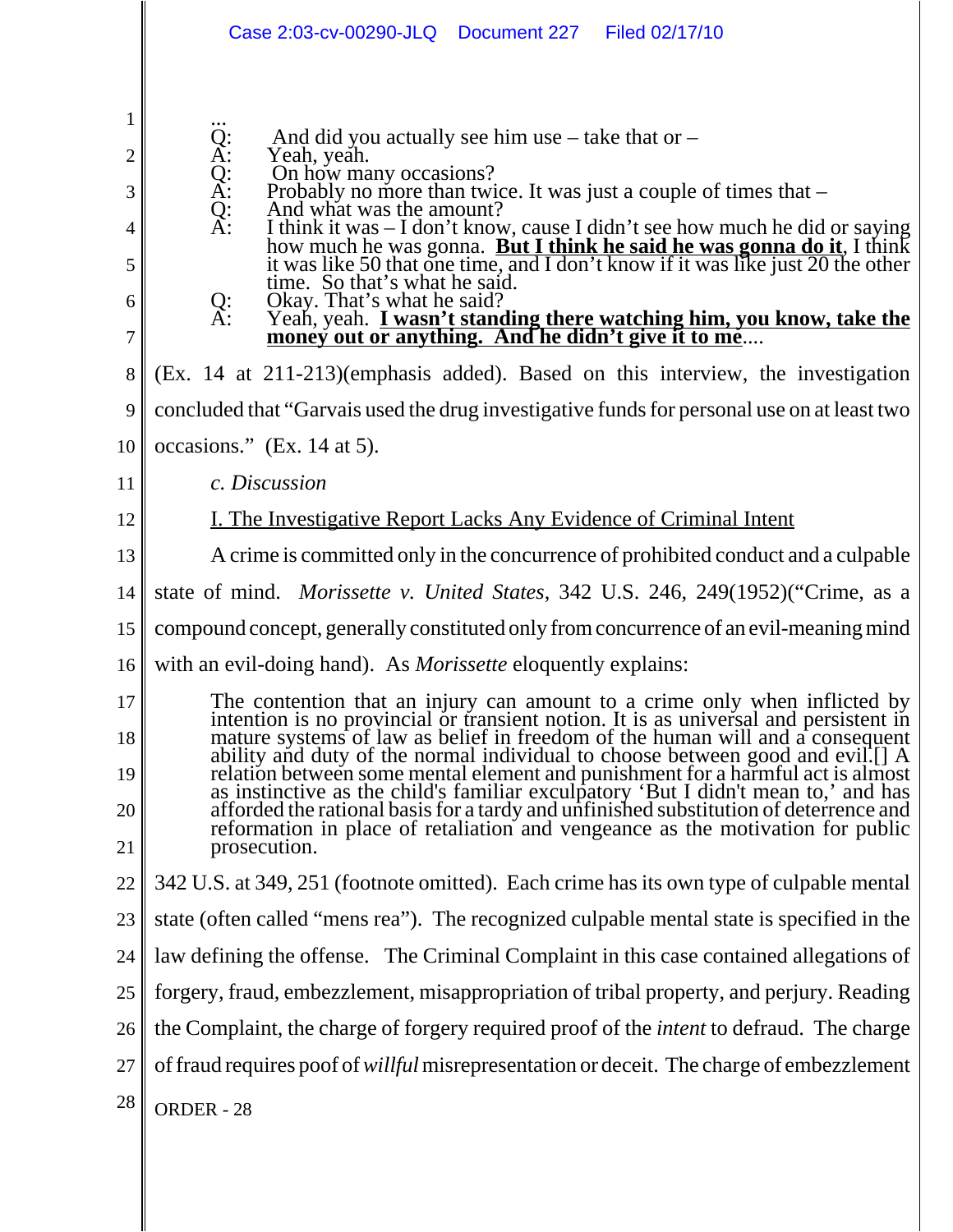1 2 3 4 5 6 7 8 required proof of a) appropriation of property not his own with b) the "*intent* to deprive the owner thereof." The charge of misappropriation of tribal property required *willful* or *knowing* embezzlement and the intent to convert the funds to his own use or use of another. The charge of perjury required proof of *willful* and *deliberate* false statements and *knowledge* the statements were untrue. Essentially, all of these crimes required not only conduct, but evidence that it was Garvais' *conscious objective* or *desire* to defraud, misrepresent, deprive the Tribe of monies, convert monies to his own use, and to make false statements.

9 10 11 12 13 14 15 16 17 18 There is no evidence contained in the investigative report or at any other time presented, which would have "warrant[ed] a man of reasonable caution" to believe that Garvais acted with the requisite criminal intent to have committed any of the crimes charged in the Criminal Complaint. This point was made repeatedly throughout Mr. Shively's letter. (Ex. 9 (e.g. "Such an error could easily be explained as a typographical error, simple negligence, confusion, mistake or inadvertence.")). The evidence in Little's investigative report demonstrates not criminal culpability, but rather a systemic failure within the BIA which permitted agents to do as they wish without proper supervision and management. The lack of evidence of criminal intent deprives these criminal charges of probable cause.

19 20 ii. The Investigative Report Lacked Sufficiently Reliable Information of Criminal Conduct

21 22 23 24 25 26 27  $28$  ORDER - 29 Besides a culpable state of mind, a crime is not committed without an act. In order for probable cause to exist, the alleged act must be based upon reasonably trustworthy information. Nineteen of the 22 charges are based entirely upon uncorroborated statements of Anne Numkena and David Palmer, drug informants, whose statements contradicted those of Garvais as well as the paper record. Though the investigations' conclusions hinged on the credibility of these informants, the reliability and veracity of these informants or the informants' statements were never investigated, were not known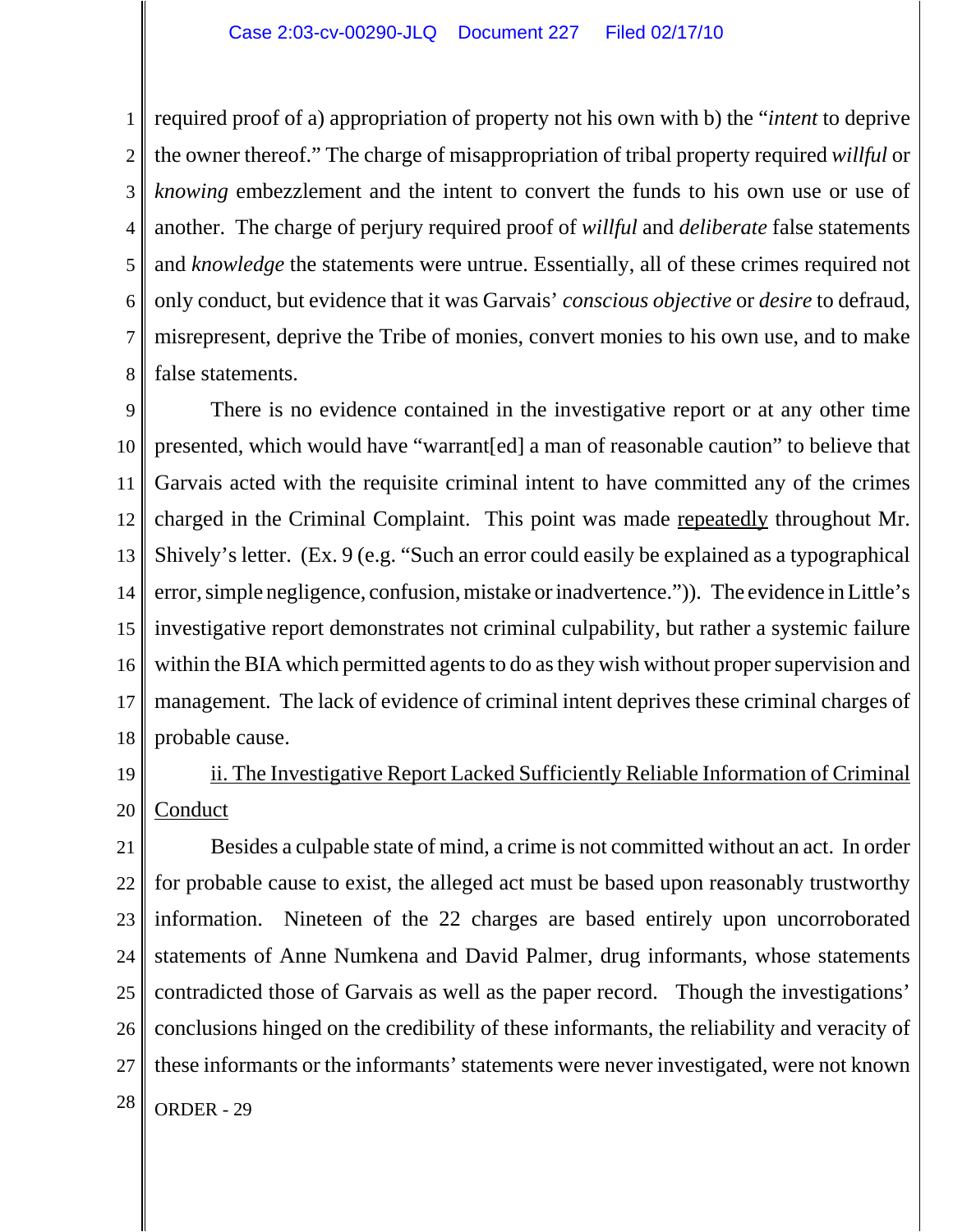1 2 3 4 to the lead investigator from Albuquerque, and were never mentioned or established in investigative report. Just as Agent Little ignored the retaliatory motivation for the instigation of the internal affairs criminal investigation of Garvais, Agent Little ignored the character of the sources from which his information was derived.

5 6 7 8 9 10 11 12 13 14 15 16 Most informants with knowledge of drug trafficking are to some extent involved it in it themselves, warranting a certain amount of distrust. Agent Little had no familiarity with the informants from whom he gained information. Even without further investigation, as Mr. Shively's letter also points out in even further detail, existing information made it more likely that the informants' statements were incorrect as opposed to correct. 1) Garvais had attested to his drug fund expenditures and there was no evidence of any motive for Garvais to provide false information or falsely document drug monies; 2) The informants being relied upon by Agent Little were knowledgeable of drug trafficking on the reservation; 3) Informant David Palmer admitted he was a recipient of drug monies but lacked precise recall of specific smaller payments; and 4) Informant Anne Numkena acknowledged contact with Garvais on the very days in which small-sum payments were documented.

17 18 19 20 21 22 23 24 25 While investigators are not limited to using informants with proven track records of providing reliable information, if one is going to rely upon information received through an informant, the statement must be reasonably corroborated by other matters within the officer's knowledge in order to establish probable cause. A reasonable investigating officer would have concluded that further investigation was required before instituting proceedings based solely on these informant's unverified statements. The content of the information provided by the informants and its degree of reliability was so lacking, that in this court's view it does not even give rise to any reasonable suspicion that Garvais was involved in a crime, let alone support a finding of probable cause.

26 27  $28$  ORDER - 30 Finally, specifically as to the counts of embezzlement and misappropriation of tribal funds, the court notes that a minimal requirement of criminal liability, is conduct.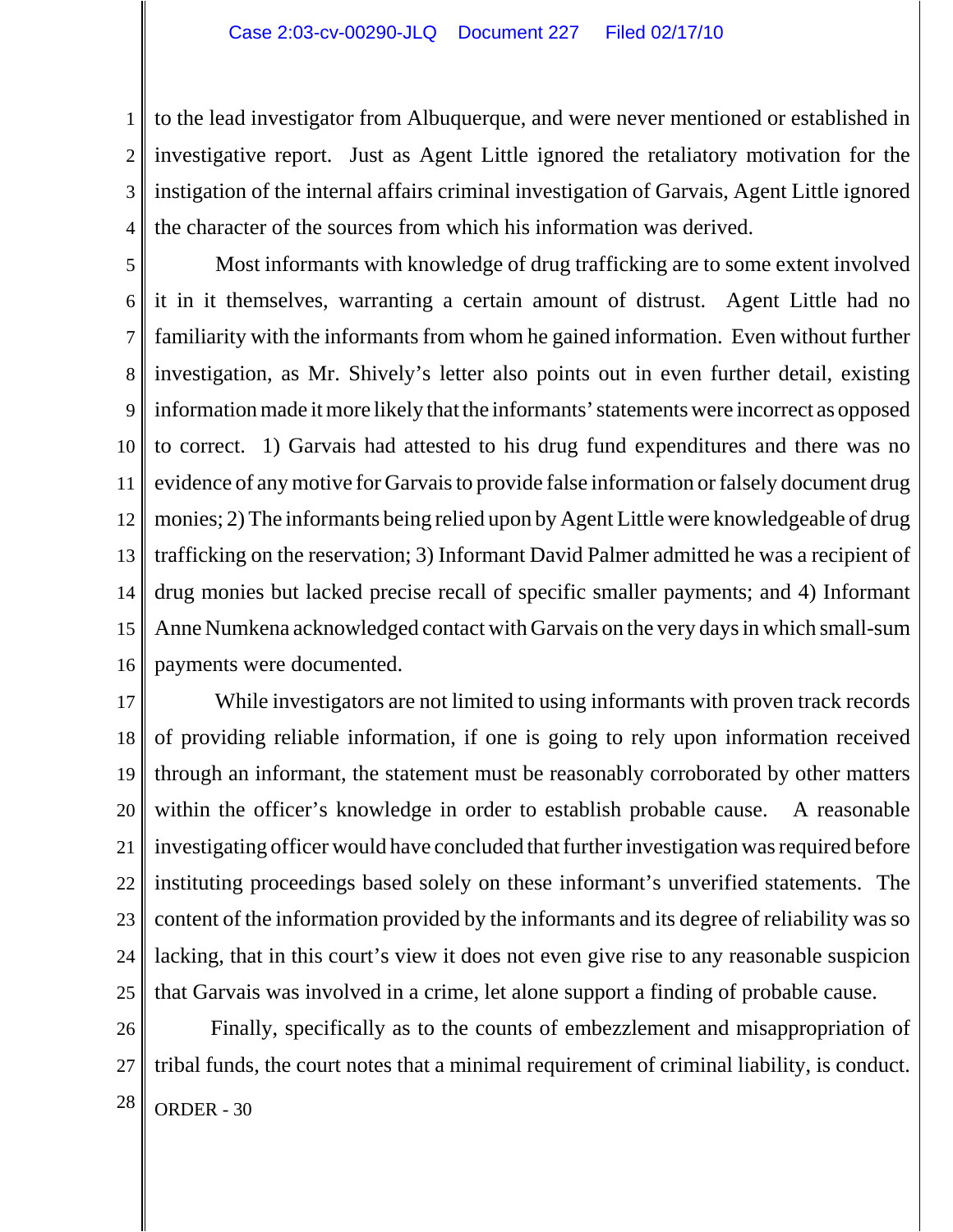1 2 3 4 5 6 The mere harboring of the intent to engage in criminal conduct does not constitute a crime. A crime is only committed if an "evil thinker becomes an evil doer." *Wharton's Criminal Law*, § 25 (2009). Despite the investigative report's conclusion to the contrary, there was no evidence in the investigative report or elsewhere of any overt act of use of funds for personal use. Garvais denied such use. As such, there was a lack of probable cause for counts 19 and 20.

7

## iii. Agent Little's Disclosure was not in Good Faith

8 9 10 11 12 13 14 15 16 17 18 19 20 21 22 23 24 25 26 27 Defendant argued at summary judgment and at trial that it had proven probable cause as a matter of law by clearly demonstrating "...that the defendant, before instituting criminal proceedings...made to the prosecuting attorney a full and fair disclosure, *in good faith*, of all the material facts known to him, and that the prosecuting attorney thereupon preferred a charge..." *Bender v. City of Seattle*, 99 Wash.2d 582, 500, 664 P.2d 492 (1983)(emphasis added). This rule appears appropriate for one who is not motivated by an improper purpose and who reasonably and honestly believes certain facts establish the guilt of another. The court finds this is not the case here. Agent Little did not fully disclose the facts known to him (e.g. the Warning and Assurance forms, and the retaliatory origins of the complaint) and the disclosure does not qualify as "fair" or in "good faith" under the circumstances which are described more fully in the section below on malice. Moreover, liability here is based not only on the initiation but also the continuation of the prosecution after having reviewed the Shively letter. If an individual, after the initiation of criminal charges acquires the means of asserting the charge was not well founded or groundless, his or her failure to intervene and have the prosecution discontinued or to sever his or her connection with it subjects that person to malicious prosecution liability. As concluded in *Banks v. Nordstrom*, a full and honest disclosure of all material facts in initiating the proceeding is irrelevant to the contention that the defendant maliciously continued the prosecution. 57 Wash.App. 251, 260 (Wash. App. 1990).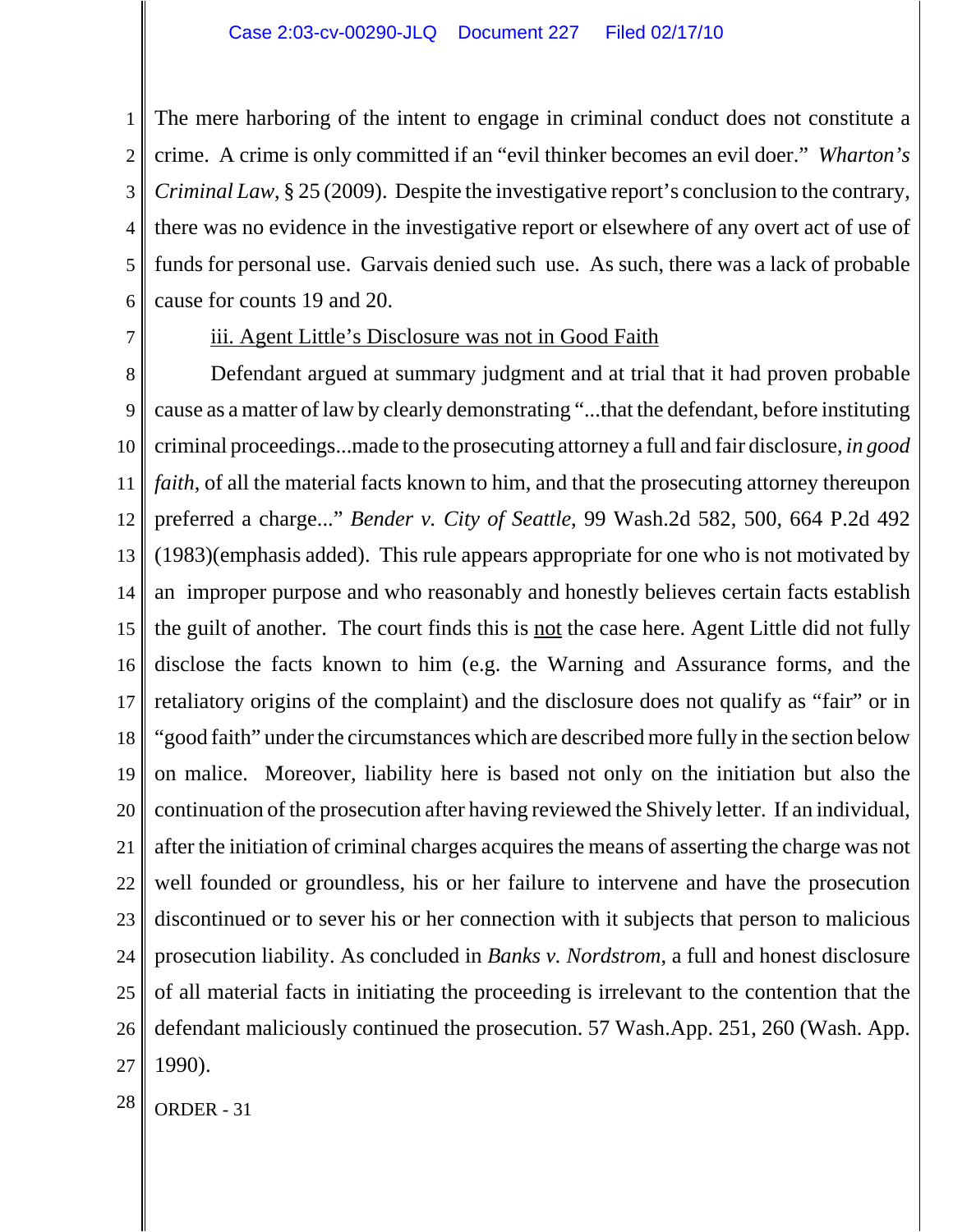## d. *Conclusion as to Probable Cause*

2 3 4 5 6 7 8 9 10 11 12 13 14 15 16 17 Officers are routinely called upon to investigate allegations of criminal conduct, and then in the face of conflicting versions of events, make common-sense determinations of whether probable cause exists to believe *crimes* were committed. In reckless disregard for the rights of Garvais, the BIA and Agent Little ignored this duty before pressing for the institution of criminal charges. On March 6, 2003, the BIA stated to the tribal prosecutor that there was "sufficient evidence...uncovered to support the allegations." In order to be "sufficient" for criminal prosecution, there must be probable cause. In July 2003, the United States Attorney explained why the evidence was insufficient to charge Garvais criminally and why it would have been "inappropriate" to do so based on the information contained in the investigative report. Even if blind to these deficiencies beforehand, Mr. Shively's letter certainly informed them. Mr. Shively's letter was not just "a lot of assumptions and a lot of personal statements" as Agent Little testified. An objective investigator would have realized the letter outlined the missing elements: evidence of intent and sufficiently reliable evidence of criminal conduct. Nevertheless, Agent Little and the BIA, pressed forward urging and supporting the tribal prosecution and opposing the Plaintiff's petition for writ of habeas corpus.

18 19 20 21 22 23 24 Probable cause is lacking when the initiation of proceedings is motivated not by reasonably reliable information of criminal activity but purely by a desire to retaliate against a person. The utter lack of evidence of a culpable state of mind for any one of the twenty-two charges and the lack of sufficiently reliable information evidencing criminal conduct, contribute to this court's conclusion that the motivation for Garvais' prosecution was not "deterrence and reformation" but rather the alternative that *Morissette* spoke of -- retaliation and vengeance.

- 25 26 Plaintiff has proven by a preponderance of the evidence that the Defendant caused the institution and continuation of criminal proceedings without probable cause.
- 27

1

**4. "Malice": Improper Motive or Reckless Disregard**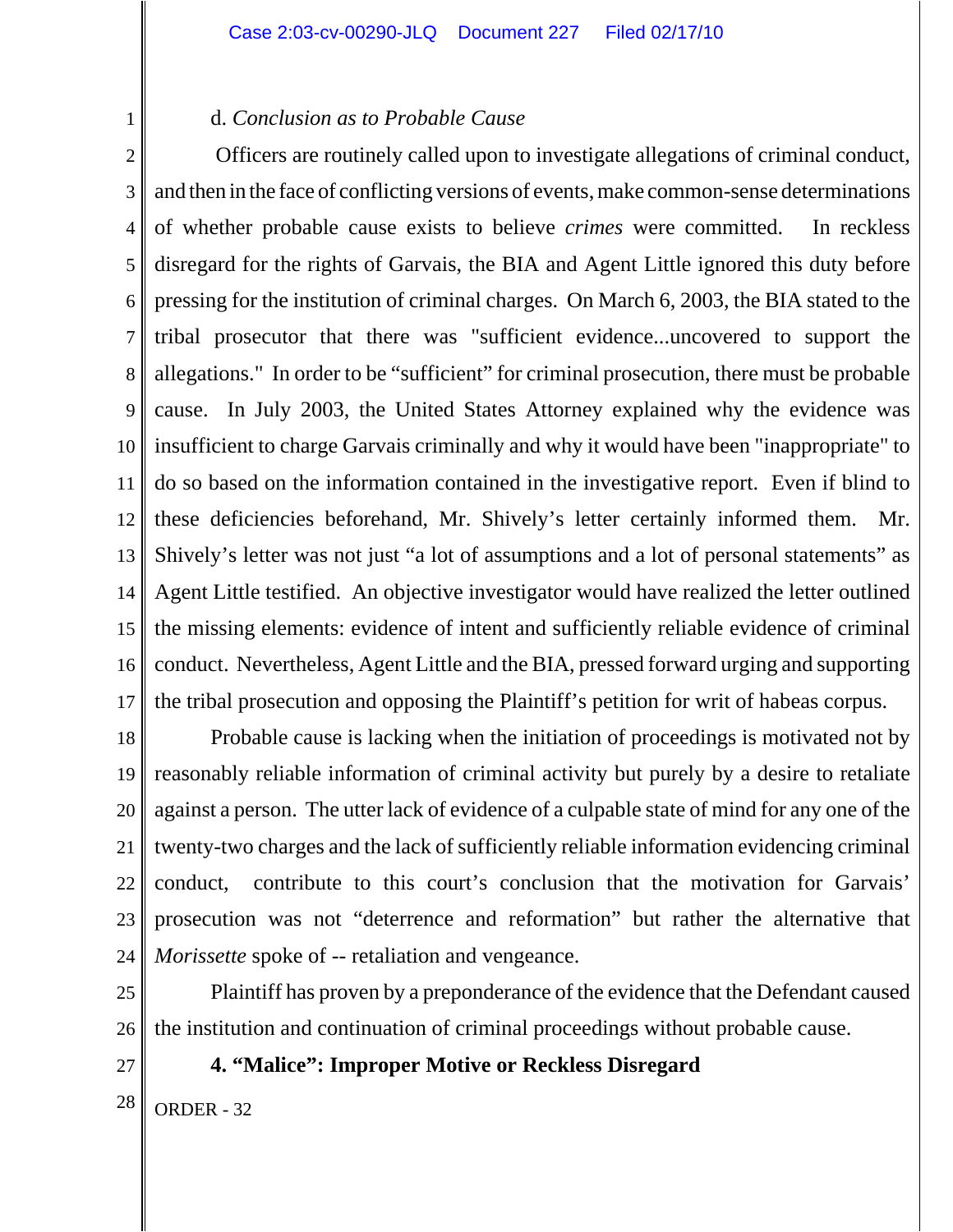The element of malice is satisfied by proving the prosecution was undertaken from

2 improper or wrongful motives or in reckless disregard of the rights of the Plaintiff.

Malice as a term of law has a broader significance than that which is applied to it<br>in ordinary parlance. The word "malice" may simply denote ill will, spite, personal<br>hatred, or vindictive motives according to the popular significance it includes something more. It takes on a more general meaning, so<br>that the requirement that malice be shown as part of the plaintiff's case in an action<br>for malicious prosecution may be satisfied by proving t complained of was undertaken from *improper or wrongful motives* or in *reckless disregard* of the rights of the plaintiff. Impropriety of motive may be established<br>in cases of this sort by proof that the defendant instituted the criminal proceedings<br>against the plaintiff: (1) without believing him to because of hostility or ill will toward him, or (3) for the purpose of obtaining a private advantage as against him. Newell, Malicious Prosecution (1892), 237, § 3; 34 Am.Jur. 728, Malicious Prosecution, § 45; 38 C. J. 42 Prosecution §§ 60-67; 3 Restatement, Torts (1938), § 668.

*Peasley v. Puget Sound Tug & Barge Co.,* 13 Wash.2d 485, 502, 125 P.2d 681 (1942)(emphasis added)*; see also*, *Bender v. City of Seattle*, 99 Wash.2d 582, 598 (1983).

In particular circumstances, malice may be inferred from a lack of probable cause. *Pallett v. Thompkins*, 10 Wash.2d 697, 699-700, 118 P.2d 190 (1941). This inference is appropriate particularly where probable cause has been totally lacking in a criminal proceeding brought against the malicious prosecution plaintiff or where an action was brought in total disregard of the accused's rights. The court finds that, *inter alia*, malice can be inferred from the lack of viable probable cause for the multiplicitous 22-count Criminal Complaint lodged against Garvais. However, Plaintiff need not rely upon this inference, given the other facts supporting the finding of malice outlined herein.

It is a rare to have a case with evidence of wrongful motive and recklessness which

27

1

3

4

5

6

7

8

9

10

11

12

13

14

15

16

17

18

is as blatant and pervasive as the matter *sub judice*. The BIA's internal affairs investigation of Garvais originated from two sources: the Spokane Tribe and Garvais' District V commander from Billings, Montana, Edward Naranjo. The Tribe's retaliatory animus toward Garvais for his investigation of a tribal member and tribal descendant could not have been more obvious. The reservation's Chief of Police, Flett, had gone to the Tribal Council to get them to defend his officers, who had been placed on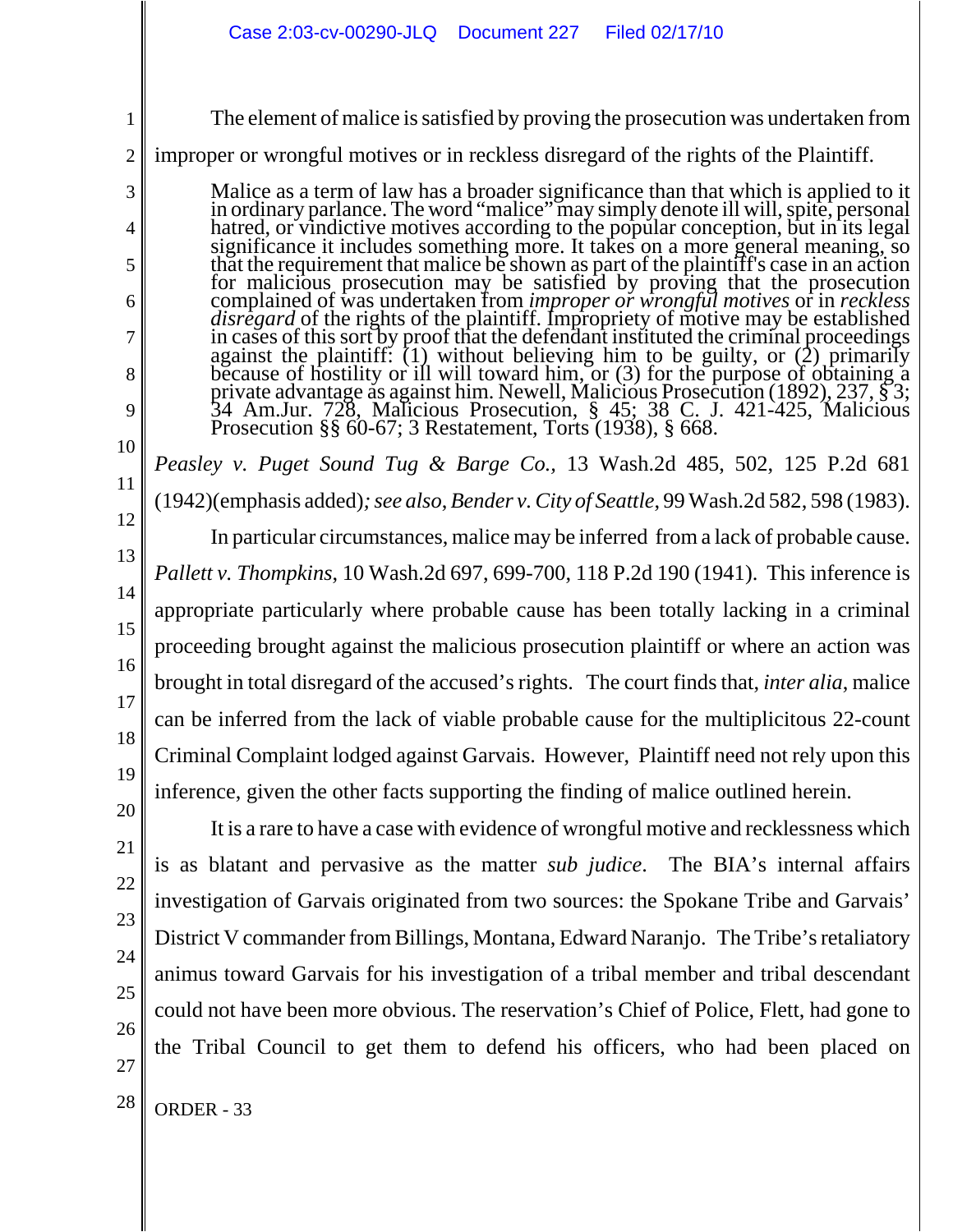1 2 3 4 5 6 7 8 9 10 11 administrative leave pending the BIA's internal affairs investigation. The Tribe wanted the internal investigation dropped and the officers reinstated. The Tribal Council met with the two patrol officers and summoned Naranjo from Billings. Garvais was not permitted to attend the meeting, despite his request. These meetings resulted in the brazen Tribal Resolution 2002-51 passed on November 21, 2001, requesting Garvais' removal and an internal affairs investigation of Garvais, *as well as his supervisors*. Tribal prosecutor Margo Hill testified that attorney Dave Lundgren from her office, who was not called as witness at trial, was at these Tribal Council meetings and "might have" drafted the Resolution. The same day as the passage of the Resolution, Lundgren questioned Garvais about his use of the money for narcotics investigations and requested an accounting of funds, which Garvais provided. (Ex. 518).

12 13 14 15 16 17 18 19 20 Disregarding the retaliatory motivation for the Resolution and knowing he was also a target of the Tribe's ire, Naranjo immediately went personally to Garvais' home and told him he was going to be detailed off the Spokane Reservation. In the days and months which followed, Naranjo apparently informed Garvais that internal affairs was going to be speaking with him about the alleged "misuse of money for narcotics investigations." (Ex. 518). Garvais prepared reports to document his drug fund expenditures. He testified at trial that at that point he believed this investigation might have been in regards to the tens of thousands of dollars with which Naranjo had purchased a car.

21 22 23 24 25 As stated, *supra*, on November 30, 2001, tribal chairman Alfred Peone sent a letter and the "prank" Resolution to the BIA's Director of the Office of Law Enforcement Services, Robert Ecoffey. It requested an investigation of Garvais and "and all those in his chain of command up to and including District V Commander Ed Naranjo" in regards to their conduct in the investigation of the patrol officers for theft. (Ex. 514).

26 27  $28$  ORDER - 34 Despite the evident motivation of the Tribe and perhaps Naranjo to target Garvais, the Internal Affairs Division opened an investigation of Garvais and assigned Little to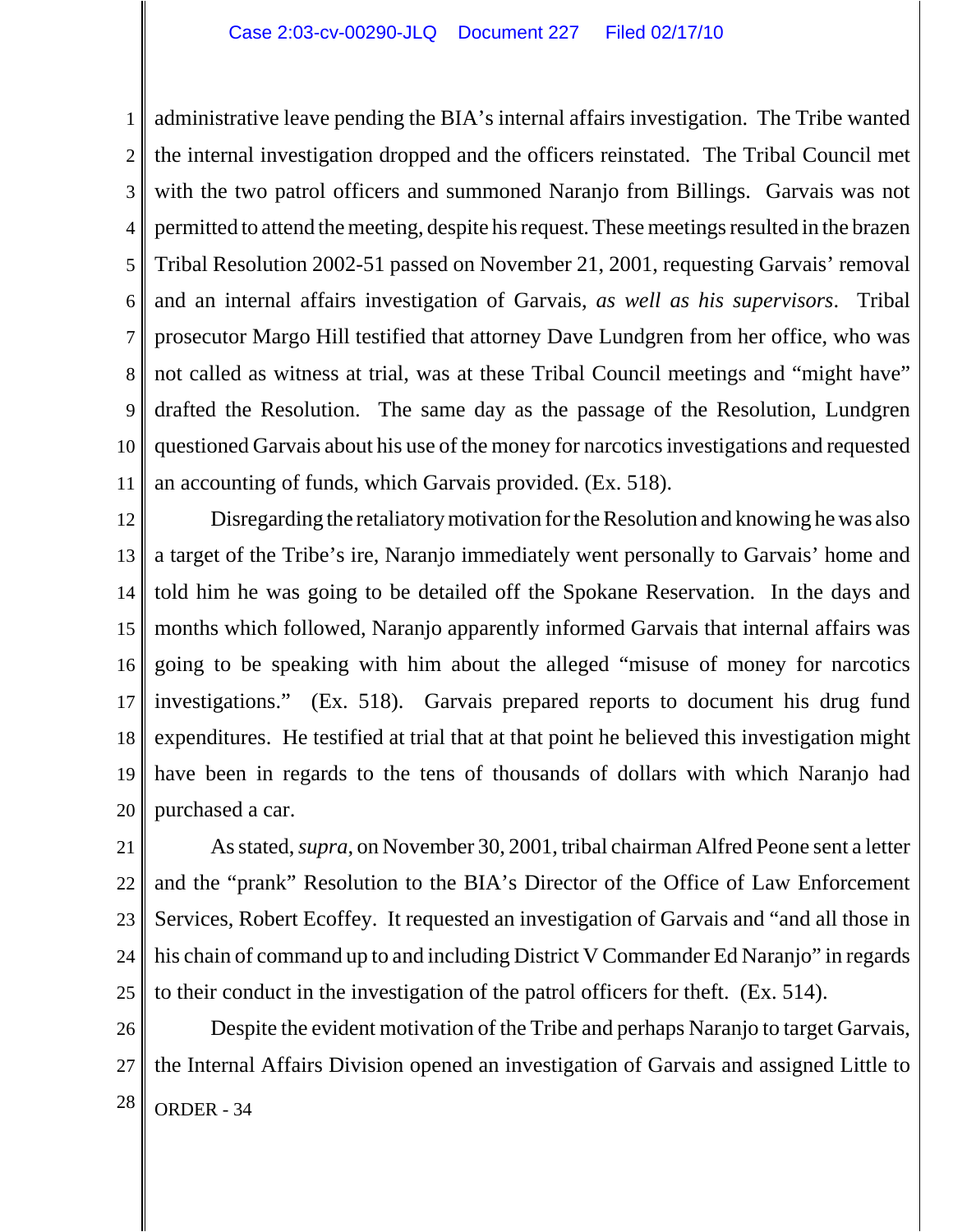6

7

8

9

10

11

1 2 3 4 5 investigate on April 15, 2002. As Little testified, he was trained to conduct investigations according to the BIA handbook. That handbook provides one relevant reference point from which to evaluate the conduct of Agent Little in the investigation of Garvais. The BIA's Law Enforcement Handbook section on the Internal Affairs Division [IAD] states the division's purpose is as follows:

"The purpose of the IAD is to ensure the integrity of OLES [Office of Law Enforcement Services] through an internal system whereby objectivity, fairness and justice are ensured by a impartial investigation and review of al OLES employees. IAD readily accepts all complaints of misconduct and fairly and<br>objectively investigates these complaints. OLES employees determined to be<br>guilty of misconduct will be appropriately disciplined. IAD also pr

12 13 14 15 16 (Ex. 17 at 1). The handbook states that investigations are intended to "determine the truth" and "will be objective, fair, and thorough." (Ex. 17 at 6). To do this the investigator is required to "keep an open mind at all times and gather all the facts" and give the accused employee "ample opportunity to deny or justify an alleged action." (Ex. 17 at 7).

17 18 19 20 21 22 23 24 25 26 27  $28$  ORDER - 35 In sharp contrast to this written policy, the evidence undisputedly demonstrates that from its very inception, this internal affairs investigation had the purpose of the criminal prosecution of Garvais. The complaint that Little claimed to have been tasked to investigate, did not relate to Garvais' handling of the car stereo theft investigation, his treatment of his co-workers, or perhaps neglect of BIA policies or procedures. Rather, prior to investigation or any fact finding, this investigation's designated purpose was to investigate the *crimes* of forgery, false statements, embezzlement, fraud, and theft. Little offered no explanation for this purpose, but admitted having talked to Naranjo. Little documented that the complaint against Garvais had been reported by Naranjo, but failed to mention the obviously biased complaint of the Tribe. In fact, though admittedly aware of the Tribe's "prank" Resolution and letter to the BIA, his 248-page investigation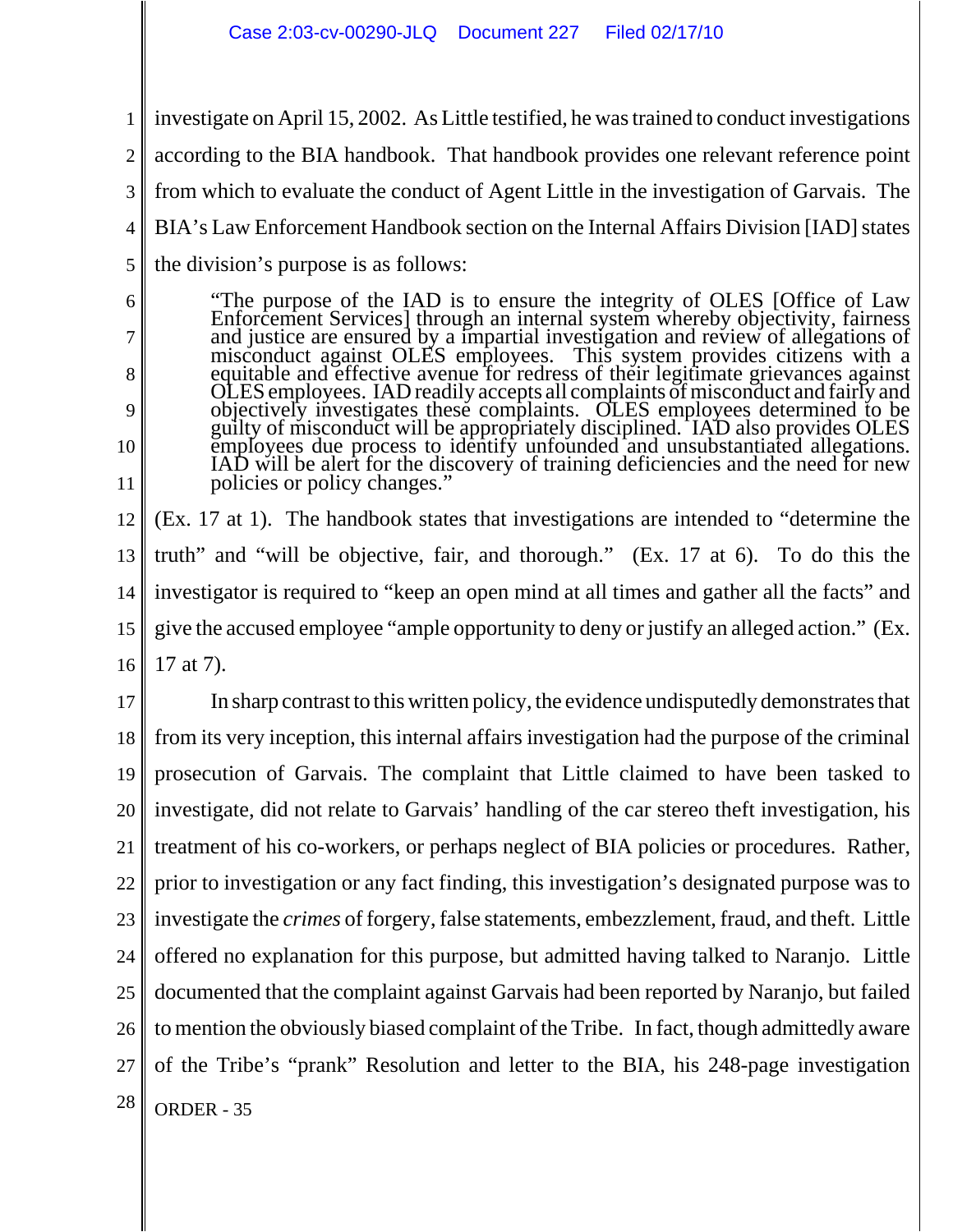1 2 3 4 5 6 nowhere mentions it. Little testified that he did not investigate or concern himself at all with the potential motivation for the complaint because it made no difference to him. This conduct was in reckless disregard of Garvais' rights and was certainly not a process aimed to identify unfounded and unsubstantiated allegations, or to discover training deficiencies. Rather, as Little admitted, from its inception, he intended to submit this investigation to a prosecuting authority.

7 8 9 10 11 12 13 14 15 16 17 The reckless disregard of Garvais' rights continued during the investigation. The BIA handbook instructs an investigator, prior to an interview of the accused employee, to provide the a "confidential written notification of the complaint" which is to include a copy of the "original complaint or a summary adequately listing the relevant facts" and the employees rights and responsibilities during the investigation. (Ex. 17). At the beginning of the interview, BIA policy requires the investigator to provide a "Warning and Assurance" form which requests the employee's consent to answer questions voluntarily, and advises the employee of his rights and the subject matter of the interview. Such policies stem from established due process rights and the prohibition of the use of coerced statements in criminal prosecutions. *See Garrity v. New Jersey,* 385 U.S. 493, 497-98, 87 S.Ct. 616, 618-19, 17 L.Ed.2d 562 (1967).

18 19 20 21 22 23 24 25 26 27  $28$  ORDER - 36 The evidence shows that prior to his first interview, Garvais was never provided a copy of the complaint or informed of the relevant facts (Agent Little testified the origins of the complaint did not matter to him). At the interview on May 28, 2002, Garvais was never -in writing or verbally- informed of the violations of criminal law which were being investigated. Deceptively, the Warning and Assurance form provided by the agents to Garvais indicated the interview concerned "confidential drug funds, drug evidence, case file". (Ex. 509). The agents did not inform Garvais that he was being criminally investigated. By contrast, the second time Agent Little requested an interview of Garvais months later, the form indicated the interview was about "providing false and deceptive information during an official interview, falsification of official documents, improper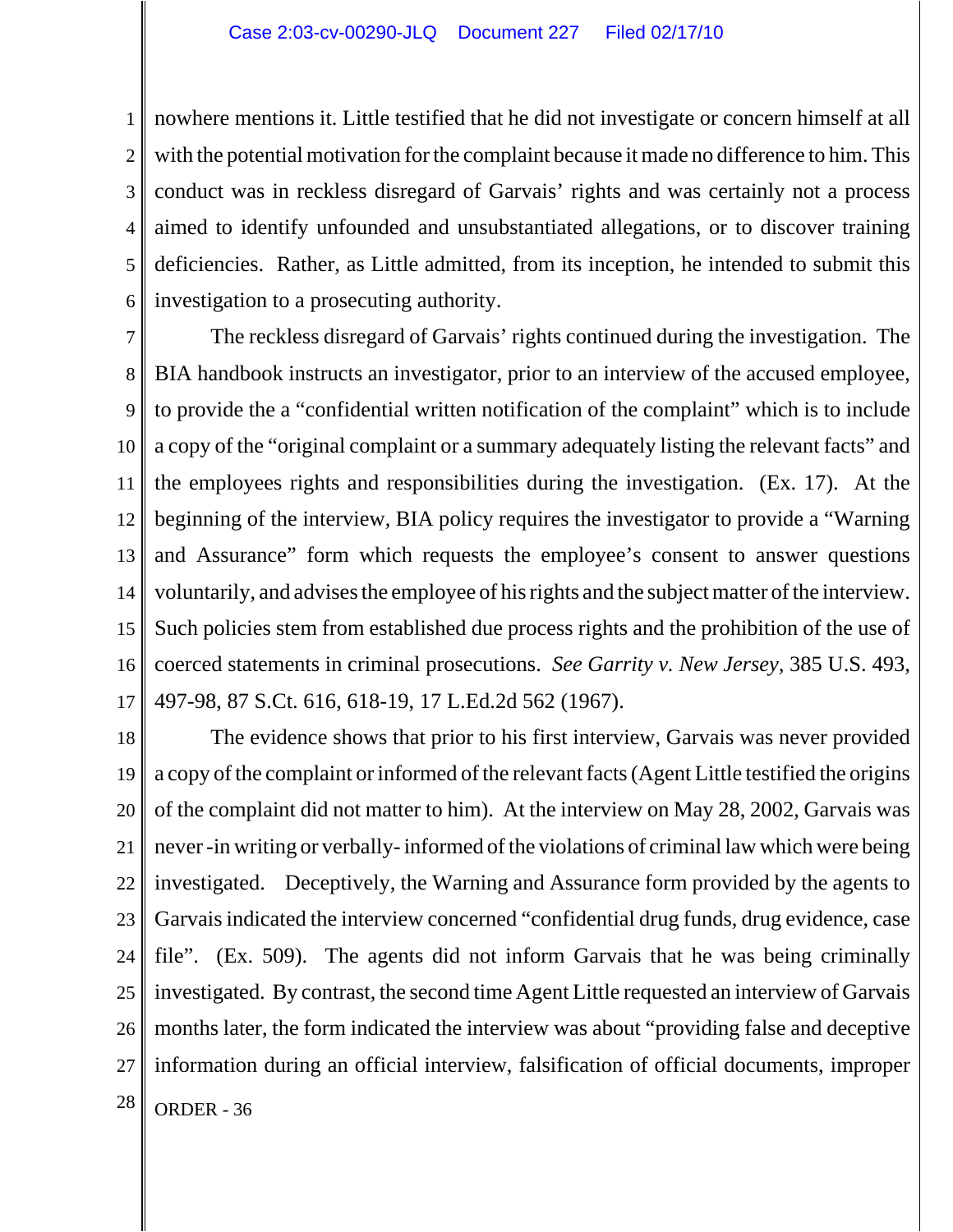1 2 drug investigative techniques, evidence mishandling." (Ex. 510). In addition, none of the warning forms were included in the investigative report.

3 4 5 6 7 8 9 10 11 12 13 14 15 The BIA's malicious investigation and prosecution is also evidenced by the fact that it pursued prosecution simultaneously with the United States and the Tribe. Just three months after having submitted the investigation to the United States Attorney for review and while it was under review, the investigation was sent to the Tribe with a prosecution recommendation. Tribal prosecutor Parlange testified that it was not unusual for the U.S. Attorney to take many months to review a case. Agent Little testified he could not recall a single time an investigation of a federal officer was ever sent to a tribal prosecutor. Notably, the March 6, 2003 BIA letter to the tribal prosecutor recommending prosecution makes no mention of the pending review by the U.S. Attorney's Office. Agent Little testified he could not recall why the investigation was referred to two prosecuting authorities, however, the evidence demonstrates the BIA was very anxious to have action taken against Garvais, and despite calls to the United States Attorneys' office, that office was not acting quickly enough for them.

16

17 18 19 Finally, as stated *supra*, there is direct evidence of actual ill-will and hostility on the part of Agent Little toward Garvais. The unrebutted testimony is that he pointed his finger at and stated to Garvais' wife "I'm going to get Duane, whether I have to go tribal, state or federal–I will get him."

20 21 22 Plaintiff has proven by a preponderance of the evidence that his prosecution was initiated and relentlessly pursued by the Defendant for malicious motives and in reckless disregard of his rights.

23

24

## **5. Damages**

25 26 27  $28$  ORDER - 37 Having established the essential elements of the malicious prosecution claim, Garvais is entitled to recover damages. This degree of recklessness by an agency of the United States government, whose purpose must include integrity of law enforcement, is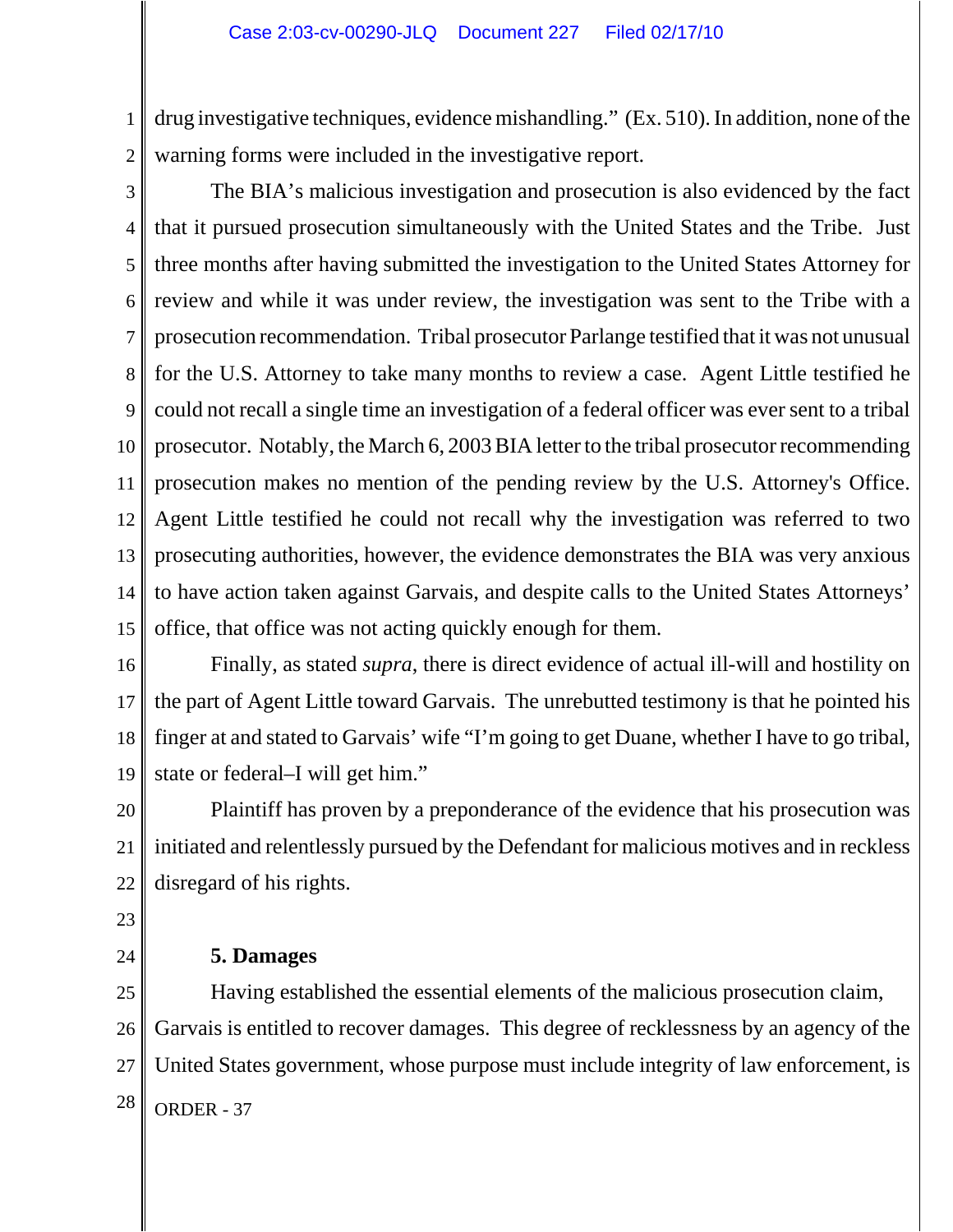1 2 3 4 5 6 7 8 9 10 11 12 unacceptable, although the court is not awarding punitive damages. On the facts as developed by the internal affairs investigation, there was no good reason to believe that Plaintiff had acted criminally. What the investigation revealed were training deficiencies, poor management, and the need to develop new policies. These were conclusions that the investigation ignored because the aim was not to be objective, thorough and fair, but to prosecute Garvais. The court believes Agent Little's conduct was influenced by individuals who were not witnesses at trial. Hopefully, the agency will seek an explanation so that its future internal affairs investigations do not improperly lead to irreparably damaged careers and lives. No one ought to be "charged with a crime, exposed to the danger of a conviction, and subjected to the expense, vexation, and ignominy of a public trial merely for the gratification of another's malice or ill will." *Peasley v. Puget Sound Tug & Barge Co.*, 13 Wash.2d 485, 496-97 (1942).

13 14 15 16 17 18 19 20 21 22 23 24 25 26 27  $28$  ORDER - 38 In determining a reasonable amount of damages in this case the court has considered the generally wide range of malicious prosecution awards. *See e.g.*, *Taylor v. Saunders*, 93 Wash.App. 1059 (1999)(not reported)(\$30,000 jury award for claim against security guard who reported false information to police which lead to Plaintiff's prosecution and trial for attempted assault and attempted vehicle prowling); *Peterson v. Littlejohn*, 56 Wash.App.1 (1989)(\$115,000 jury award for claim against investigator whose negligent failure to properly investigate lead to unfounded charges of attempted rape); *Thrift v. Hubbard*, 974 S.W.2d 70 (Tex.App.-San Antonio 1998)(\$437,300 jury award for claim against business associate after charges of misapplication of funds, fraud, and theft were dismissed); *Bhatia v. Debek*, 287 Conn. 397, 948 A.2d 1009 (Conn. 2008)(\$2.5 million award for claim against former girlfriend after he was acquitted of sexual assault charges and second charge of risk of injury to child was dismissed); *Jones v. City of Chicago,* 856 F.2d 985 (7th Cir. 1988)(\$800,000 award for claim against several members of the Chicago police force who conspired to frame an innocent George Jones for murder and rape). Though Plaintiff requested an award in excess of \$700,000,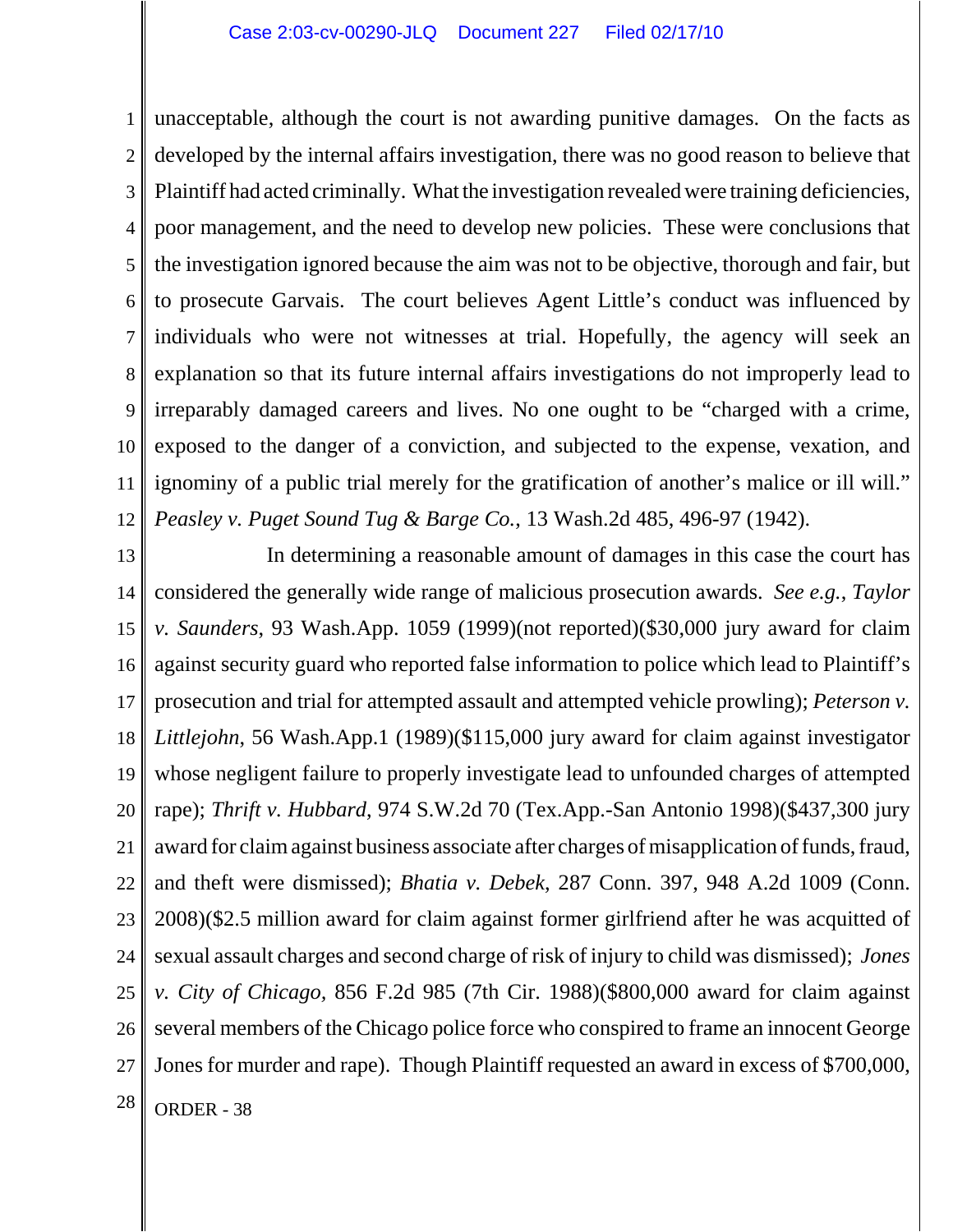1 2 the court believes the award in this case is just compensation for the harm sustained by Garvais.

3 4 5 6 7 8 9 10 11 12 13 14 15 16 Garvais is entitled to \$413,102.66 in compensation for his wrongful arrest, imprisonment, injury to his reputation, mental anguish, and emotional distress. This compensation is also based upon the evidence which establishes that Plaintiff was arrested, without warning, by his former professional colleagues on August 9, 2003, while attending a public event on the Colville Reservation. He was handcuffed and placed in a patrol car in the presence of his now wife and young children, and incarcerated until his family members posted bond on August 13, 2003. He hired counsel to challenge the Tribal Court's criminal proceedings, and though the proceeding was stayed, he remained subject to the criminal prosecution for sixteen months until this court granted the habeas petition and ordered the criminal complaint dismissed. Ultimately, he lost his career and professional opportunity as a federal law enforcement officer. In addition to his legal expenses, the court has considered the fear, humiliation, embarrassment, mental anguish, harm to reputation and emotional distress the Plaintiff needlessly suffered as a result of the Defendant's actions.

17 18 19 20 21 22 23 24 25 26 27  $28$  ORDER - 39 The court has also weighed the number and nature of the charges pursued against Garvais, and how the toll of prosecution increases as the number of charges increase-- in this case 22 counts lacking probable cause. All the evidence before the court suggests Garvais had a very good reputation prior to the initiation of the BIA internal affairs investigation. He had served honorably in the United States Marine Corps. Garvais had received excellent reviews as a law enforcement officer, he possessed the respect of his colleagues, and his supervisor said he viewed him as a "damned good officer that had potential" (Ex. 519 at 35) in federal law enforcement. The serious charges of crimes of fraud, theft, forgery, perjury and embezzlement, wrongfully pursued against Garvais were matters which could not be more harmful to the career of someone in law enforcement whose professional integrity depends upon honest services. In calculating damages, the